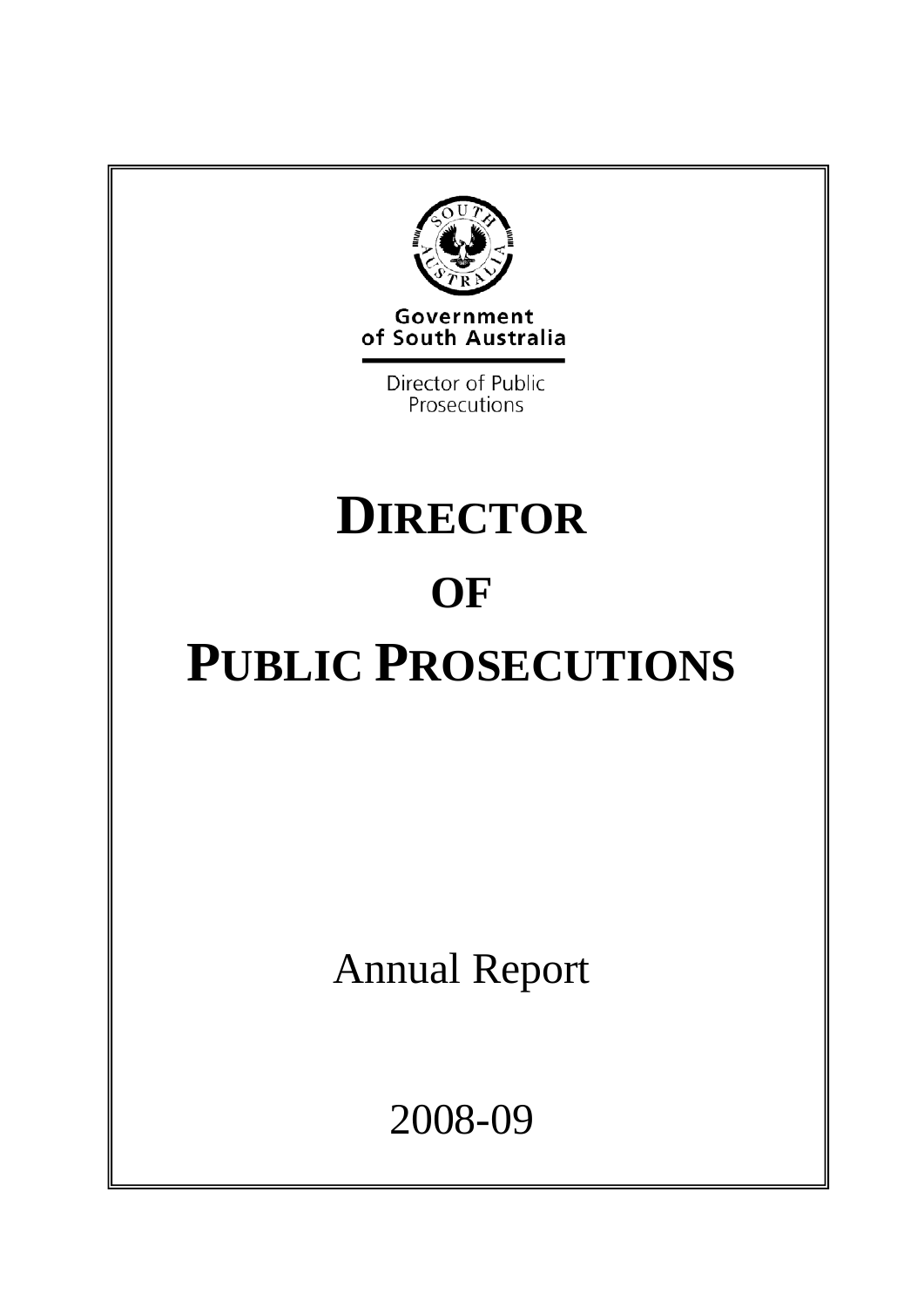**Office of the Director of Public Prosecutions Level 7, 45 Pirie Street (GPO Box 464) ADELAIDE 5000** 

> **Phone: (08) 8207 1529 Fax: (08) 8207 1799 Email: dpp@agd.sa.gov.au www.dpp.sa.gov.au**

> > **ISSN 1833-7902**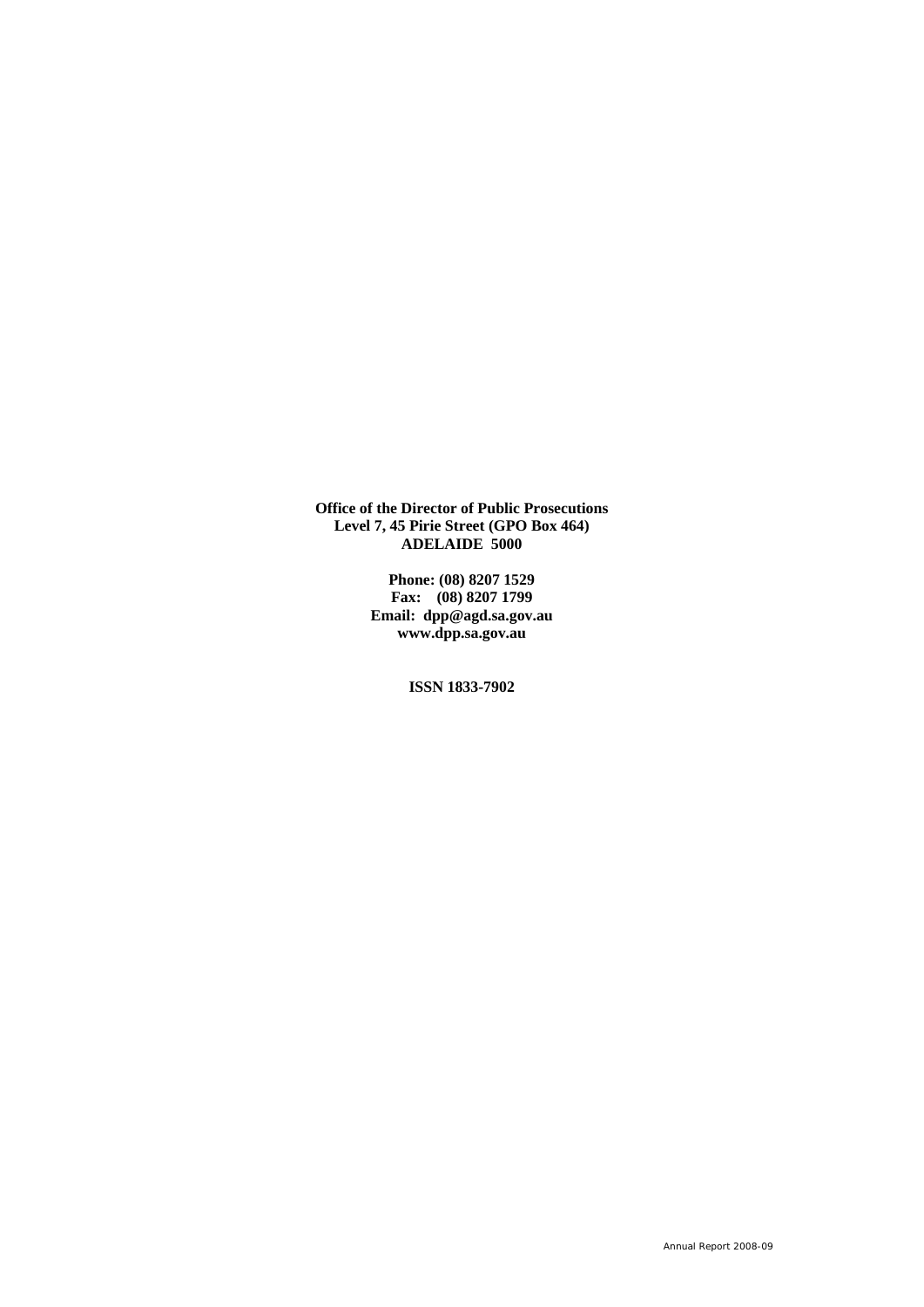# **CONTENTS**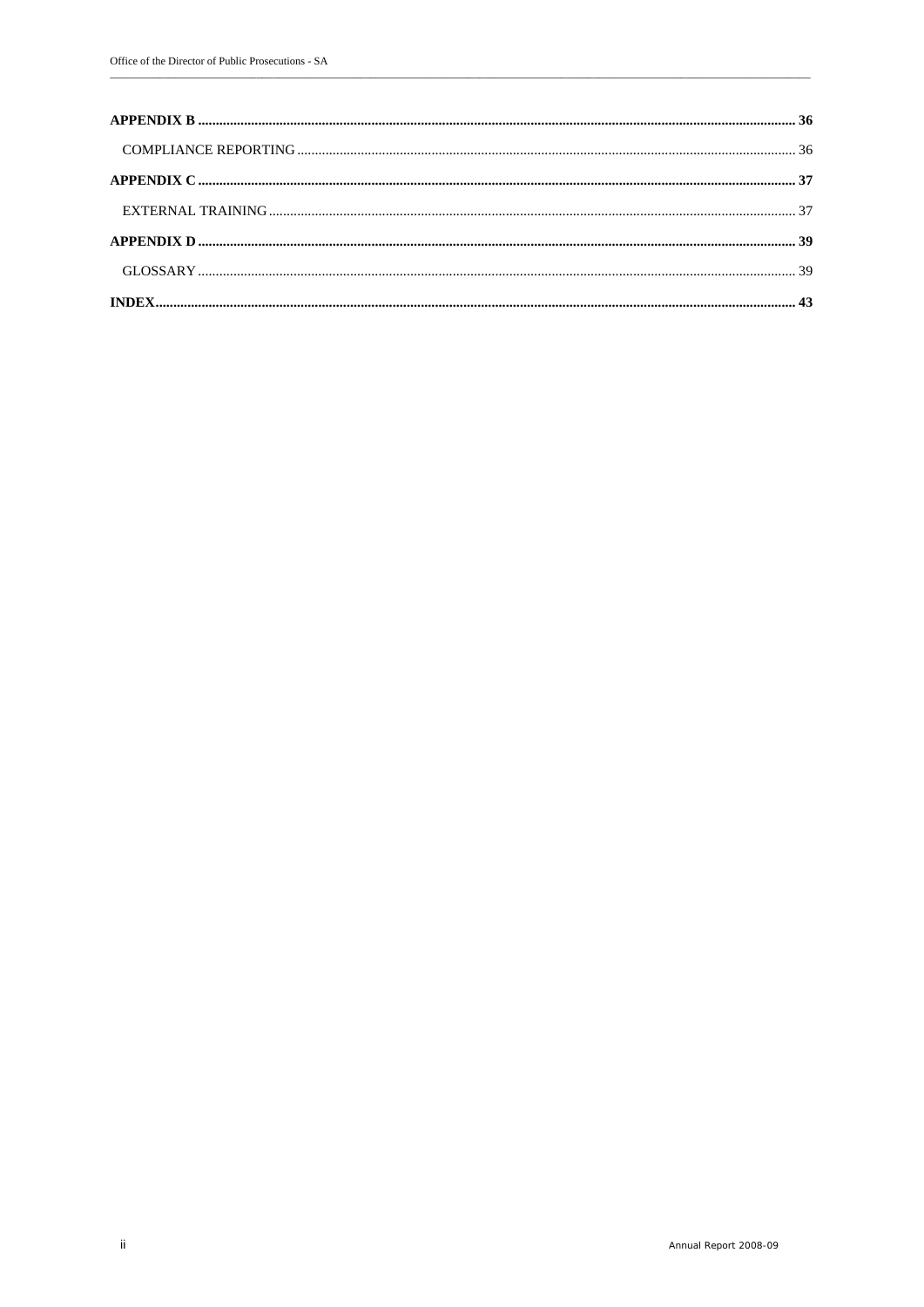#### **DIRECTOR'S OVERVIEW**

#### Director's Overview

The last twelve months have been quite a turbulent time in the criminal law. Community debate has raged over questions of parole, sentencing, an ICAC, the use of guns in our community and the complex issues raised in the *Serious and Organised Crime (Control) Act 2008*, with individual and community rights being held in sharp relief.

\_\_\_\_\_\_\_\_\_\_\_\_\_\_\_\_\_\_\_\_\_\_\_\_\_\_\_\_\_\_\_\_\_\_\_\_\_\_\_\_\_\_\_\_\_\_\_\_\_\_\_\_\_\_\_\_\_\_\_\_\_\_\_\_\_\_\_\_\_\_\_\_\_\_\_\_\_\_\_\_\_\_\_\_\_\_\_\_\_\_\_\_\_\_\_\_\_\_\_\_\_\_\_\_\_\_\_\_\_\_\_\_\_\_\_\_\_\_\_\_\_\_\_\_\_\_\_\_\_

The national move against organised crime, welcome as it is, is still yet in its early stages. A concentrated effort must be made to continue and indeed to build on the momentum against those who taint our communities with their violence, their greed, their corruption and their cruelty.

The scourge of guns is still with us and the shameful nationwide timidity to tackle this problem with vigour will continue to haunt us until we find the courage to face the problem and deal with it.

Strategies which have been adopted in other jurisdictions and which are now finding their way into the armouries of our law enforcers, aim their attack at the ill-gotten gains of organised crime. Legislation such as that which targets the unexplained wealth of suspects is a most powerful weapon if used robustly and appropriately.

An anti-corruption authority with full law enforcement powers over both the public and the private sector is the best tool yet devised to educate the community on issues relating to corruption, to effectively minimise the incidence of corruption by taking proactive, preventive measures and to prosecute through a prosecuting office like the ODPP, those who engage in corrupt practices. It is slow in coming to this State, but it will come.

In times of economic decline and privation the additional resources delivered to my Office were welcome indeed. It was gratifying to see those who hold the purse strings beginning to understand the realities of a prosecution office struggling with the relentless workloads and pressures of a criminal justice system that is proving to be increasingly difficult to regulate let alone control.

Many of these pressures are largely beyond our control as we find that the trend to increased penalties across the board elevates cases out of the summary jurisdiction where we have little involvement, into the District and Supreme Courts where we do the great majority of our trial work. While impressions are difficult to quantify, this "legislative creep" appears to be a significant contributor to work pressures in our Office.

We find too that the practice of listing many more cases for trial than there are courts or judges to hear them or indeed sufficient prosecutors to prosecute them, is unsustainable. The principal legacies of this practice are to so markedly and unnecessarily increase our workload and to so raise the level of community expectation when their cases are listed, only to dash them again when they are not reached, that it is patent that such a system cannot continue and must be changed. The notion that the agency responsible for the preparation of all indictable criminal trials in this State and which is fixed with the knowledge of when witnesses are available and when cases are ready for trial, should have virtually no influence over when cases are listed, is archaic and must be discarded.

The move to appoint more judges and open new courtrooms is to be commended as it is part of the answer to the malaise in the system. But we are a long way from having too many or even sufficient judges. The assessment of the need to inject resources into the criminal justice system must be continuous. While greater competing priorities for resources may sometimes be an answer, the contention that the criminal justice system is sufficiently resourced, can never be.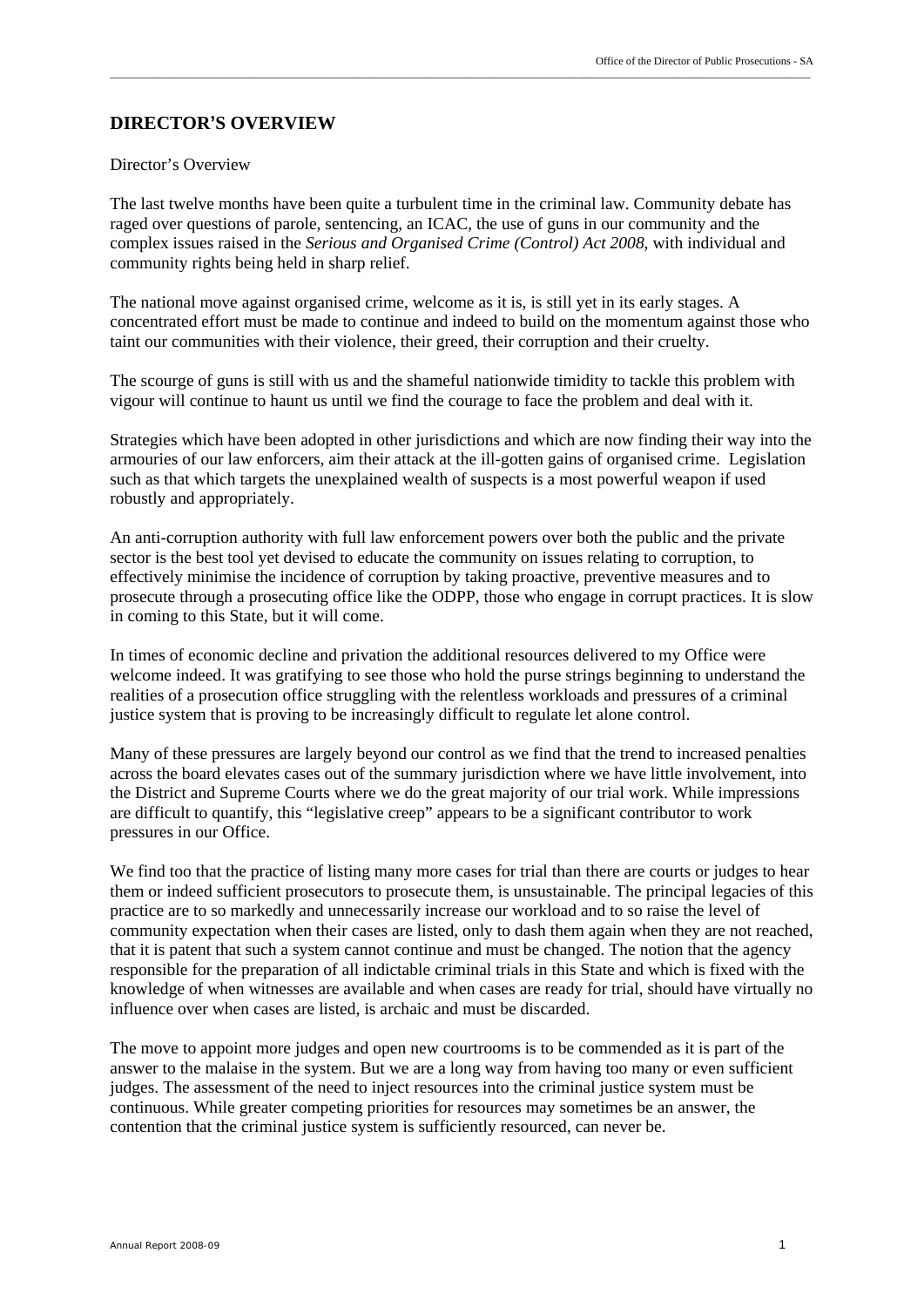So too with the ODPP. Our business will never shrink in size and experience has shown us that it is destined to perpetually increase. This is a fact of life and a fact of history that sensible people will recognise as a paradigm that must be accepted when the resourcing of the Office is being debated.

\_\_\_\_\_\_\_\_\_\_\_\_\_\_\_\_\_\_\_\_\_\_\_\_\_\_\_\_\_\_\_\_\_\_\_\_\_\_\_\_\_\_\_\_\_\_\_\_\_\_\_\_\_\_\_\_\_\_\_\_\_\_\_\_\_\_\_\_\_\_\_\_\_\_\_\_\_\_\_\_\_\_\_\_\_\_\_\_\_\_\_\_\_\_\_\_\_\_\_\_\_\_\_\_\_\_\_\_\_\_\_\_\_\_\_\_\_\_\_\_\_\_\_\_\_\_\_\_\_

Yet while the debate continues, the State's prosecutors and our administrative officers will continue to do what they have been doing so professionally on a daily basis - in a manner largely unsung delivering to the South Australian community a prosecution service which is effective, fair and independent. My sincere thanks and respect go to them for the outstanding service they render to our community as too to my incomparable Executive Assistant Ms Dianne Flynn, who will one day write very interesting memoirs.

**Stephen Pallaras QC**  Director of Public Prosecutions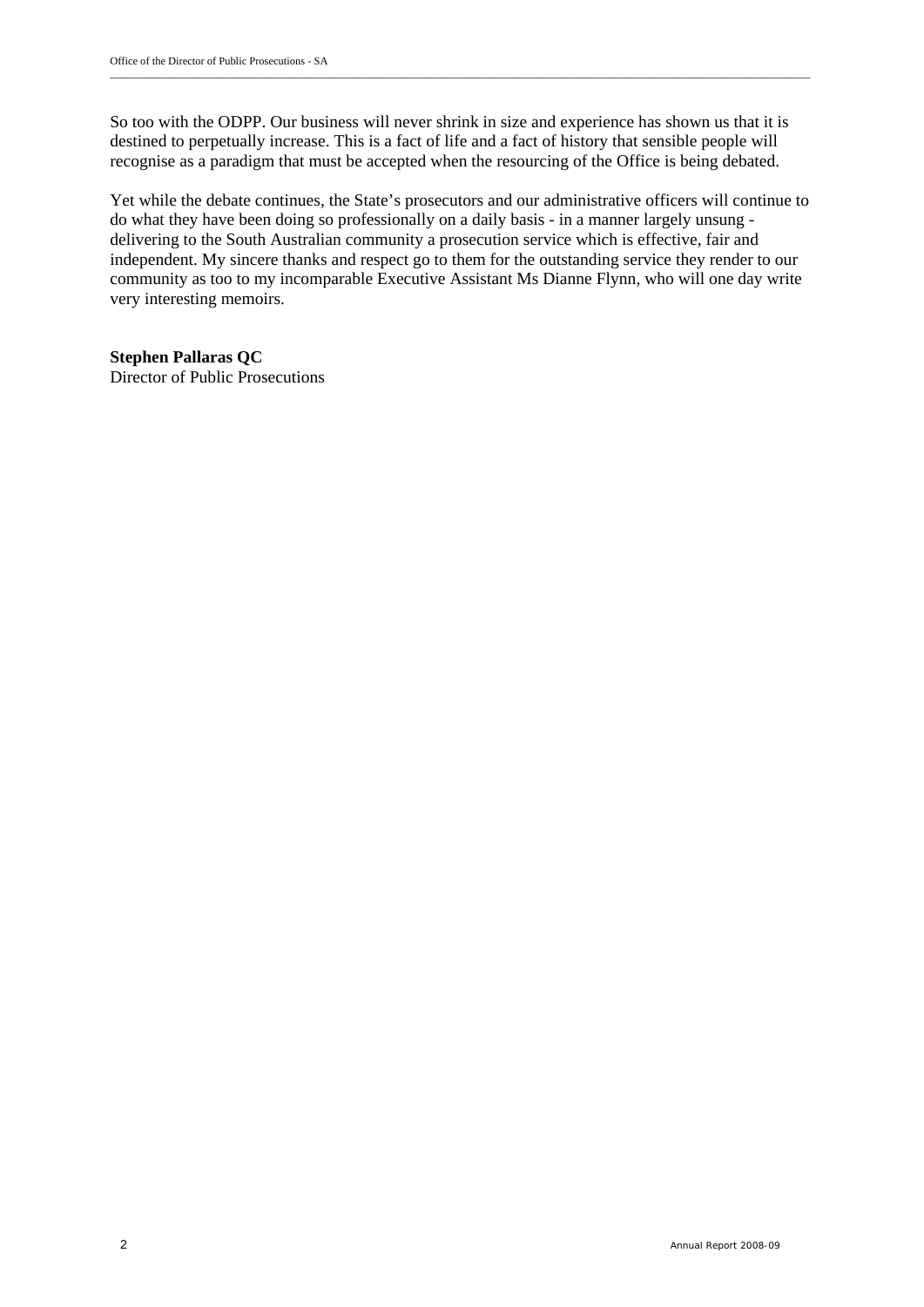## **MANAGEMENT AND ORGANISATION**

#### *Mission*

To provide the people of South Australia with an independent and effective criminal prosecution service which is timely, efficient and just.

#### *Vision*

The Director and staff are committed to providing a criminal prosecution service which:

- applies the highest ethical and professional standards instituting, and where necessary terminating proceedings, without fear or favour in order to provide public confidence in the administration of justice within South Australia;
- is recognised for its independence, professionalism and standards of excellence;
- endeavours to deal with victims of crime with sensitivity and respects their special needs; and
- strives for excellence, efficiency and effective communication in its work with police, the courts and other entities within the criminal justice system.

#### *Corporate Values*

The values which provide a framework for the functions within the Office are:

- the highest standard of ethical and professional conduct, objectivity, honesty and sensitivity;
- full public accountability for the quality of service provided by the Office and for the administration of public funds;
- a commitment to excellence by regular review and continuous improvement of its performance;
- a commitment to the promotion of competence and professionalism in staff through training and continuous staff development, recognising that staff are our most important resource; and
- sensitivity to and understanding of the needs of victims and witnesses.

#### **Functions of the Director**

The functions of the Director are specified in the *Director of Public Prosecutions Act 1991.* They are to:

- lay charges of indictable or summary offences against the law of the State;
- prosecute indictable or summary offences against the law of the State;
- claim and enforce, either on behalf of the Crown or other persons, civil remedies that arise out of, or are related to, prosecutions commenced by the Director;
- take proceedings for or in relation to the confiscation of profits of crime;
- institute civil proceedings for contempt of court;
- enter a *nolle prosequi* or otherwise terminate a prosecution in appropriate cases;
- grant immunity from prosecution in appropriate cases;
- exercise appellate rights arising from proceedings of the kind referred to above;
- carry out any other function assigned to the Director by any other Act or by regulation under this Act;
- do anything incidental to the foregoing.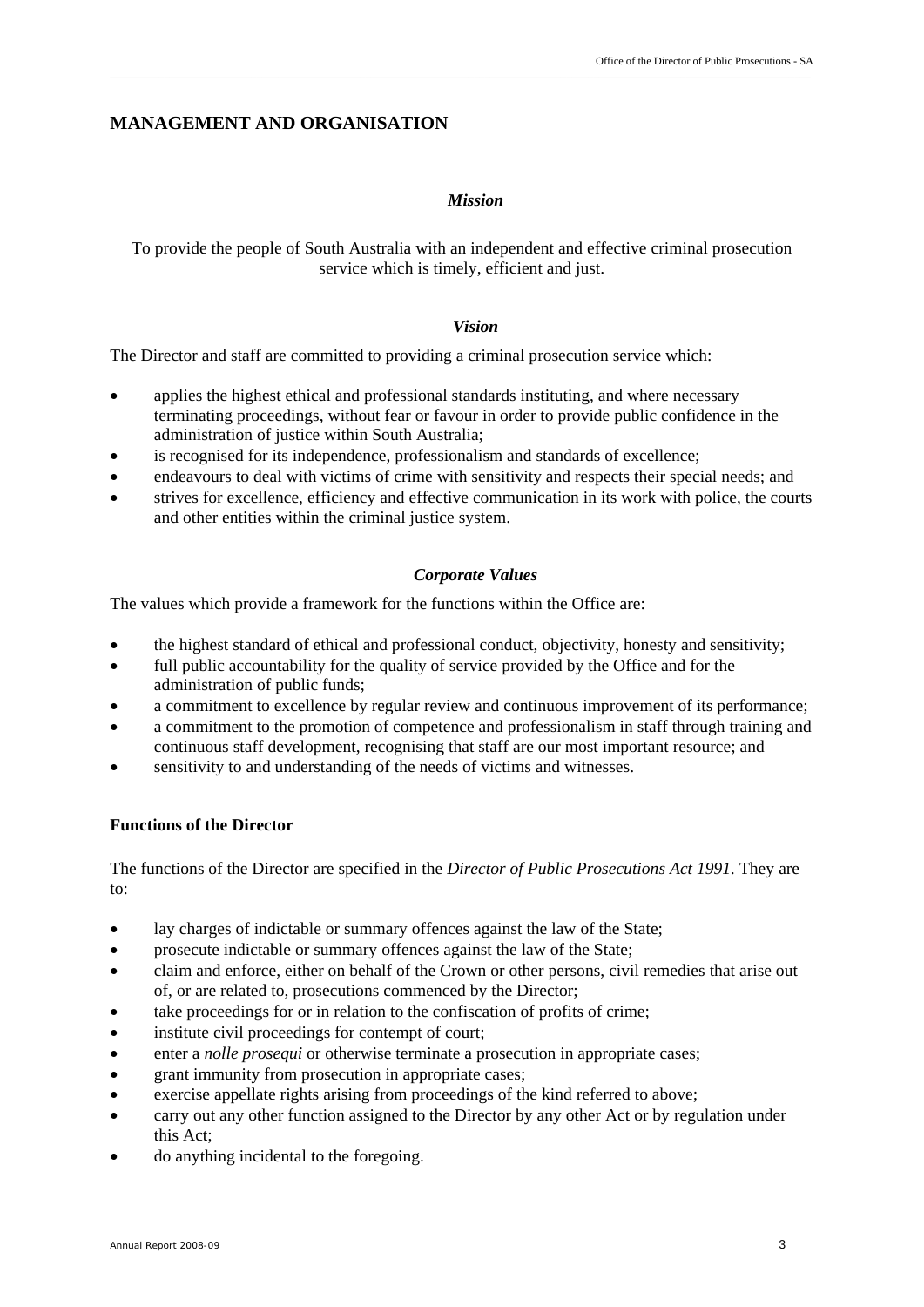#### **Stakeholders**

The key stakeholders for the Office are the Attorney-General and his department, the South Australian Parliament, the judiciary, victims, (and, on their behalf, the Commissioner for Victims' Rights) witnesses, SA Police, the Courts Administration Authority, Department for Correctional Services, accused persons and others in the criminal justice system. The Office continues its support to the key stakeholders and the criminal justice system by providing representation on various committees, steering groups and working parties.

#### **Strategic Focus**

The strategic focus this year has been on reviewing the role of the Office; preparing for and adapting to the changes brought on by an expanding Office and prosecutorial role, in response to government legislative changes, criminal justice initiatives and increasing numbers of prosecutions referred from SA Police.

The year saw a new Deputy Director and four new Practice Managers appointed. These appointments led, in turn, to six new appointments in the Senior Prosecutor ranks. The Office continued to perform its primary functions while the new management team settled in.

With so many new managers, the Office embarked on a leadership development program. A number of managers had the opportunity to participate in leadership development courses where they worked alongside future leaders from other business sectors, cultures and countries. That program will continue in 2009-10

The Office commenced work on a new performance measurement model. It looked at systems in other jurisdictions but regardless of their merits, found that none of these automatically lends itself to translation into the South Australian criminal justice system. While many similarities exist in the various jurisdictions, differences in criminal law and justice processes led the Office to determine that replicating those systems in this State was impractical, and comparisons in results would be meaningless. The Office continues to work on valid, reliable and meaningful measures for this Office.

#### **Legislative Framework**

The following legislation was relevant to the legislative, professional, administrative and industrial requirements and obligations for the operation of the Office during the year.

These Acts may be accessed via the Legislation SA website, www.legislation.sa.gov.au.

*Bail Act 1985 Controlled Substances Act 1984 Correctional Services (Parole) Amendment Act 2005 Criminal Assets Confiscation Act 2005 Criminal Law Consolidation (Instruments of Crime) Amendment Act 2005 Criminal Law (Forensic Procedures) Act 1998 Criminal Law (Sentencing) Act 1988 Criminal Law (Undercover Operations) Act 1995 Criminal Law Consolidation Act 1935 Director of Public Prosecutions Act 1991 District Court Act 1991 Equal Opportunity Act 1984 Evidence Act 1929*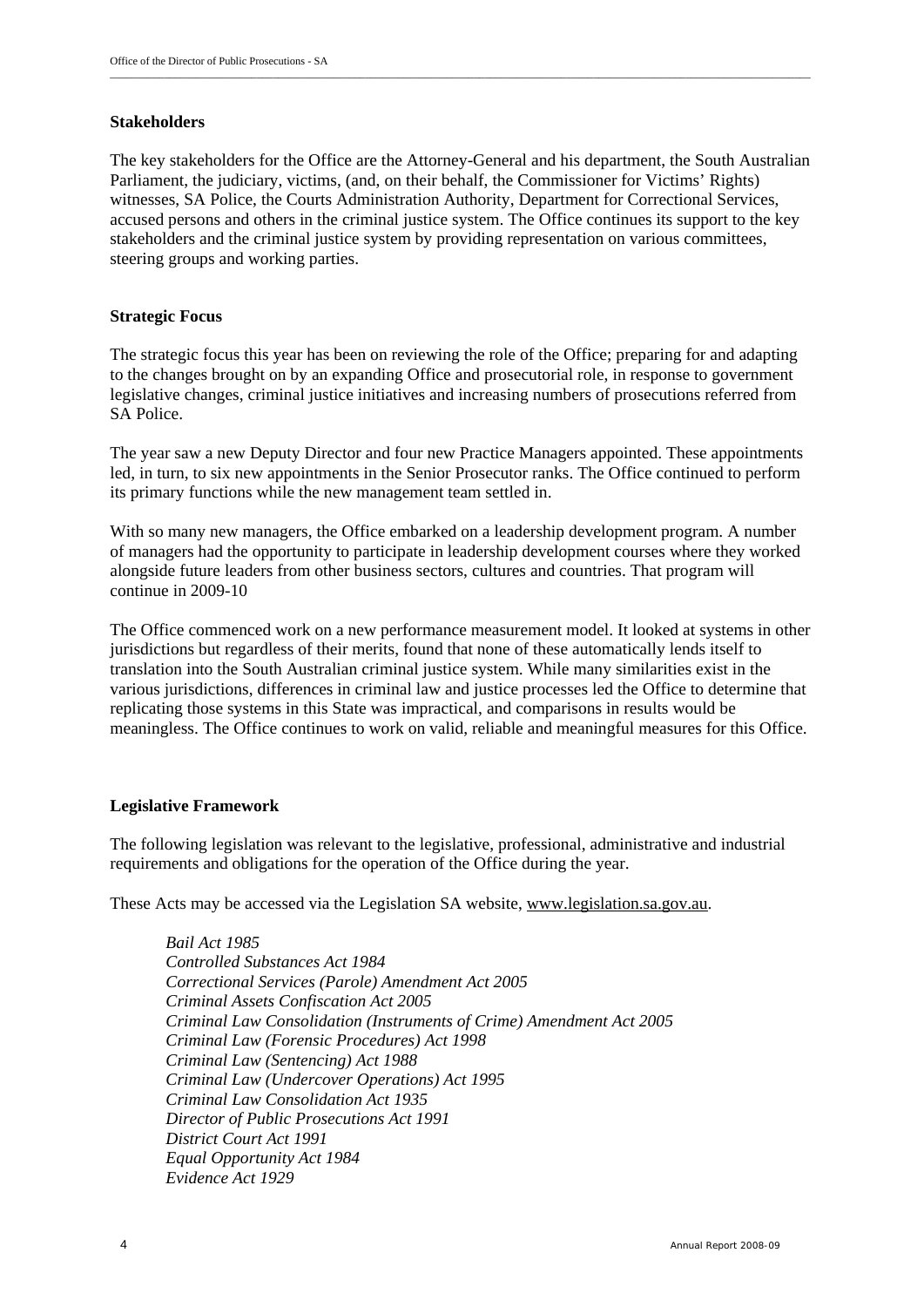*Firearms Act 1977 Freedom of Information Act 1991 Legal Practitioners Act 1981 Listening and Surveillance Devices Act 1972 Magistrates Court Act 1991 Occupational Health, Safety and Welfare Act 1986 Public Finance and Audit Act 1987 Public Sector Management Act 1995 Serious and Organised Crime (Control) Act 2008 State Records Act 1997 Statutes Amendment (Sentencing of Sex Offenders) Act 2005 Statutes Amendment and Repeal (Aggravated Offences) Act 2005 Summary Offences Act 1953 Summary Procedures Act 1921 Supreme Court Act 1935 Telecommunications (Interception) Act 1975 (Commonwealth Act) Victims of Crime Act 2001*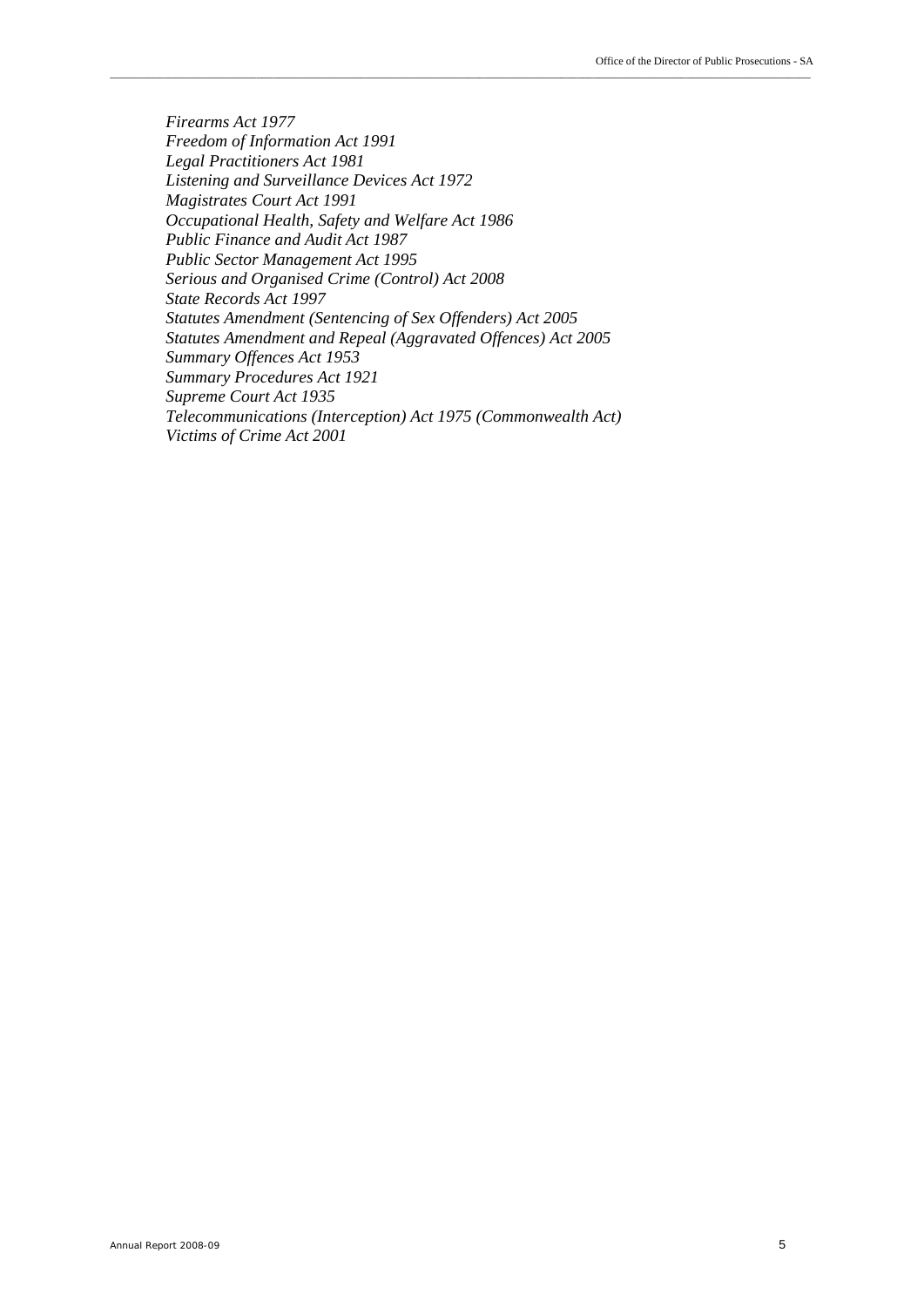#### **Organisational Structure**



\_\_\_\_\_\_\_\_\_\_\_\_\_\_\_\_\_\_\_\_\_\_\_\_\_\_\_\_\_\_\_\_\_\_\_\_\_\_\_\_\_\_\_\_\_\_\_\_\_\_\_\_\_\_\_\_\_\_\_\_\_\_\_\_\_\_\_\_\_\_\_\_\_\_\_\_\_\_\_\_\_\_\_\_\_\_\_\_\_\_\_\_\_\_\_\_\_\_\_\_\_\_\_\_\_\_\_\_\_\_\_\_\_\_\_\_\_\_\_\_\_\_\_\_\_\_\_\_\_

#### **Organisational Profile**

During the period in review the core business of the Office, performed on behalf of the Director of Public Prosecutions, has been conducted in four multi-disciplinary Legal Practice Teams. This has allowed each Team and, where practicable, a single lawyer within the Team, to maintain carriage of a prosecution brief from its receipt through to its finalisation. This approach has highlighted benefits in efficiency and quality, and has reduced the number of people that key stakeholders—police investigators, victims and defence counsel—need to work with in the life of a single matter.

Each Practice Team has included a mix of experienced counsel (barristers) and solicitors to provide the necessary expertise to manage most cases through to finalisation.

Law Clerks have worked within these Practice Teams to provide legal administrative support, while Witness Assistance Officers have been assigned in a 'consultancy' role to individual Practice Teams. This multi-disciplinary makeup has ensured that each Practice Team has been equipped with the necessary resources for the roles and responsibilities assigned to it, and has had the ability to apply them in accordance with the determinations of its management team.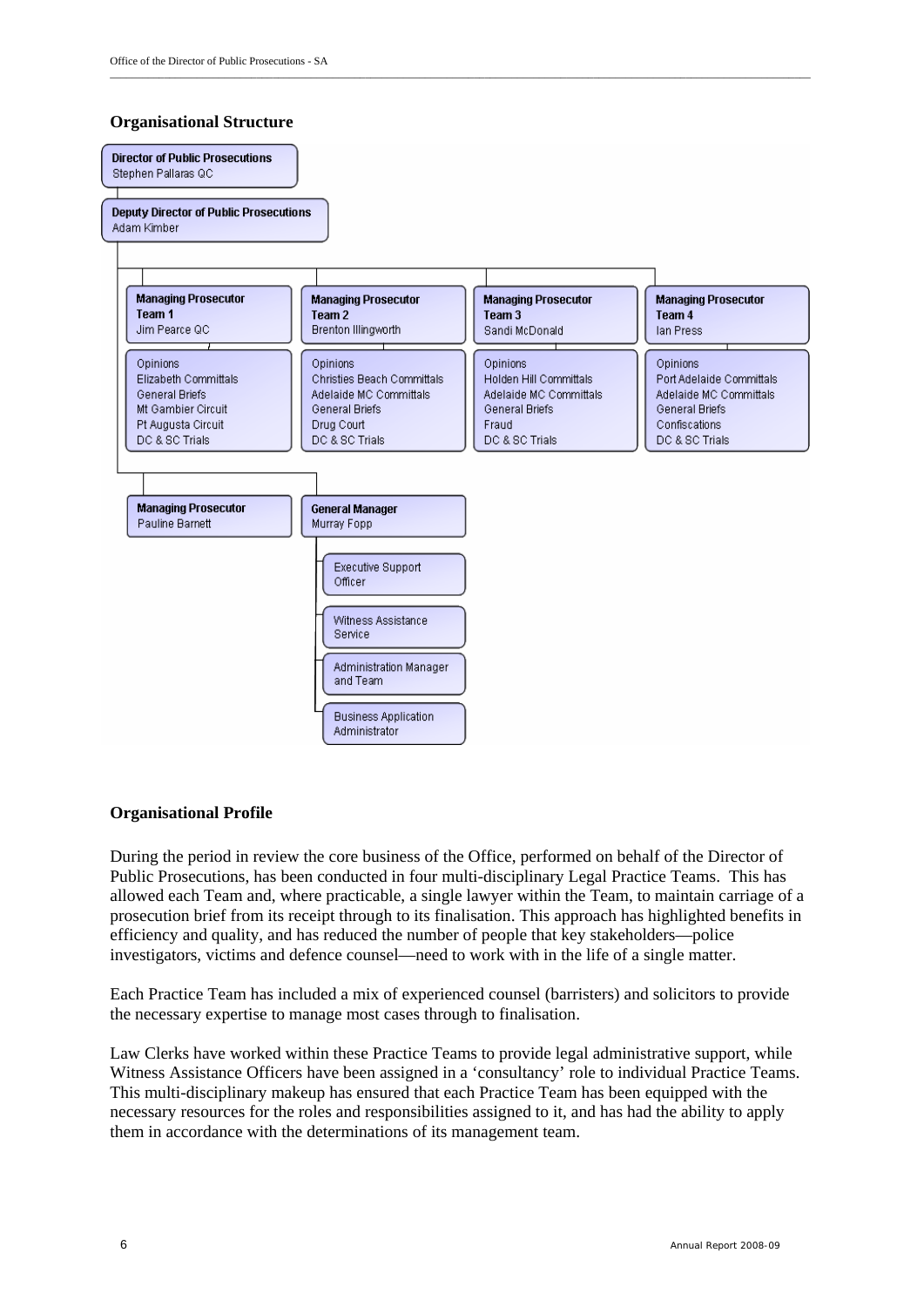The Deputy Director has had a specific role in managing the non-prosecutorial affairs of the Office including strategic planning, occupational health and safety, risk management, workforce planning, review of work practices, emerging demands and opportunities, and fine tuning the roles and responsibilities of managers and supervisors, both legal and non-legal. He has performed this challenging role while undertaking significant trial commitments.

\_\_\_\_\_\_\_\_\_\_\_\_\_\_\_\_\_\_\_\_\_\_\_\_\_\_\_\_\_\_\_\_\_\_\_\_\_\_\_\_\_\_\_\_\_\_\_\_\_\_\_\_\_\_\_\_\_\_\_\_\_\_\_\_\_\_\_\_\_\_\_\_\_\_\_\_\_\_\_\_\_\_\_\_\_\_\_\_\_\_\_\_\_\_\_\_\_\_\_\_\_\_\_\_\_\_\_\_\_\_\_\_\_\_\_\_\_\_\_\_\_\_\_\_\_\_\_\_\_

The fifth Managing Prosecutor has performed the role of solicitor to the DPP and as counsel in the conduct of prosecutions and appeals. She has assisted with policy and legislation issues that affect the Office, and represented the Office in the development and review of legislation and on a number of inter-agency criminal justice forums.

#### **Executive Profiles**

#### *Stephen Pallaras QC -* **Director of Public Prosecutions**

Graduated from Monash University, Victoria, in 1974, and was admitted as a barrister and solicitor of the Supreme Court of Victoria and the High Court of Australia in 1975, as a barrister and solicitor of the Supreme Court of Western Australia in 1979 and as a barrister and solicitor of the Supreme Court of Hong Kong in 1992. Appointed a Queen's Counsel in 2000. Has successfully prosecuted a number of high profile cases in Western Australia and Hong Kong including cases of international fraud, international drug trafficking, corruption, criminal defamation and murder.

*Stephen Pallaras QC was appointed in April 2005 as the second Director of Public Prosecutions in South Australia under the Director of Public Prosecutions Act 1991.* 

#### *Adam Kimber BA (Juris), LLB (Hons), GDLP -* **Deputy Director of Public Prosecutions**

Graduated from the University of Adelaide in 1993 and worked as an Associate in the Supreme Court and then briefly in private practice before joining the ODPP in 1995. Prosecuted in the District and Supreme Courts, then managed a group of solicitors and concentrated on appellate counsel work. Rejoined the Prosecutions Section as a Senior Prosecutor in 2005. Became the Managing Prosecutor in 2006. Significant trial experience in the District and Supreme Courts.

*Adam Kimber was appointed as Deputy Director of Public Prosecutions in December 2008. Prosecutes major trials in the District and Supreme Courts. Conducts appellate work in the Court of Criminal Appeal and High Court. Subject to the direction of the Director, manages all facets of the Office.* 

#### *Murray Fopp MBA, BPublicAdmin***,** *AssocDipEng (Electronics), Cert IV in Training and Workplace Assessment -* **General Manager**

For many years Murray worked in broadcast engineering, in 1990 becoming Regional Operations Manager responsible for ABC, SBS and Radio Australia transmitter networks throughout South Australia and the Northern Territory. In 1996 he launched a private consultancy in regulatory compliance and community consultation. Murray joined the Office in October 2005.

*The General Manager provides high-level management services including strategic and business planning, risk management, financial management, and the provision of comprehensive corporate services to the Office. Also responsible for the executive level*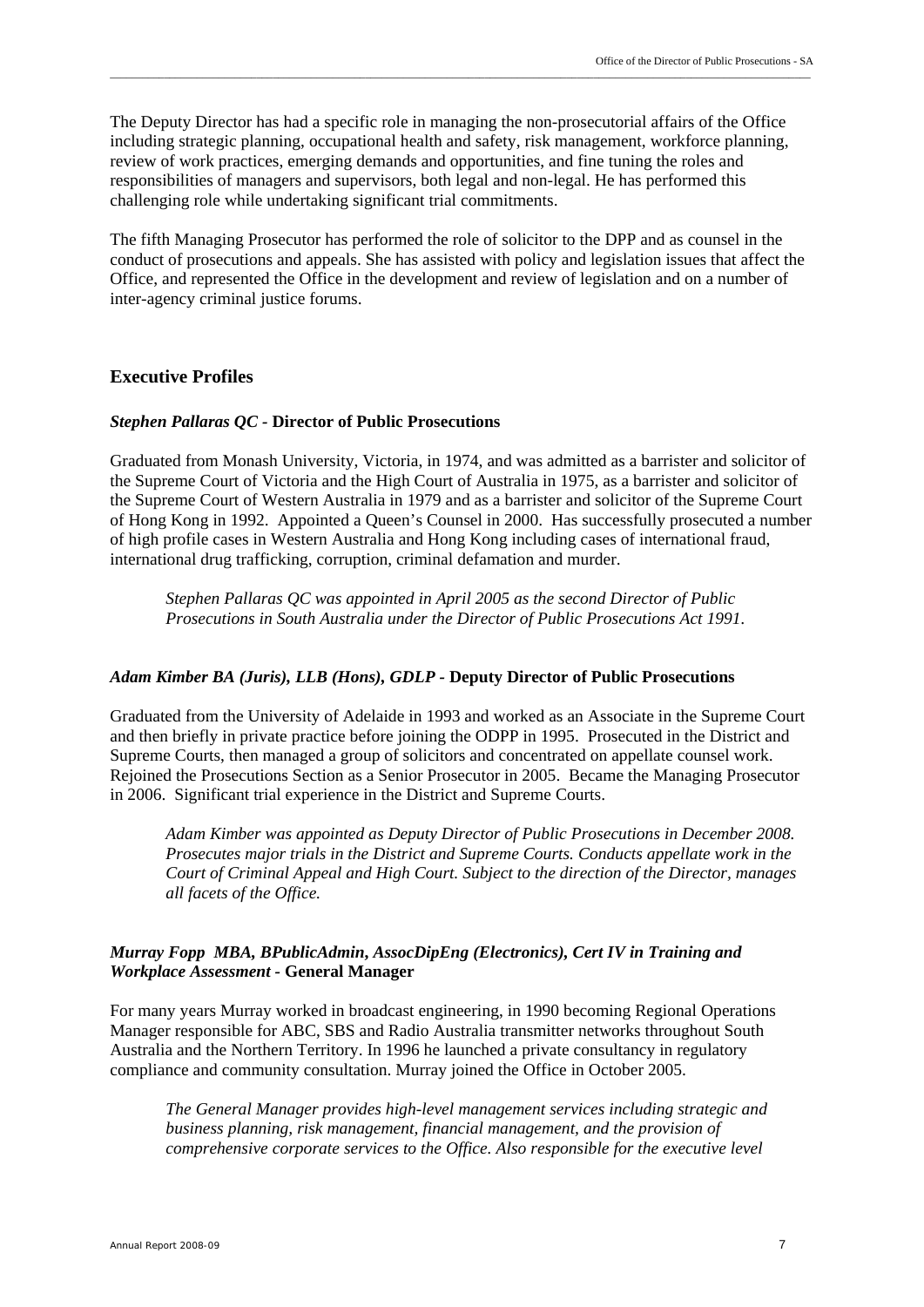*oversight of the Witness Assistance Service. Plays a key role in policy development and training and development within the Office.* 

\_\_\_\_\_\_\_\_\_\_\_\_\_\_\_\_\_\_\_\_\_\_\_\_\_\_\_\_\_\_\_\_\_\_\_\_\_\_\_\_\_\_\_\_\_\_\_\_\_\_\_\_\_\_\_\_\_\_\_\_\_\_\_\_\_\_\_\_\_\_\_\_\_\_\_\_\_\_\_\_\_\_\_\_\_\_\_\_\_\_\_\_\_\_\_\_\_\_\_\_\_\_\_\_\_\_\_\_\_\_\_\_\_\_\_\_\_\_\_\_\_\_\_\_\_\_\_\_\_

#### *Pauline Barnett LLM* **- Managing Prosecutor**

Admitted as a legal practitioner in 1986. A member of the Crown Solicitor's Office from 1985 to 1994 in the Advising Section. For eighteen months, Pauline was seconded to the Attorney-General's Office as Principal Private Secretary to the Hon CJ Sumner MLC from November 1988 until April 1990. In 1994 she joined the Office as an MLS 1 Solicitor and in 1997 was appointed as Managing Solicitor.

*Acts as solicitor and counsel in the conduct of prosecutions and appeals on behalf of the Director. Currently responsible for the full implementation of the Organisational Review and for the development and implementation of new work practices arising out of recent changes to legislation and from the recommendations of the Criminal Justice Taskforce.* 

#### *James Pearce QC LLB GDLP -* **Managing Prosecutor**

James graduated from The University of Adelaide in 1987. He worked in private practice before joining the ODPP in 1990. Between 1990 and 1996 James worked as a prosecutor, conducting trials in the District and Supreme Courts. Between 1996 and 1998 James worked as In House counsel at a commercial law firm before rejoining the ODPP in 1998. Since that time he has worked as a Senior Prosecutor at the ODPP conducting complex trials in the District and Supreme Courts. In January 2008, James was appointed as Queen's Counsel.

*Prosecutes major trials in the District and Supreme Courts. Conducts appellate work in the Court of Criminal Appeal. Responsible for the management and supervision of one of the four practice teams in the office* 

#### *Brenton Illingworth* **- Managing Prosecutor**

Graduated from the Law Society Certificate in Law, including five years of articles in 1979. Admitted as a legal practitioner in December 1979. Worked in private practice until 1985, then joined the Crown Solicitor's Office Criminal Prosecution Section as Senior Assistant Crown Prosecutor. From 1990 to 1992 worked at the Bar as defence counsel, particularly in the area of War Crimes Prosecution. Returned to the Crown Solicitor's Office, Civil Litigation Section in 1992. Was appointed Managing Solicitor in 1993 and subsequently Assistance Crown Solicitor of Civil Litigation in 2005. Appointed to the position of Managing Prosecutor at the Office of the Director of Public Prosecutions in 2009.

*Prosecutes trials in the District and Supreme Courts. Conducts appellate work in the Court of Criminal Appeal. Responsible for the management and supervision of one of the four practice teams in the Office.* 

#### *Sandi McDonald BA (Juris), LLB, GDLP -* **Managing Prosecutor**

Graduated from the University of Adelaide in 1993 and was admitted as a legal practitioner in 1994. Commenced employment as a prosecutor in the ODPP immediately upon admission. Since that time has prosecuted criminal trials in the District and Supreme Courts as well as conducting appellate work in the Court of Criminal Appeal. In more recent years has focussed on more serious and complex trial and appellate work whilst managing a practice team.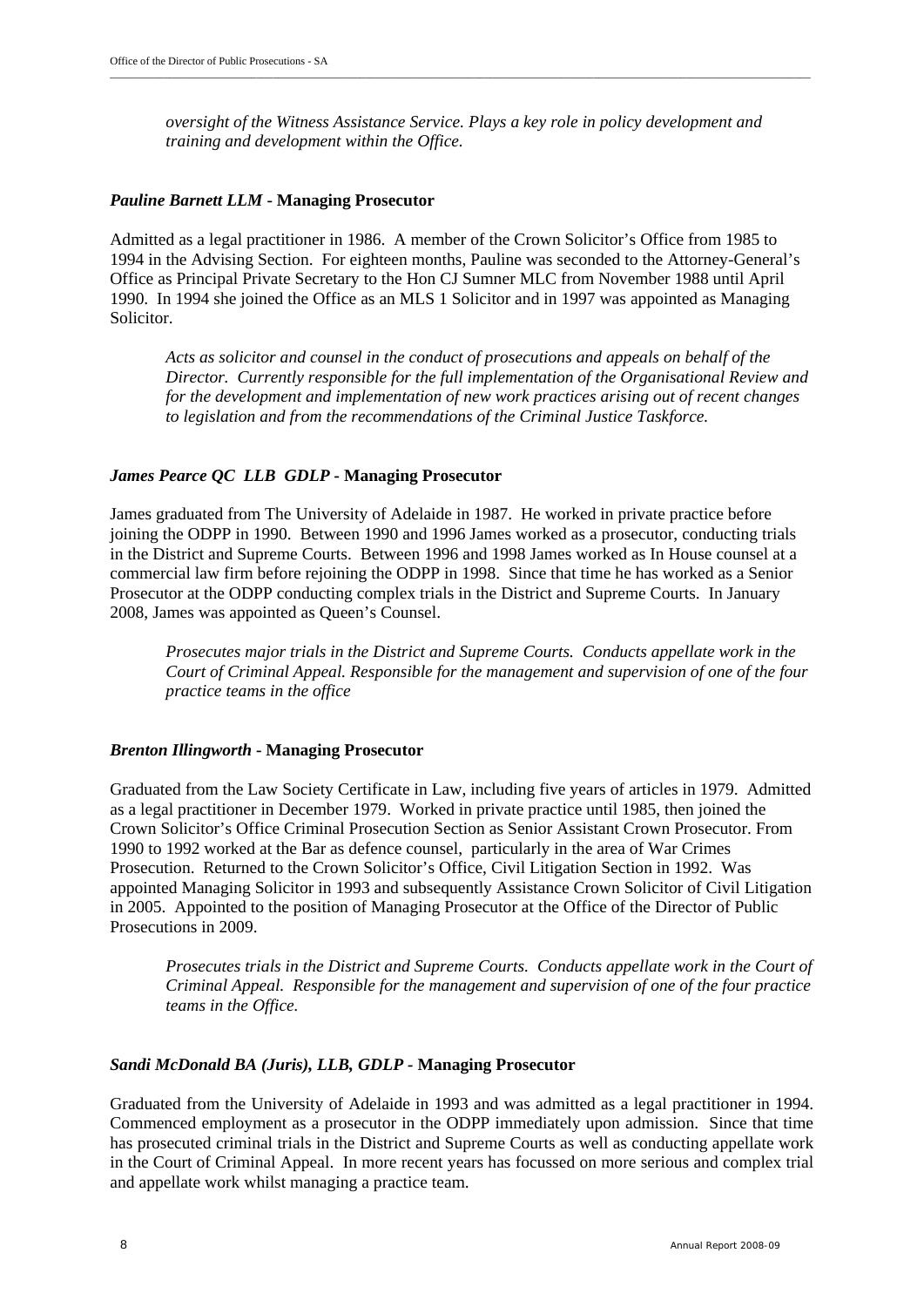*Prosecutes major trials in the District and Supreme Courts. Conducts appellate work in the Court of Criminal Appeal. Responsible for one of the office's practice teams and portfolios including the CLE program*.

\_\_\_\_\_\_\_\_\_\_\_\_\_\_\_\_\_\_\_\_\_\_\_\_\_\_\_\_\_\_\_\_\_\_\_\_\_\_\_\_\_\_\_\_\_\_\_\_\_\_\_\_\_\_\_\_\_\_\_\_\_\_\_\_\_\_\_\_\_\_\_\_\_\_\_\_\_\_\_\_\_\_\_\_\_\_\_\_\_\_\_\_\_\_\_\_\_\_\_\_\_\_\_\_\_\_\_\_\_\_\_\_\_\_\_\_\_\_\_\_\_\_\_\_\_\_\_\_\_

#### *Ian Press -* **Managing Prosecutor**

Graduated from the University of Adelaide in 1989 and admitted as a practitioner in December 1989. Worked for the Legal Services Commission between 1989 and 2000 as a defence solicitor and counsel in the Adelaide and Port Adelaide offices, and as part of the War Crimes Defence Unit. Appeared as counsel in all jurisdictions. Joined the ODPP in October 2000 undertaking roles in the Solicitors, Committal and Prosecution Sections. Appointed to the position of Senior Solicitor in 2004 and Managing Prosecutor in 2008.

*Has conduct of complex files, prosecutes trials and conducts appellate work in the Court of Criminal Appeal. Responsible for the management and supervision of one of the four practice teams in the office* 

#### **Management Committees**

#### *Executive Committee*

During the year in review, the *Executive Committee* consisted of the Director, Deputy Director, the five Managing Prosecutors and the General Manager (Chair). The Executive met monthly and had overall responsibility for the establishment, implementation and evaluation of the strategic direction of the Office. It had final responsibility for policy and the determination of appropriate response to the important legal issues affecting the Office generally.

#### **Internal Committees and Steering Groups**

#### **Prosecuting in the Future**

The ODPP continued to show support to those endeavouring to balance family commitments and a career within the Office. The foundations laid in 2007-08 were strengthened, and further examples in 2008-09 have shown that both the office and the individual can benefit from a flexible approach.

Arrangements put in place have demonstrated the Office's commitment to ensuring that intellectual property developed over time is retained. These arrangements have considered the needs of both female and male prosecutors and have included the following:

- a gradual increase in working hours over a period of months after returning from maternity leave;
- the ability to work a portion of hours from home where circumstances and work to be carried out was deemed to be suitable; and
- the ability to work reduced hours whilst undertaking further study.

A senior manger has been designated to focus on these issues as part of their portfolio of general management responsibilities. The Office will continue to assist its staff to achieve an effective work/life balance.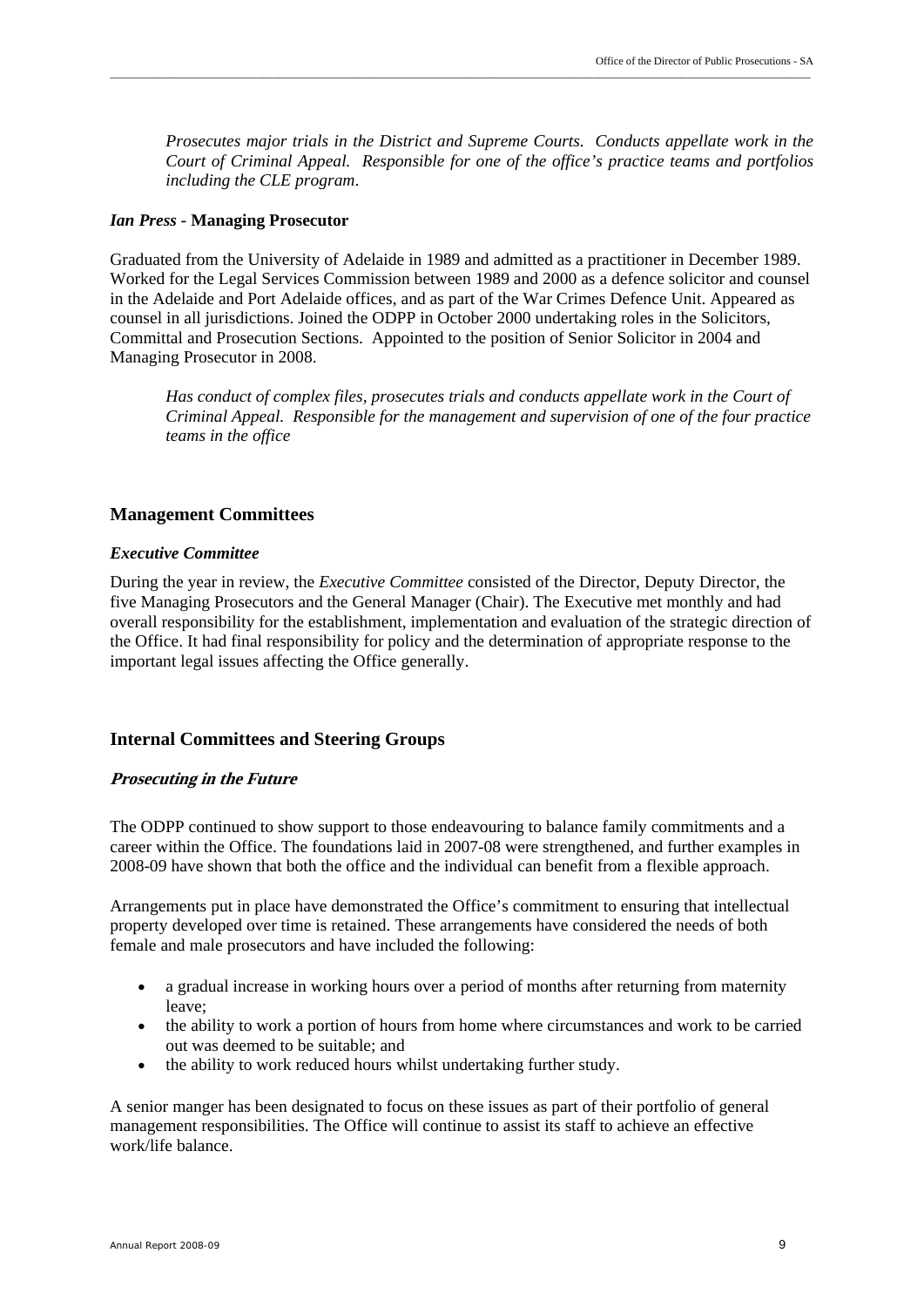### **Workforce Planning**

Last year's annual report made mention of a pilot program where, whenever practicable, a single solicitor would be responsible for a matter for the duration of its existence in the Magistrates' and higher courts. The aim of the pilot was to identify whether efficiencies could be achieved beyond those possible using the existing practice of different solicitors handling the file pre and post committal.

The pilot has been operating for the whole of the 2008-09 period, and has delivered some notable efficiencies. As a result, the pilot has been extended to allow for a formal evaluation to be conducted during the first half of 2009-10, with a view to the practice being rolled out across the Office. Three senior managers from the Office have prepared an evaluation model, drafted templates for measurement and will report to the Executive early in 2010.

One of the recommendations of the Criminal Justice Ministerial Taskforce was to conduct a pilot in the Adelaide Magistrates' Court of committal case conferences by invitation. The Taskforce was of the view that many matters at committal stage would benefit from a case conference presided over by a Magistrate. Properly managed, these conferences could result in earlier pleas or the laying of different charges which would still properly reflect an appropriate basis for sentencing. They could also assist with agreement as to the evidence of some witnesses. This may negate the need for these witnesses to be called at trial, or may narrow the issues to be dealt with at trial. These case conferences may be held at the request of either prosecution or defence counsel, with a requirement that both parties agree to attend. The pilot, which commenced during the year, is being evaluated by the Office of Crime Statistics and if successful, it is hoped that case conferencing will become a regular part of the committal process in the Magistrates' Court.

A review of Circuit Court work conducted by the Office during 2008-09 revealed that the number of Circuit sittings has increased, as well as the duration of these sittings. As a consequence, the workload involved in this area has increased considerably. Circuit matters have a shorter duration between committal and trial than matters dealt with in Adelaide courts, and this has had an impact on those solicitors working in the Circuit jurisdictions. In addition, Circuit files received by the Office are often received in a less advanced stage of preparation than those (Adelaide) files which have been guided through committal by an ODPP solicitor.

To address this increase in workload, an additional solicitor and additional management resources have been assigned to Circuit work. It is expected that these additional staff will ensure that prosecutions in the Circuits will continue to run as effectively as they have in the past.

### **Policy Committee**

During 2008-09 the Policy Committee continued to meet approximately once every six weeks to consider matters of legal policy arising in the day to day work of the office, and to consider new legislative initiatives.

Membership of the committee included solicitors, prosecutors, managing legal staff, witness assistance staff and an administrative staff representative. Matthew Goode from the Policy and Legislation section of the Attorney General's Department provided a liaison point for the discussion of new legislation.

In 2008-09 the Committee provided written and oral submissions on the following matters:

Cross Border Justice Bill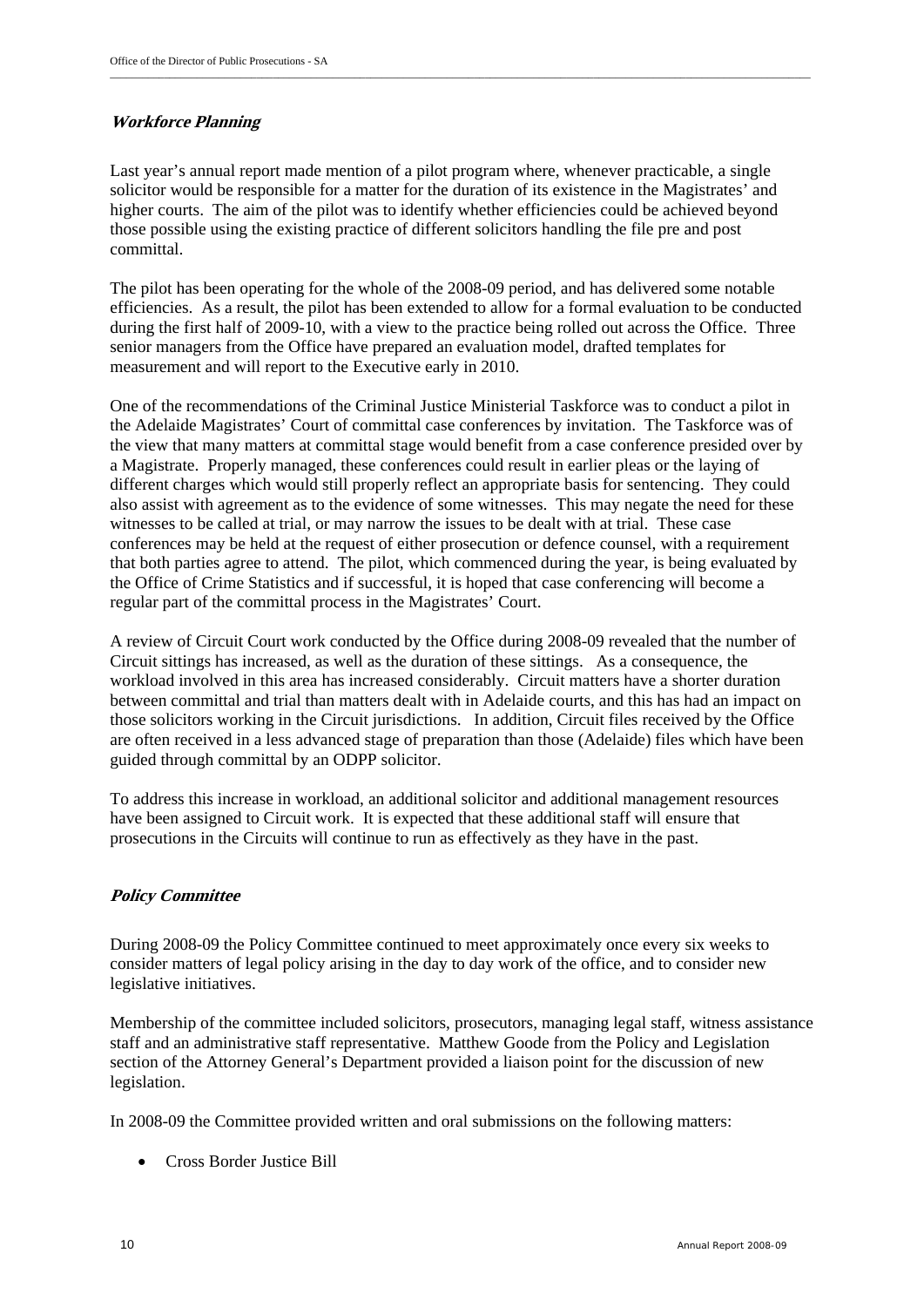- Changes to the Evidence Act relating to computer evidence and the admissibility of voluminous documentation
- Changes to the substantive law relating to arson and property damage
- Changes to legislation relating to bail, sentencing and criminal procedure
- Recidivist Young Offenders
- Classification of drugs in the Controlled Substances Act.

#### **Recruitment and Staffing**

At the end of 2008-09, the Office had an approved staffing establishment of 131.38 FTE. This number included both legal and administrative staff. The number of staff in the office varied throughout the year as a result of recruitment and resignations, maternity and paternity leave, leave without pay and staff members working reduced hours.

The year in review saw significant changes to the management section of the Office. These changes included the resignation of Mr Brebner QC upon his appointment to the District Court and the resignation of Mr Hinton QC following his appointment as Solicitor-General. Four new Managing Prosecutors were appointed, and two new Senior Prosecutor positions were established. A number of staff have left the office, either permanently or for extended periods of time during the last twelve months. This loss of experienced staff and the need to train and reallocate files to new staff has had an impact on the Office during 2008-09.

The Legal Staffing Committee has met fortnightly to ensure that arrangements are made to fill vacant positions as expeditiously as possible, to consider work trends and their impact on staffing allocation, and to organise interview panels for the recruitment of new legal staff. The time taken to fill vacancies when staff members leave the Office has been reduced, although further improvement in this area remains a priority. The Office will continue towards the establishment of a pool of potential employees from which to fill vacancies to facilitate this reduction.

On 20 June 2009 a planning day was held to consider the distribution of staff across the four Legal Practice Teams as well and the role of new staff within the Office. All managers within the ODPP attended to discuss these and other issues relating to staffing of the Office. The planning day also focused on issues surrounding the opening of two new District Courts and the increasing work commitments for the Circuit Courts.

The growth in staff numbers at the ODPP has resulted in a requirement for further office space. During 2008-09, the Office has operated across five different floors with most Practice Teams separated from one another. The Office however, maintains a coordinated approach to staffing and continues to assess avenues to facilitate alternative working arrangements for staff.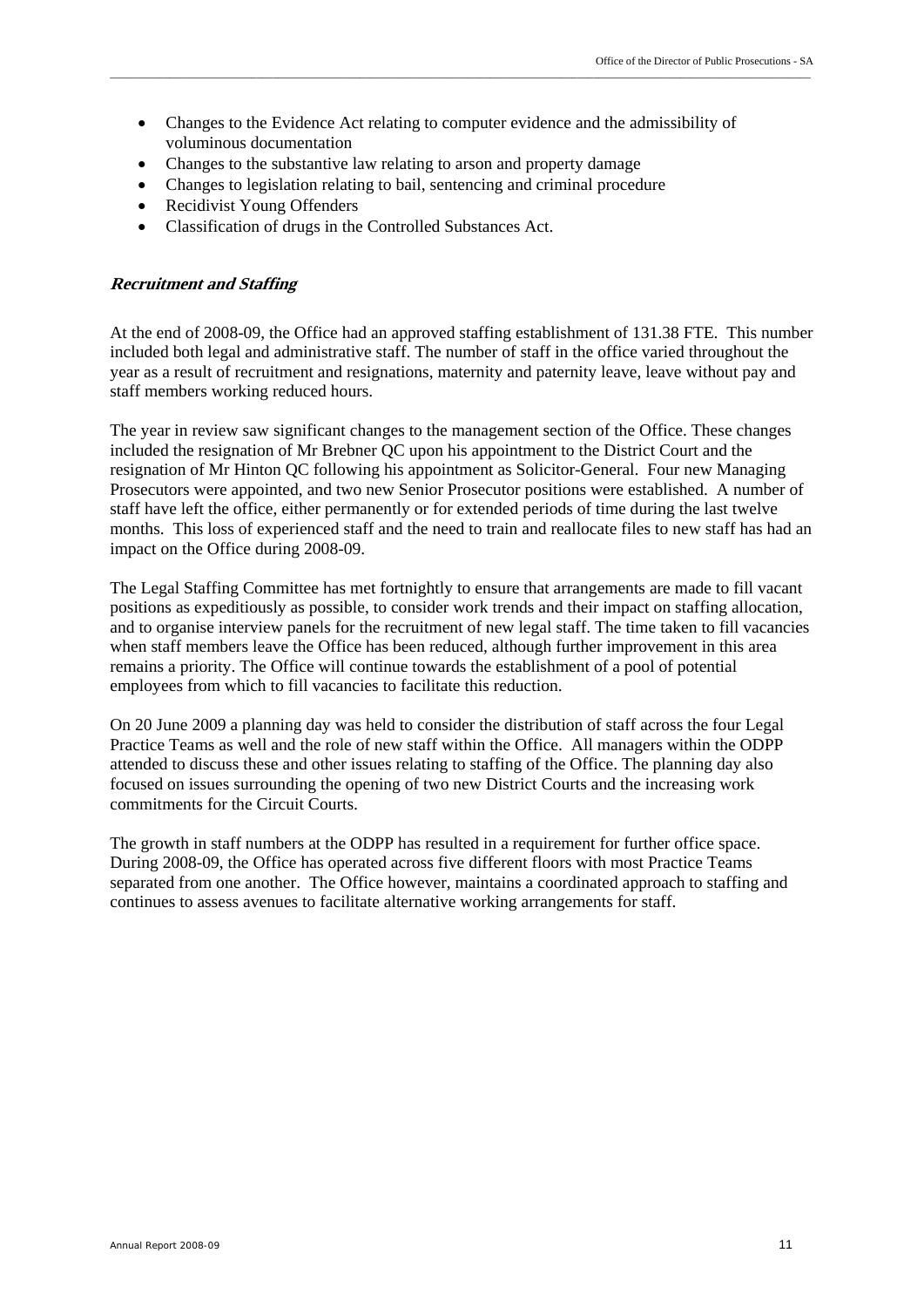### **CORPORATE OVERVIEW**

#### **Financing Public Prosecutions**

Parliament increased the appropriation to the ODPP by \$2.25 million to \$16,933,000 in the 2008-09 State Budget<sup>1</sup>. Of this, the Office received \$15.1 million from the Attorney-General's Department and \$385,000 from the Victims of Crime Fund<sup>2</sup>. The Office is unable to provide a breakdown on how the portion withheld by the AGD was used.

|                         | 2007-08<br><b>Allocation</b><br>(\$,000s) | <b>Permanent</b><br>changes<br>(\$,000s) | <b>One-off</b><br>changes<br>(\$,000s) | 2008-09<br><b>Allocation</b><br>$3($ \$,000s) | 2008-09<br>Actual <sup>4</sup><br>(\$,000s) |
|-------------------------|-------------------------------------------|------------------------------------------|----------------------------------------|-----------------------------------------------|---------------------------------------------|
| <b>Revenue Sources</b>  |                                           |                                          |                                        |                                               |                                             |
| From Appropriation      | 12,675                                    | 2,020                                    |                                        | 14,724                                        |                                             |
| Victim of Crime Fund    | 369                                       | 16                                       |                                        | 385                                           |                                             |
| Other                   | 11                                        |                                          |                                        | 11                                            |                                             |
| <b>Total Revenue</b>    |                                           |                                          |                                        | 15,120                                        |                                             |
| <b>Expenditure</b>      |                                           |                                          |                                        |                                               |                                             |
| Staff remuneration      | 10,443                                    | 2,129                                    |                                        | 12,572                                        | 11,604                                      |
| Goods and Services      | 1,143                                     | $-280$                                   | 29                                     | 892                                           | 1,650                                       |
| AGD Charges (Rent, IT)  | 1,427                                     | 182                                      |                                        | 1,609                                         | 1,586                                       |
| etc)                    |                                           |                                          |                                        |                                               |                                             |
| <b>AGD</b> Depreciation | 41                                        | 5                                        |                                        | 46                                            | 20                                          |
| <b>Total Expenses</b>   | 13,054                                    |                                          |                                        | 15,119                                        | 14,860                                      |

Staff remuneration increased in line with additional staff numbers. The Goods and Services allocation was cut by \$280,000 (on top of a \$221,000 cut the previous year to meet the Government's efficiency dividend).

Once again the cost of Goods and Services significantly exceeded the funds available; with costs of \$1.65 mil and just \$892,000 in available funds. Savings in the Salary budget—mainly due to delays in filling the Deputy Director and Managing Prosecutor positions—enabled the Office to cover the shortfall. It is, however, concerning that for several years, despite acknowledged staff shortages, the Office is dependent on vacant positions to fund essential goods and services.

The cost for Briefing Out—the practice of engaging external counsel for some court hearings and trials—continued to fall to more traditional levels during 2008-09 despite the departure of several senior staff, including two Queen's Counsel. Nevertheless, Briefing Out consumed 68% of the total amount available for all of the Office's goods and services. Further details on Briefing Out can be found on page 30.

The cost of travel and related expenditure has continued to be a challenge. In the reporting year, travel and related activities cost \$140,000 (excluding the salary costs of staff during travel). The number of sitting days in the Circuit Courts, particularly at Port Augusta, has been a major driver of the increase. The Office continues to consider alternatives, including regional offices, but currently these are not considered cost-effective. Also putting pressure on travel expenditure is the need, flowing from victims' rights legislation, for Witness Assistance Officers and legal staff to meet with witnesses and victims—particularly vulnerable witnesses—living in regional and remote areas or interstate.

 1 Source: 2008-09 Budget Paper 4, Vol 1 - Portfolio Statement, p.4.56

 $2$  These funds cover the salaries of the Confiscation Unit which pays the proceeds of confiscations back into the Fund.

<sup>&</sup>lt;sup>3</sup> Source: 2008-09 Budget Assumptions, Attorney-General's Department 4 Source: 2008-09 Budget Assumptions, Attorney, Attorney, General

Source: 2008-09 Period 12 Finance Operating Statements, Attorney-General's Department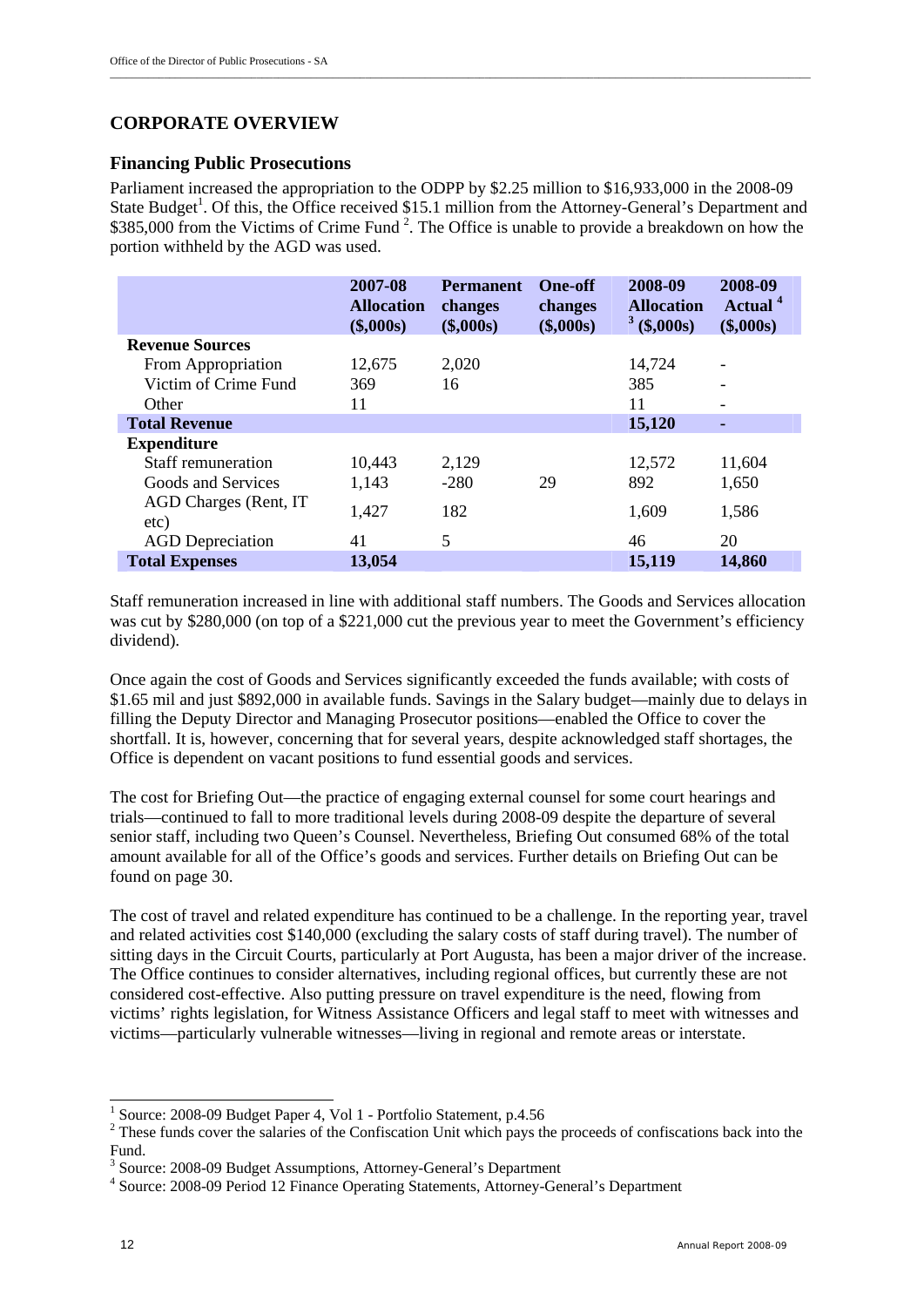#### **Staffing levels**

The approved staff cap was increased significantly at the start of 2008-09 with additional staff for two specific programs and a general increase in baseline staff resources. A further two positions for work flowing from amended firearms legislation were announced in the 2008-09 budget, bringing the total increase to 20.7 FTE. These two *firearms* positions were funded during the latter half of 2007-08 and are counted in the end of year staff for last year.

\_\_\_\_\_\_\_\_\_\_\_\_\_\_\_\_\_\_\_\_\_\_\_\_\_\_\_\_\_\_\_\_\_\_\_\_\_\_\_\_\_\_\_\_\_\_\_\_\_\_\_\_\_\_\_\_\_\_\_\_\_\_\_\_\_\_\_\_\_\_\_\_\_\_\_\_\_\_\_\_\_\_\_\_\_\_\_\_\_\_\_\_\_\_\_\_\_\_\_\_\_\_\_\_\_\_\_\_\_\_\_\_\_\_\_\_\_\_\_\_\_\_\_\_\_\_\_\_\_

| <b>Program</b>                         | <b>Staff Increase</b><br><b>Full Time Equivalent (FTE)</b> |
|----------------------------------------|------------------------------------------------------------|
| Serious and Organised ('bikie') Crime  | 4.5                                                        |
| Children in State Care (Mullighan)     | 4.2                                                        |
| Inquiry                                |                                                            |
| General staff level (baseline funding) | 10.0                                                       |
| Total                                  | 18.7                                                       |

Despite some delays in recruiting people for these jobs, all were filled except for one of the Serious and Organised Crime positions. Recruitment for this position was held over pending a review into whether this work will be performed by the ODPP or other Government agencies. These considerations were on going at the end of the reporting year.

|                                    | <b>Approved</b><br>at end of<br>2007-08 | <b>Change</b><br>approved<br>for<br>2008-09 | <b>Approved</b><br>at start of<br>$2008 - 091$ | Approved<br>at end of<br>2008-09 |
|------------------------------------|-----------------------------------------|---------------------------------------------|------------------------------------------------|----------------------------------|
| <b>Executive Group</b>             | 3                                       |                                             | 3                                              | 3                                |
| Legal (Including managers)         | 69.53                                   | $+11.7$                                     | 81.23                                          | $80.23^{2}$                      |
| <b>Witness Assistance Officers</b> | 9.1                                     | $+1.4$                                      | 10.5                                           | 10.5                             |
| Administration staff               | 32.05                                   | $+5.6$                                      | 37.65                                          | 37.65                            |
| Total FTE <sup>1</sup>             | 113.68                                  | $+18.7$                                     | 132.38                                         | 131.38                           |

**Notes** 

*1 Includes staff working on on-going, separately-funded positions in the office.* 

*2 Two lawyer positions converted to one legal manager position during 2008-09.* 

The Office continued to receive funding from the Commissioner for Victims' Rights for four Witness Assistance Officers, one of whom works on a part-time basis. These four officers are dedicated to the provision of services to child victims and witnesses.

Salaries for the five Confiscation staff continue to be recovered from the Victims of Crime Fund into which the proceeds of confiscated assets are paid. Further details can be found at page 19.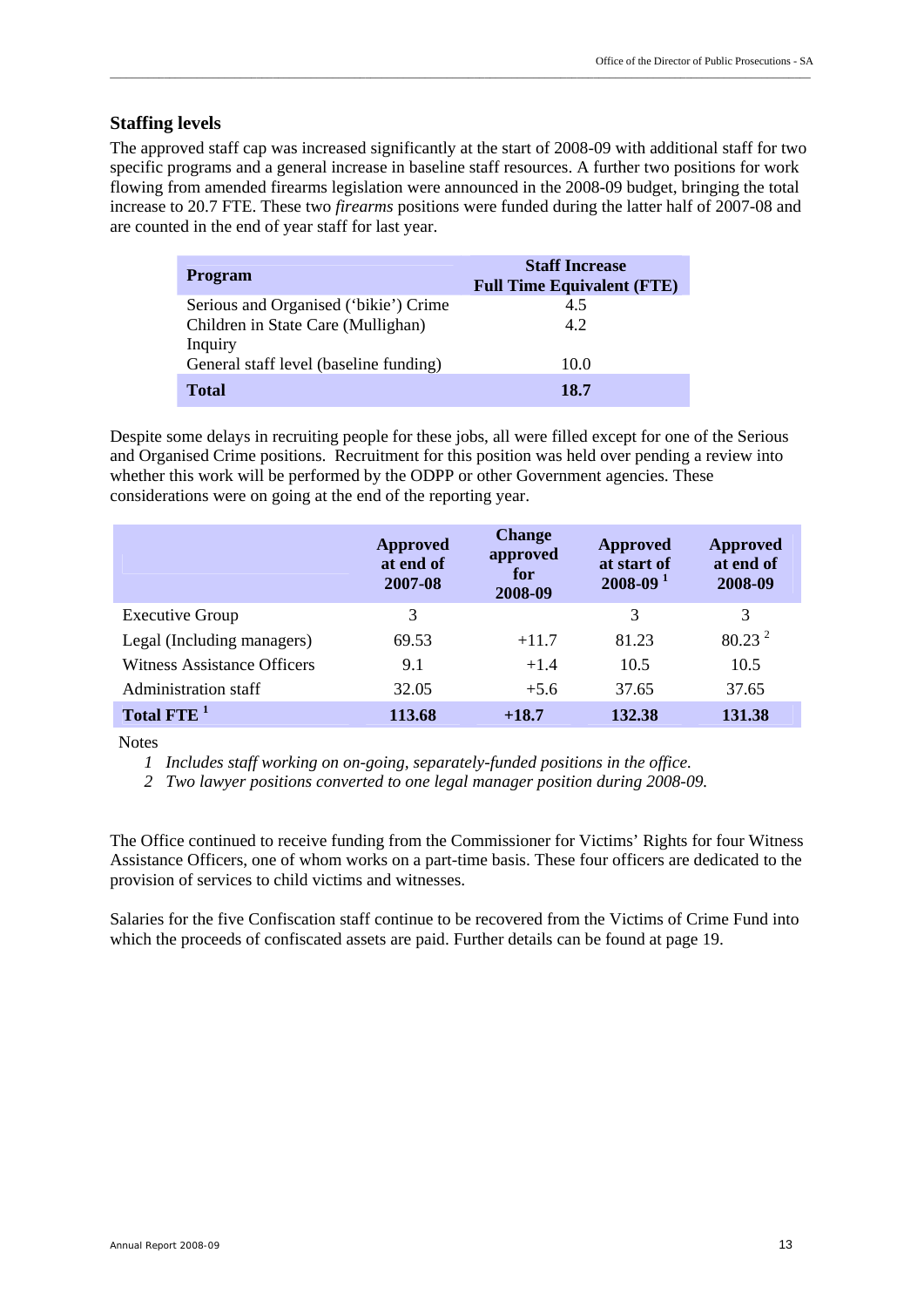### **DIRECTIONS UNDER THE DPP ACT 1991**

#### **Directions from the Attorney-General**

There was no direction or guideline given by the Attorney-General to the Director of Public Prosecutions pursuant to Section 9 of the Director of Public Prosecutions Act 1991 during the year.

#### **Directions to the Commissioner of Police**

There was no direction issued to the Commissioner of Police by the Director of Public Prosecutions pursuant to section 11 of the *Director of Public Prosecutions Act 1991* during the year.

#### **Listening and Surveillance Devices Act 1972**

Pursuant to section 12 (1) of the *Director of Public Prosecutions Act 1991* the Office reports that during the year it considered and approved five warrants issued under the *Listening and Surveillance Devices Act 1972*.

| <b>OUTPUT:</b>                    | <b>PROSECUTION SERVICES</b><br>PENALTY AND CONFISCATION MANAGEMENT                                                                                                                                                                                                                                                                                   |              |              |  |  |  |  |
|-----------------------------------|------------------------------------------------------------------------------------------------------------------------------------------------------------------------------------------------------------------------------------------------------------------------------------------------------------------------------------------------------|--------------|--------------|--|--|--|--|
| <b>Description:</b>               | ODPP contributes to these outputs through providing advice to Police, assistance<br>for victims and witnesses, solicitor and counsel services on all matters ultimately<br>heard in the District and Supreme Courts and all matters finalised in the<br>Magistrates Court, as well as administration of confiscation orders issued by the<br>Courts. |              |              |  |  |  |  |
| Performance<br><b>Indicators:</b> | <b>Descriptions</b><br><i>Expected for</i><br><b>Actual</b> for<br>2008-09<br>2008-09                                                                                                                                                                                                                                                                |              |              |  |  |  |  |
| Quantity                          | Number of briefs completing the<br>Committal phase of prosecution                                                                                                                                                                                                                                                                                    | 2000         | 2259         |  |  |  |  |
|                                   | Number of defendant briefs finalised by<br>the ODPP $(a)$                                                                                                                                                                                                                                                                                            | 1400         | 1435(a)      |  |  |  |  |
|                                   | Number of clients referred to the<br>Witness Assistance Service                                                                                                                                                                                                                                                                                      | 900          | 927          |  |  |  |  |
| <b>Quality</b>                    | Percentage of briefs committed through<br>the Committal Unit in which the DPP<br>enters a nolle prosequi after committal                                                                                                                                                                                                                             | $< 10\%$     | 14%          |  |  |  |  |
|                                   | Percentage of briefs matters which are<br>finalised by a guilty verdict or guilty<br>plea                                                                                                                                                                                                                                                            | >75%         | 67%          |  |  |  |  |
| <b>Timeliness</b>                 | Percentage of trials where the ODPP<br>meets the court timetable requirements<br>for the trial list                                                                                                                                                                                                                                                  | $>95\%$      | 94.3%        |  |  |  |  |
| Cost                              | <b>Total Cost</b>                                                                                                                                                                                                                                                                                                                                    | \$15,144,515 | \$15,231,973 |  |  |  |  |
| <b>Footnotes</b>                  | (a)<br>Comprising 1164 in the Adelaide Courts and 271 in the Circuit Courts.                                                                                                                                                                                                                                                                         |              |              |  |  |  |  |

#### **PERFORMANCE INDICATORS**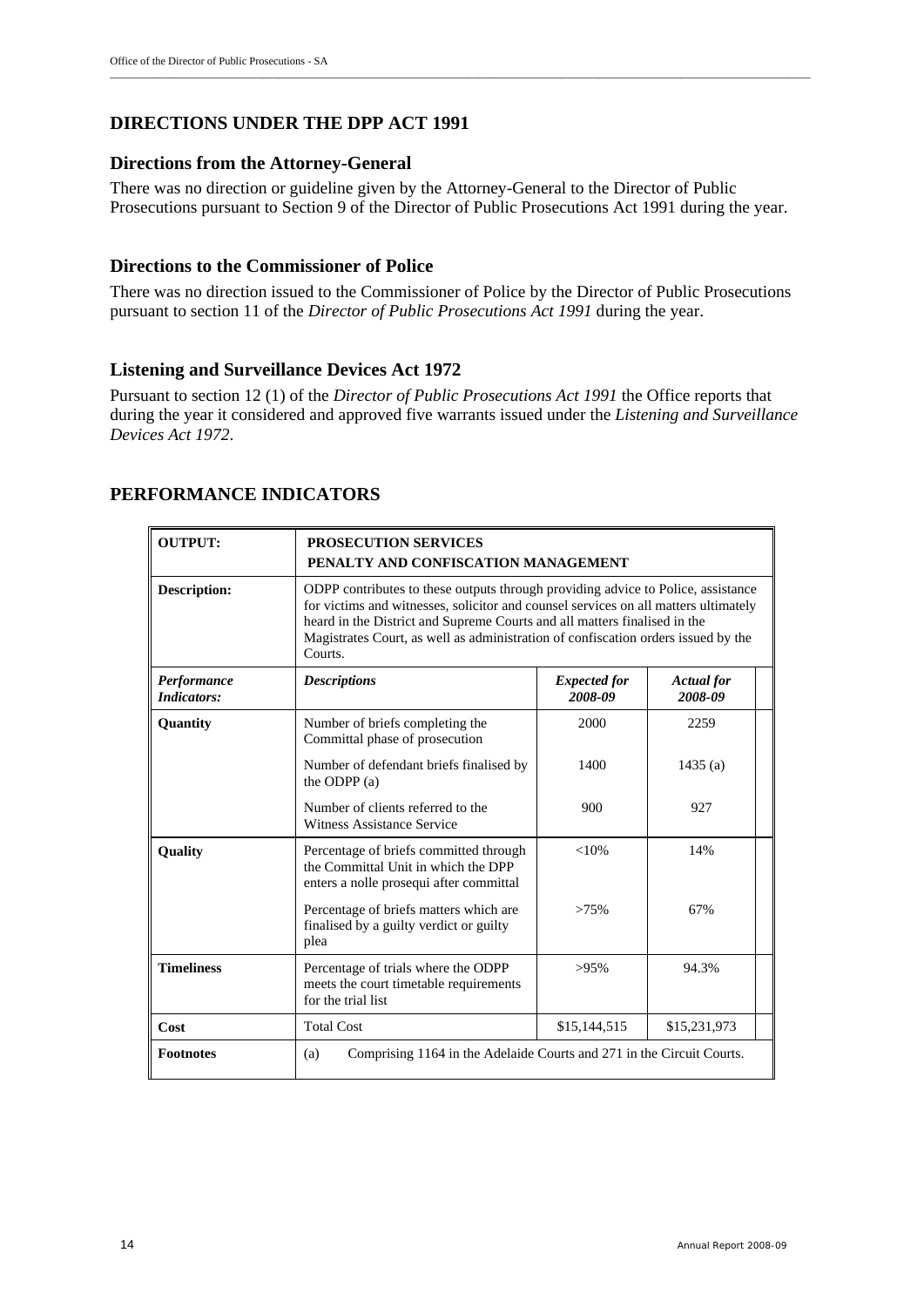#### **Developing New Key Performance Indicators (KPIs***)*

In last year's annual report it was noted that the ODPP's key performance indicators were not sufficiently valid or meaningful. As a consequence the Office does not have reliable information on the cost of its services and activities, nor is it easily able to obtain data about the progress of files through the Courts and areas of bottlenecks.

\_\_\_\_\_\_\_\_\_\_\_\_\_\_\_\_\_\_\_\_\_\_\_\_\_\_\_\_\_\_\_\_\_\_\_\_\_\_\_\_\_\_\_\_\_\_\_\_\_\_\_\_\_\_\_\_\_\_\_\_\_\_\_\_\_\_\_\_\_\_\_\_\_\_\_\_\_\_\_\_\_\_\_\_\_\_\_\_\_\_\_\_\_\_\_\_\_\_\_\_\_\_\_\_\_\_\_\_\_\_\_\_\_\_\_\_\_\_\_\_\_\_\_\_\_\_\_\_\_

It was indicated that new performance measures were being developed and it was anticipated that the new measures would be reported in this year's annual report.

A draft list of revised performance indicators has been developed but at present the Office is not in a position to report against them. The case management system currently in place cannot record or extract all of the necessary data without modifications. Those modifications require additional resources which are not available at the present time. It would seem essential that the resources be made available in the near future so that the Office can establish that its reporting is valid, reliable and meaningful.

#### **BUSINESS OPERATTIONS**

#### **Prosecution Highlights**

Some of the significant work undertaken by the office during 2008-09 included:

#### **High Court**

Eight appeals were finalised before the High Court during 2008-09. Of these eight, all of which were initiated by defence, six were dismissed and two were withdrawn.

#### **Court of Criminal Appeal**

#### Defence Appeals Against Conviction

Thirty-three defence appeals against conviction were heard and finalised before the Court of Criminal Appeal during 2008-09. Twenty-one of these appeals were dismissed, and eight resulted in a conviction being quashed.

#### Crown Appeals Against Sentence

In 2008-09 the Director sought permission to appeal against sentences imposed in seven matters. In five of these matters the sentences were increased. In the remaining two matters, the applications were refused. A selection of the matters in which the Director sought permission to appeal is set out below.

#### *R v Millard* **[2008] SASC 262**

Millard pleaded guilty to fifteen drug offences and two offences against the Firearms Act. The resale value of the drugs, if sold in small quantities, was said to be about \$1.2m. The drug offences took place against the background of substantial drug trading. The sentencing judge had imposed a head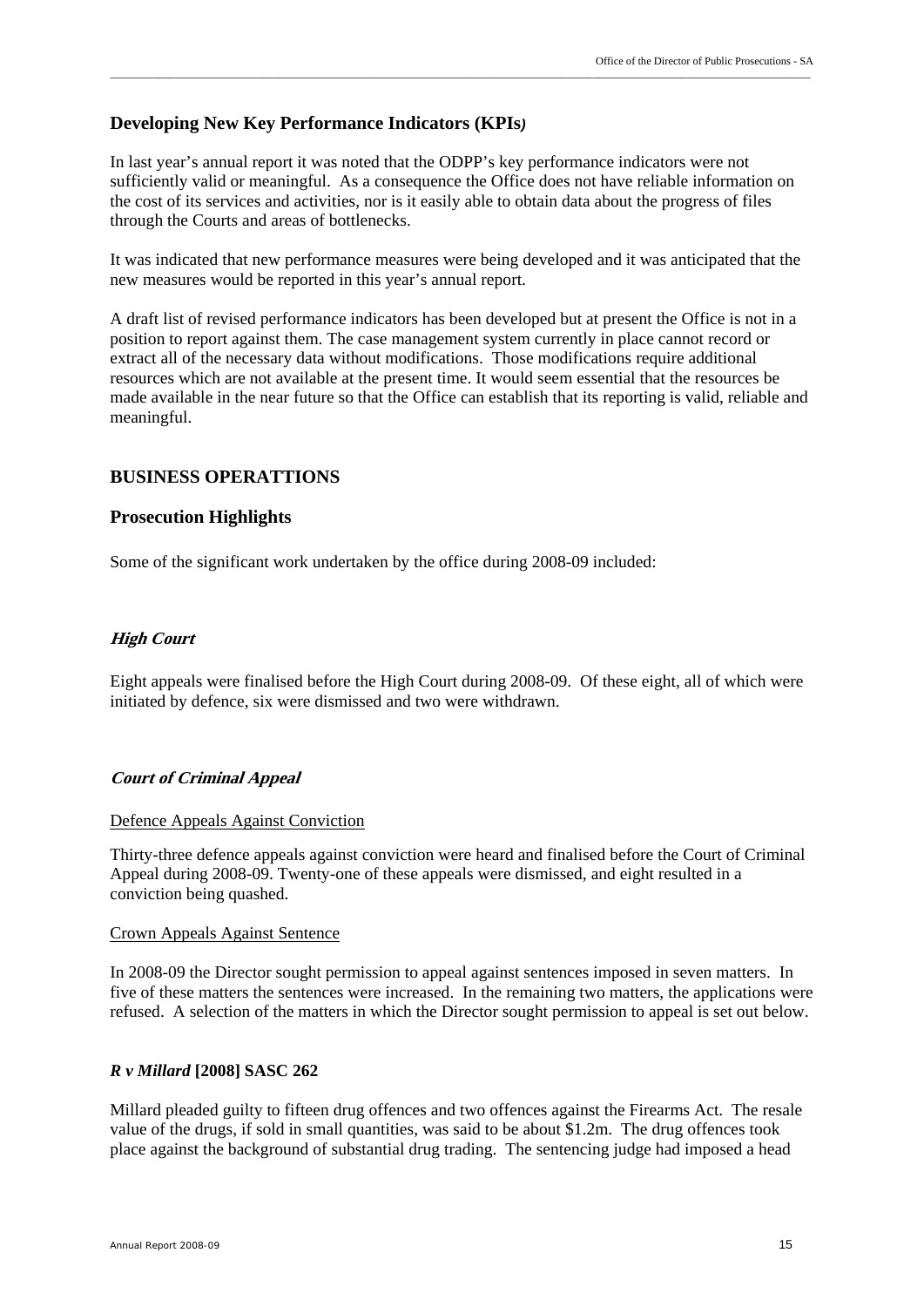sentence of nine years and six months with a non-parole period of four years and six months, taking into account time spent in custody and on home detention bail.

On appeal, the court concluded that Millard was a major participant in the trade of drugs in South Australia and was the trusted deputy of someone at or near the top of the drug trade. The sentence was increased to fifteen years with a non-parole period of eight years.

#### *R v M* **[2008] SASC 348**

M pleaded guilty to thirteen counts of Indecent Assault and two counts of Unlawful Sexual Intercourse with seven victims. The offending took place over about a thirty year period. The sentencing judge imposed a head sentence of seven years with a non-parole period of three years.

On appeal, the sentence imposed was held to be manifestly inadequate. A head sentence of nine years with a non-parole period of six years was imposed.

#### *R v Storr* **[2009] SASC 128**

Storr pleaded guilty to nine sexual offences against two minors. At the time of the offending against the first child, Storr was twenty years of age and the child was fifteen. At the time of the offending against the second child, Storr was twenty-three years of age and a police officer, and the child was fourteen years of age. Storr was sentenced to two years imprisonment with a non-parole period of one year.

Permission to appeal was refused.

#### **Trials**

#### *R v Ratcliff, Standfield and Utting*

The accused were charged with offences of Criminal Defamation. It was alleged that the three accused had been a party to publishing material to members of the media alleging that the victims had been involved in sexual activity with minors. The trial was held in the Supreme Court.

On the first day of the trial, Ratcliff pleaded guilty to the offence charged against him. The matter then proceeded to trial against Utting and Standfield. There was no dispute at trial that the allegations made in the published material were false. The jury acquitted both Utting and Standfield.

#### *R v Davidson, Davidson and Irwin*

The three accused were jointly charged with Murder. The victim had been beaten and stabbed to death. Two of the accused lived directly across the road from the victim and the third accused was a regular visitor to the home of his co-accused. The killing took place against the background of a history of ill feeling between the victim and at least some, if not all, of the accused.

On the night of his death a confrontation began between one of the accused and the victim. During the course of that confrontation the other two accused became involved. On the prosecution case, the victim was beaten and stabbed and each of the accused at least aided and abetted the unlawful killing of the victim. At trial, issues of self defence, provocation and accessorial liability arose.

All accused were convicted of the alternative offence of Manslaughter. They are yet to be sentenced.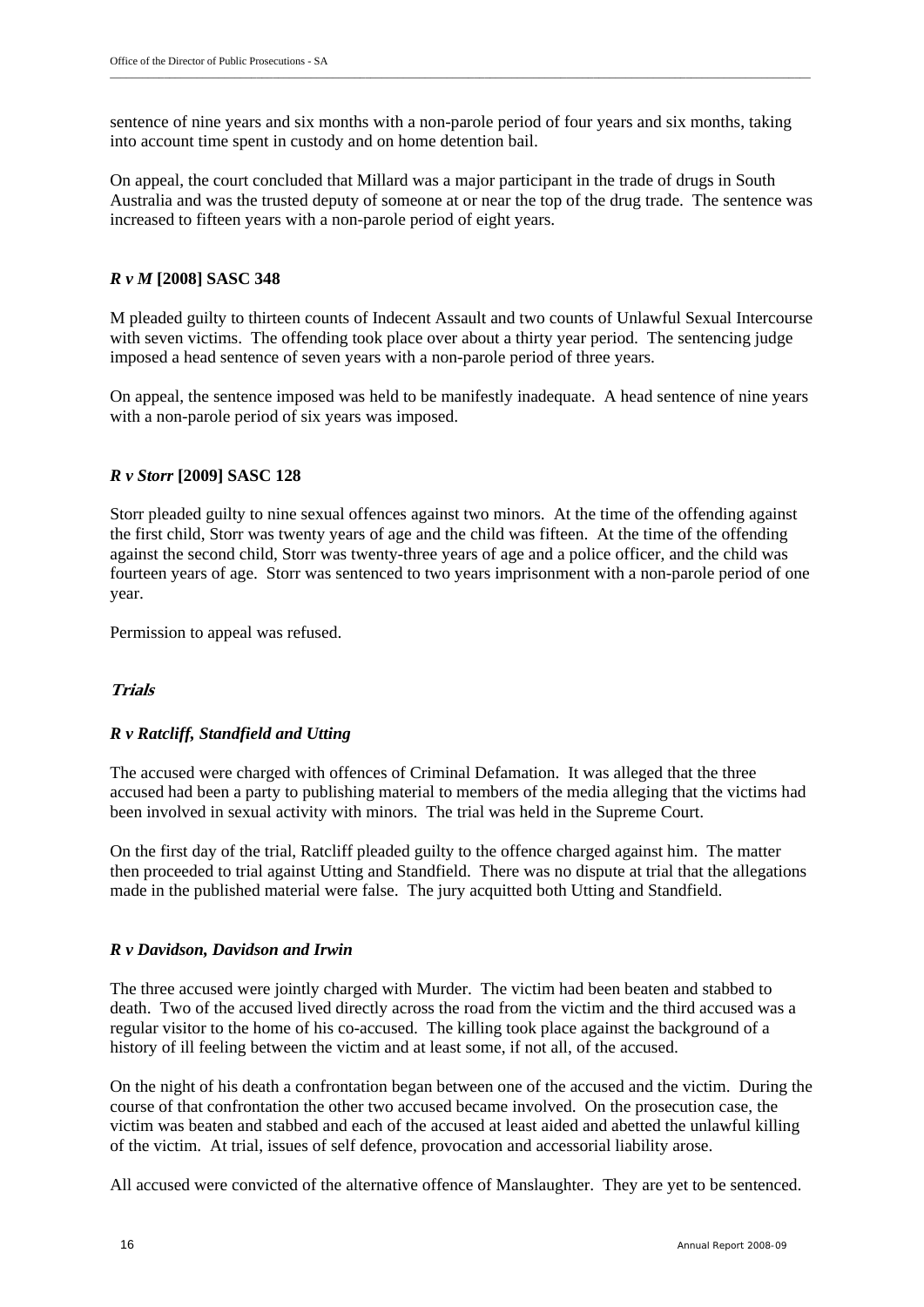#### *R v Hudson, Hudson, Stafford and Dixon*

Four adult male non-English speaking indigenous persons were charged with assaults and rapes which occurred in the West Parklands in the early hours of the morning of January 2005. The committal proceedings had to be moved to Alice Springs because of a scarcity of interpreters.

After lengthy legal argument in 2007 and early 2008, the trial commenced before a jury in September 2008 and continued for twenty-five sitting days. The trial judge ruled there was no case to answer in relation to two accused. The other two were found guilty of the relevant offences. Sentencing occurred in June 2009 with the results as follows:

- Stafford: head sentence of six years with a non-parole period of three years, back dated to 6 November 2008.
- Dixon: head sentence of five years and six months with a non-parole period of two years and six months, back dated to 6 November 2008.

#### *R v Dawson-Ryan*

Dawson-Ryan was convicted of nineteen offences after a four-week trial before His Honour Judge Barrett in the District Court.

The offences were all representative counts of historical sexual abuse involving four separate complainants, dating back to 1972. They ranged from indecent assault and gross indecency to allegations of anal and oral sexual intercourse.

During the 1970s and 1980s the defendant had been heavily involved as a leader of an Anglican Church youth group. The Prosecution case was that the defendant had systematically targeted a group of these boys and sexually abused them over a sixteen year period.

#### *R v Gassy*

Between October 2008 and May 2009 Jean Eric Gassy was prosecuted for the murder of Dr Margaret Tobin, the former Director of Mental Health for the State of South Australia.

In 2004 Gassy was tried and convicted of the murder. He appealed to the Court of Criminal Appeal which dismissed his appeal. Mr Gassy then appealed to the High Court of Australia. In 2007, by majority of four to three, the High Court upheld his appeal on one ground and ordered a re-trial.

The re-trial commenced in the Supreme Court of South Australia in October of 2008. Extensive legal argument was heard with the Trial Judge ruling on questions of admissibility of evidence in December 2008.

The trial before Judge and Jury commenced in February 2009. After a three-month trial, Gassy was once again found guilty, by verdict of a jury, of the murder of Dr Margaret Tobin. He was sentenced to life imprisonment with a non-parole period of thirty years. The sentence was backdated to the date of his arrest in November 2002.

Gassy has again appealed his conviction. Argument on the appeal is yet to be heard.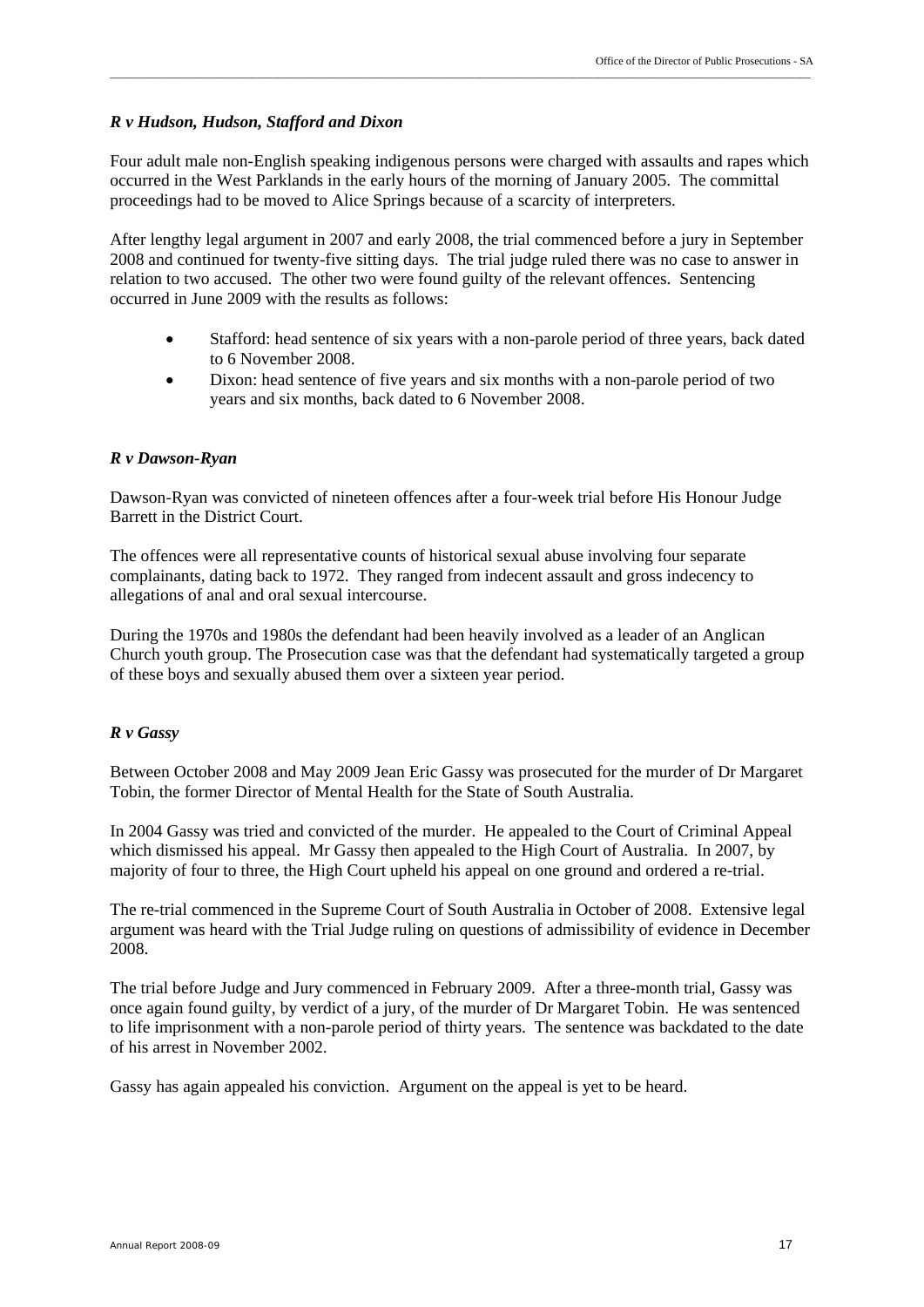#### *R v Cong Thanh Nguyen*

Mr Nguyen was charged with the attempted murder of Cuong Pham. It was alleged that Nguyen arranged to meet Pham on the corner of Churchill Road and Alexandra Streets at Prospect, directly outside a pharmacy. The meeting occurred during the middle of the day on a public street corner.

Nguyen attended the meeting in possession of a loaded shotgun. Before Cuong Pham could exit his vehicle, Nguyen shot him to the abdomen with the shotgun resulting in serious abdominal injuries. The events were captured on security cameras in the pharmacy.

Nguyen denied that he was the person responsible for the shooting. At trial Nguyen was acquitted of the more serious charge of Attempted Murder, but convicted of Causing Serious Harm with Intent to do Serious Harm. He was sentenced to imprisonment for eight years with a non-parole period of five years. Mr Nguyen's appeal against his conviction was dismissed by the Court of Criminal Appeal in April 2009.

### *R v Frank Harton*

Mr Harton was charged with the attempted murder of his adult son in 2009. He and his son had travelled to a remote shack that they owned on the River Murray shortly before 14 February 2009. While his son was sleeping Mr Harton obtained a rifle and shot his son to the face with it. Mr Harton's son awoke during the incident and took possession of the rifle from his father. Mr Harton then drove his son to the town of Mannum where police and an ambulance attended. Mr Harton believed that his son, who suffered from an intellectual disability, would not cope if he (the father) was no longer around to care for him. He told the police he planned to shoot his son and then kill himself.

In June 2009 a trial was held before Justice David in the Supreme Court as to whether Mr Harton was mentally competent to commit the offence of Attempted Murder. After hearing evidence from two psychiatrists, Justice David concluded he was not competent. Mr Harton admitted the facts of the matter and was found not guilty of attempted murder, but liable to supervision pursuant to Part 8A of the Criminal Law Consolidation Act. A limiting term will be set later in 2009.

#### *R v Ellis*

Ellis was charged with committing sexual offences against four young boys. These offences were alleged to have occurred between 1960 and 1971. The prosecution alleged that the offences occurred at the Salvation Army's Eden Park Boys Home. Each of the boys was a resident at the home and Ellis was employed to care for and supervise these boys. It was the prosecution case that he did not. He instead subjected his charges to a regime of brutal and violent behaviour and in that context sexually assaulted them.

At the outset of the trial there was an application for severance, such that there would be four separate trials. That application was refused. The jury heard evidence from all four of the former residents of the boys' home. On 7 April, 2009 the jury found Ellis guilty of all counts. He was subsequently sentenced to sixteen years imprisonment with a non-parole period of twelve years.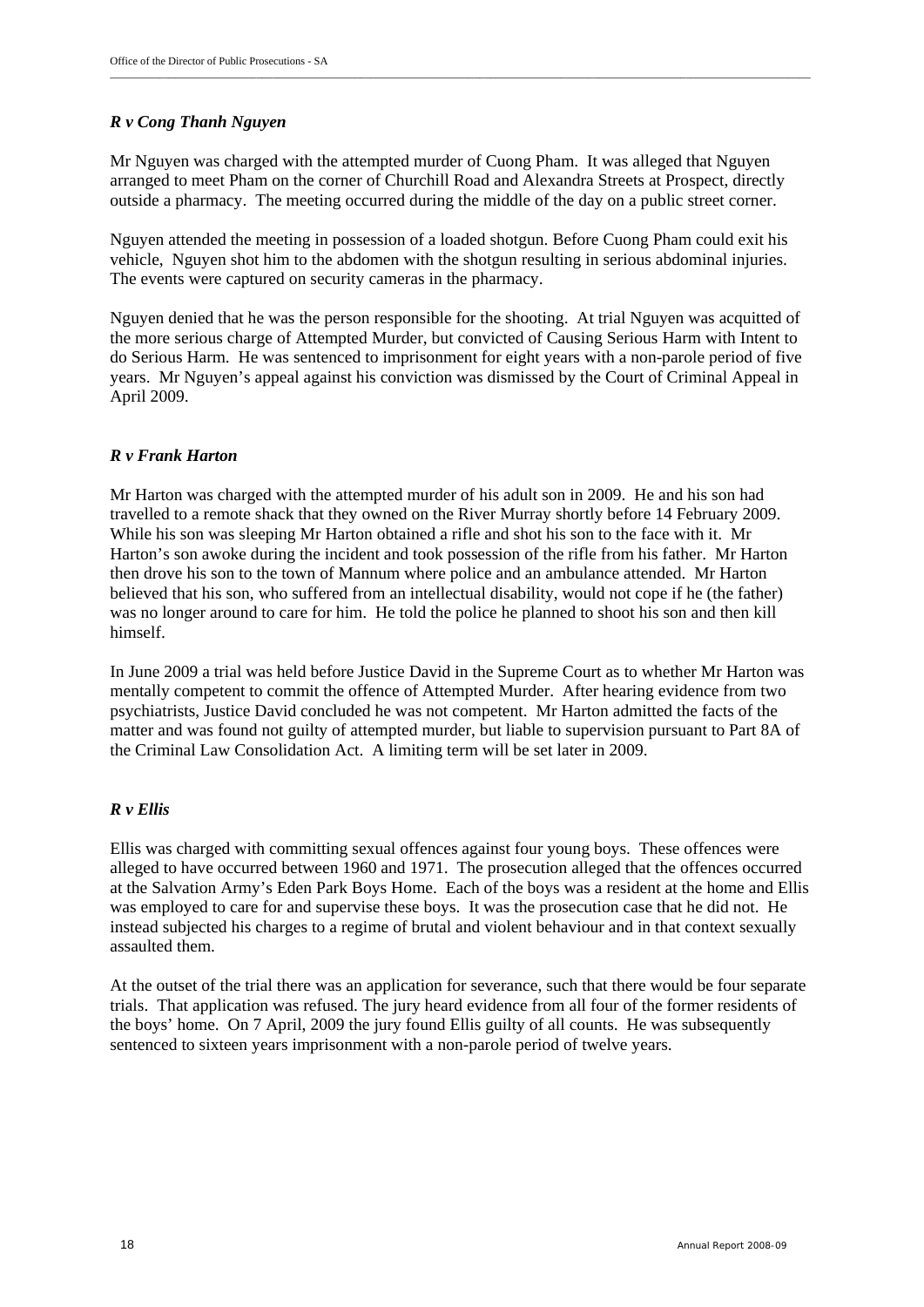#### *R v L and S*

L and S were charged with the offence of Attempted Murder with an alternative charge of Causing Serious Harm with Intent to do Serious Harm. These charges arose out of a violent episode that occurred on Gouger Street during the early hours of the morning on New Year's Day 2007. This episode involved an unprovoked group attack on a young man in which he was repeatedly kicked, stomped on and whipped with studded belts as he lay unconscious in the middle of Gouger Street. The two accused were the only two from the group who were apprehended by police. Although at the time of the offence the accused were juveniles, they were tried as adults because of the seriousness of the offence. At the outset of the trial L pleaded guilty to the alternative offence of Causing Serious Harm with Intent to do Serious Harm. That plea was accepted in satisfaction of the charge of Attempted Murder. Ultimately the jury found S guilty of that same offence.

\_\_\_\_\_\_\_\_\_\_\_\_\_\_\_\_\_\_\_\_\_\_\_\_\_\_\_\_\_\_\_\_\_\_\_\_\_\_\_\_\_\_\_\_\_\_\_\_\_\_\_\_\_\_\_\_\_\_\_\_\_\_\_\_\_\_\_\_\_\_\_\_\_\_\_\_\_\_\_\_\_\_\_\_\_\_\_\_\_\_\_\_\_\_\_\_\_\_\_\_\_\_\_\_\_\_\_\_\_\_\_\_\_\_\_\_\_\_\_\_\_\_\_\_\_\_\_\_\_

L was sentenced to two years and two months imprisonment with a non-parole period of ten months. S was sentenced to two years and nine months imprisonment with a non-parole period of one year and five months.

#### *R v Bond*

Mr Bond was charged with murdering Leith Napper in February 2008 at the Dalkeith Caravan Park.

The victim in this matter entered the caravan of the accused to confront him about a debt the accused was claiming the victim owed him. The victim was stabbed and killed. The accused claimed that he was acting in self-defence.

The matter raised for the jury's consideration was the issue of self defence generally, and in particular the application of section 15C of the Criminal Law Consolidation Act. This section, in certain circumstances, dispenses with the requirement that an accused's actions be proportionate when acting in defence of a home invasion.

Mr Bond was found guilty of Murder.

#### **Confiscation of Assets of Crime**

The *Criminal Assets Confiscation Act 2005* gives the Director of Public Prosecutions the ability to confiscate proceeds and instruments of crime. The Act allows, among other things, the following:

- The court can make a restraining order over property, so that it is not disposed of while criminal proceedings run their course.
- The court can make a forfeiture order, forfeiting property which is proceeds of an offence, or was used in connection with the commission of an offence.
- The court can make a pecuniary penalty order, which is an order that a monetary sum be paid to the Crown, based on the value of benefits received from the commission of an offence, or the value of property used in connection with the commission of an offence.

Money received from the sale of forfeited property and pecuniary penalty orders is paid into the Victims of Crime Fund.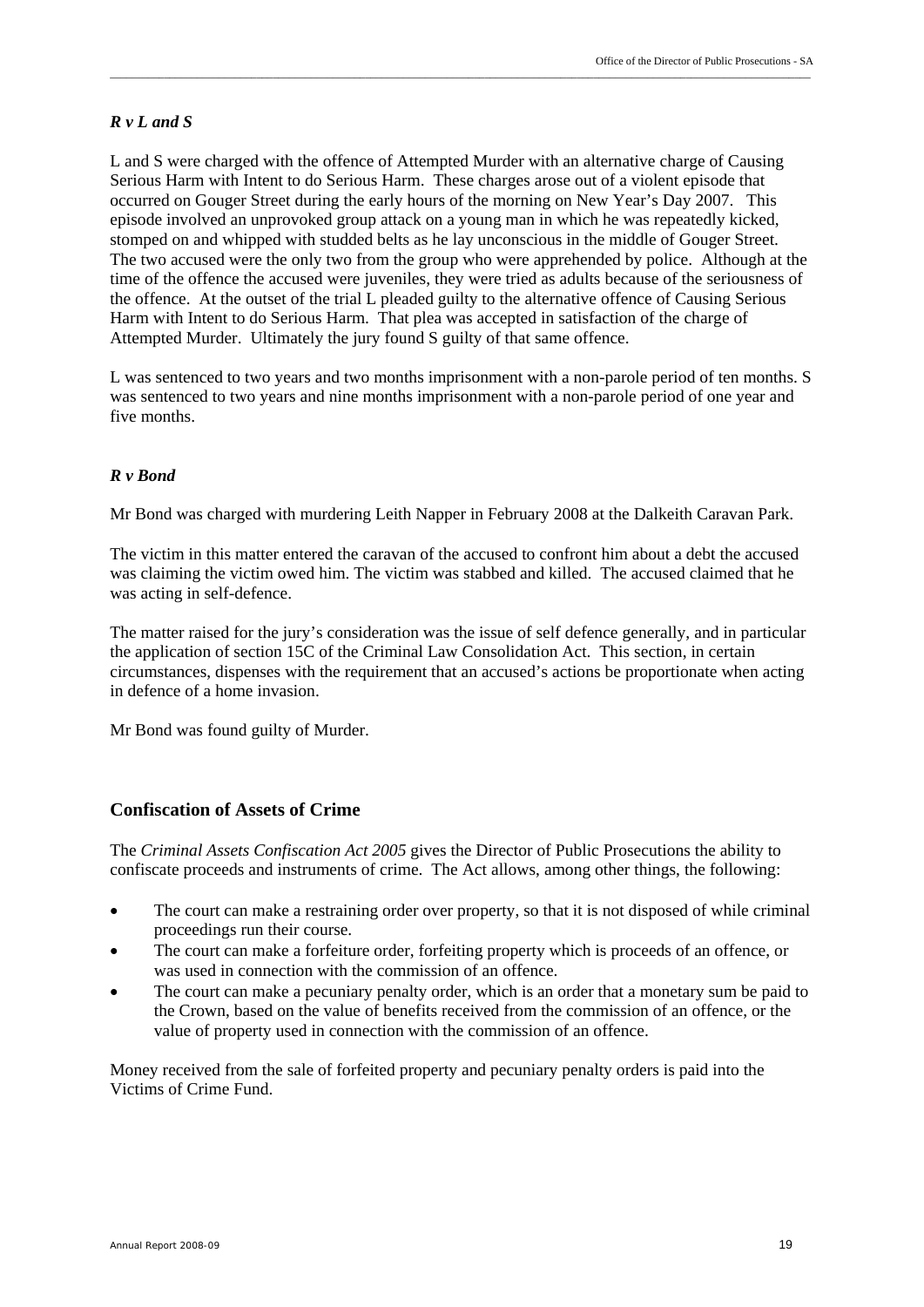The DPP deposited the amount of \$1,408,372 into the Victims of Crime Fund for the financial year ending 30 June 2009.

In the previous financial year the ODPP deposited \$1,686,520 into the fund. The amount deposited this year represents a 16.5% decrease on the previous year's amount.

#### **Criminal Assets Confiscations - Applications**

| <b>Confiscation Applications</b><br>2008-09 | No. | <b>Percentage</b> |
|---------------------------------------------|-----|-------------------|
| Forfeiture                                  | 8   | 2.81%             |
| Interstate                                  | 1   | 0.35%             |
| <b>Literary Proceeds</b>                    | 2   | 0.70%             |
| Oral                                        | 132 | 46.32%            |
| <b>Pecuniary Penalty Order</b>              | 27  | 9.47%             |
| Restraining                                 | 41  | 14.39%            |
| Other                                       | 74  | 25.96%            |
| Sum:                                        | 285 | 100.00%           |

#### **Criminal Assets Confiscations - Application Outcomes**

|                                                     | <b>Application Types</b> |                   |                   |      |                                             |             |            |
|-----------------------------------------------------|--------------------------|-------------------|-------------------|------|---------------------------------------------|-------------|------------|
| <b>Confiscation Application Outcomes</b><br>2008-09 | <b>Other</b>             | <b>Forfeiture</b> | <b>Interstate</b> | Oral | <b>Pecuniary</b><br><b>Penalty</b><br>Order | Restraining | <b>Sum</b> |
| Discontinued                                        |                          |                   | 2                 |      |                                             | 3           | 5          |
| Granted                                             | 53                       | 9                 | 1                 | 46   | 9                                           | 37          | 155        |
| Other (see notes)                                   | 5                        |                   |                   | 5    | 2                                           | 2           | 14         |
| Proceedings Not Commenced                           |                          |                   |                   | 1    | 2                                           |             | 3          |
| Prosecution or Application Not Pursued              | 11                       | 1                 |                   | 45   | 13                                          | 1           | 71         |
| Refused                                             | 5                        |                   |                   | 2    |                                             |             | 7          |
| Returned to Police - Incorrectly Referred           |                          |                   |                   | 1    |                                             |             | 1          |
| Sum:                                                | 74                       | 10                | 3                 | 100  | 26                                          | 43          | 256        |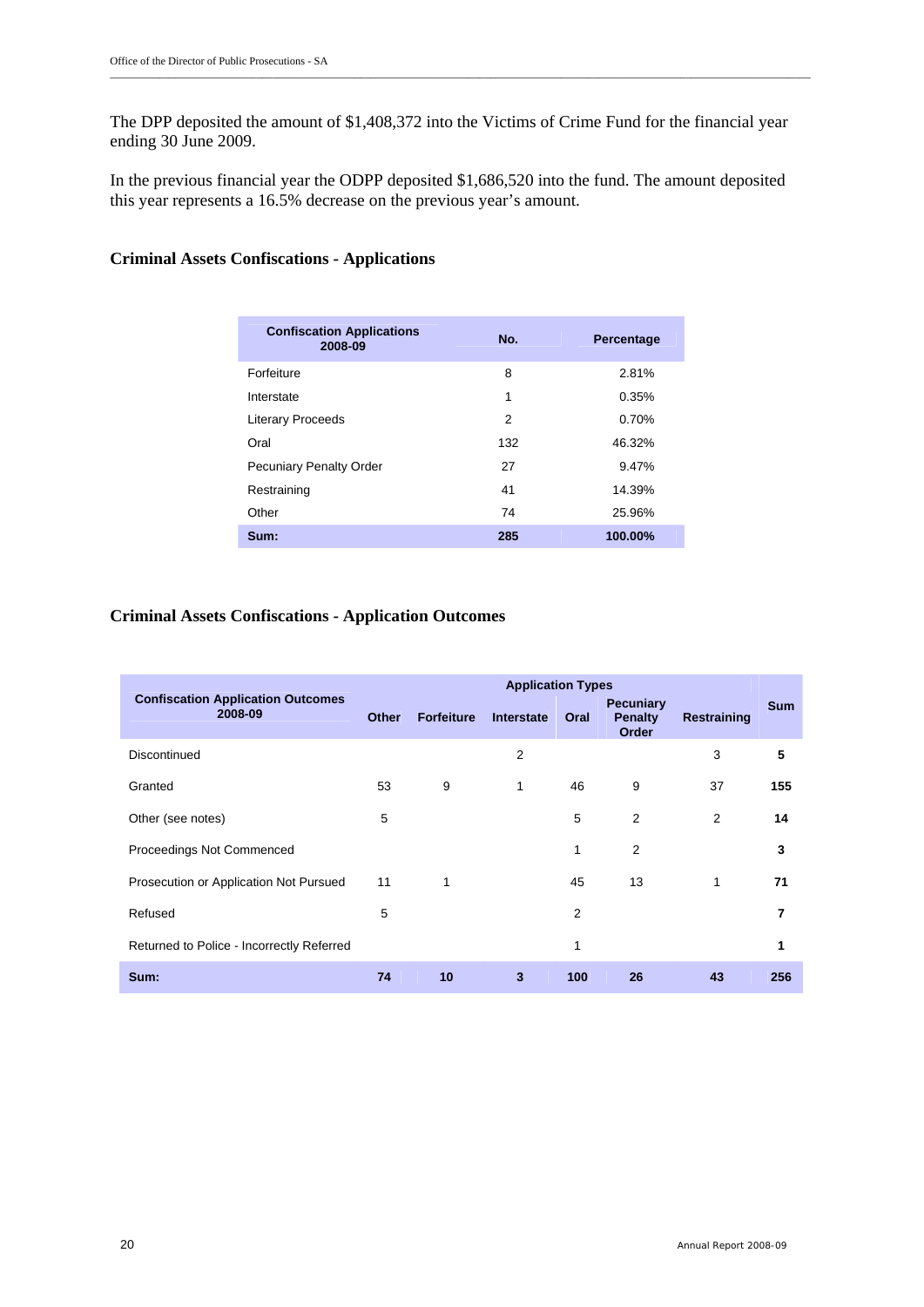#### **Statistical Overview**

The Office provides statistical information on the number of matters completed during the year and other performance indicators.

\_\_\_\_\_\_\_\_\_\_\_\_\_\_\_\_\_\_\_\_\_\_\_\_\_\_\_\_\_\_\_\_\_\_\_\_\_\_\_\_\_\_\_\_\_\_\_\_\_\_\_\_\_\_\_\_\_\_\_\_\_\_\_\_\_\_\_\_\_\_\_\_\_\_\_\_\_\_\_\_\_\_\_\_\_\_\_\_\_\_\_\_\_\_\_\_\_\_\_\_\_\_\_\_\_\_\_\_\_\_\_\_\_\_\_\_\_\_\_\_\_\_\_\_\_\_\_\_\_

#### **General counting rules**

Unless otherwise stated all tables and charts report the number of *Briefs*.

Example: If the DPP is prosecuting John Citizen on multiple charges arising from a single police investigation, one Brief will be reported. If the DPP is prosecuting him on charges arising from two unrelated police investigations, two Briefs will be reported. If John and Jane Citizen are both charged in relation to the same offence, two Briefs (one for each defendant) will be reported.

*The Glossary at Appendix D will assist with terms used in the following charts.*

#### **District and Supreme Court Prosecutions (Adelaide and Circuit)**

#### **Outcomes at the Committal Stage**

| <b>Outcomes - at Committal Stage</b> |      | 2008-09 | 2007-08 | 2006-07 | 2005-06 |
|--------------------------------------|------|---------|---------|---------|---------|
| Committed for Sentence               | 247  | 10.93%  | 208     | 177     | 116     |
| Resolved in Mag. Crt by ODPP         | 68   | 3.01%   | 72      | 61      |         |
| Returned to Police                   | 339  | 15.01%  | 198     | 268     | 337     |
| No case to answer                    | 13   | 0.58%   | 3       | 9       |         |
| Tender no evidence                   | 504  | 22.31%  | 439     | 431     | 324     |
| Pleads guilty all charges            | 19   | 0.84%   | 67      | 11      |         |
| Pleads quilty some/lesser charges    | 7    | 0.31%   | 20      | 32      |         |
| Other                                | 25   | 1.11%   | 23      | 18      | 58      |
| Committed for trial as charged       | 1037 | 45.91%  | 758     | 627     | 786     |
| <b>Total</b>                         | 2259 | 100.00% | 1788    | 1634    | 1621    |

#### **Outcomes - At Committal Stage 2008-09**

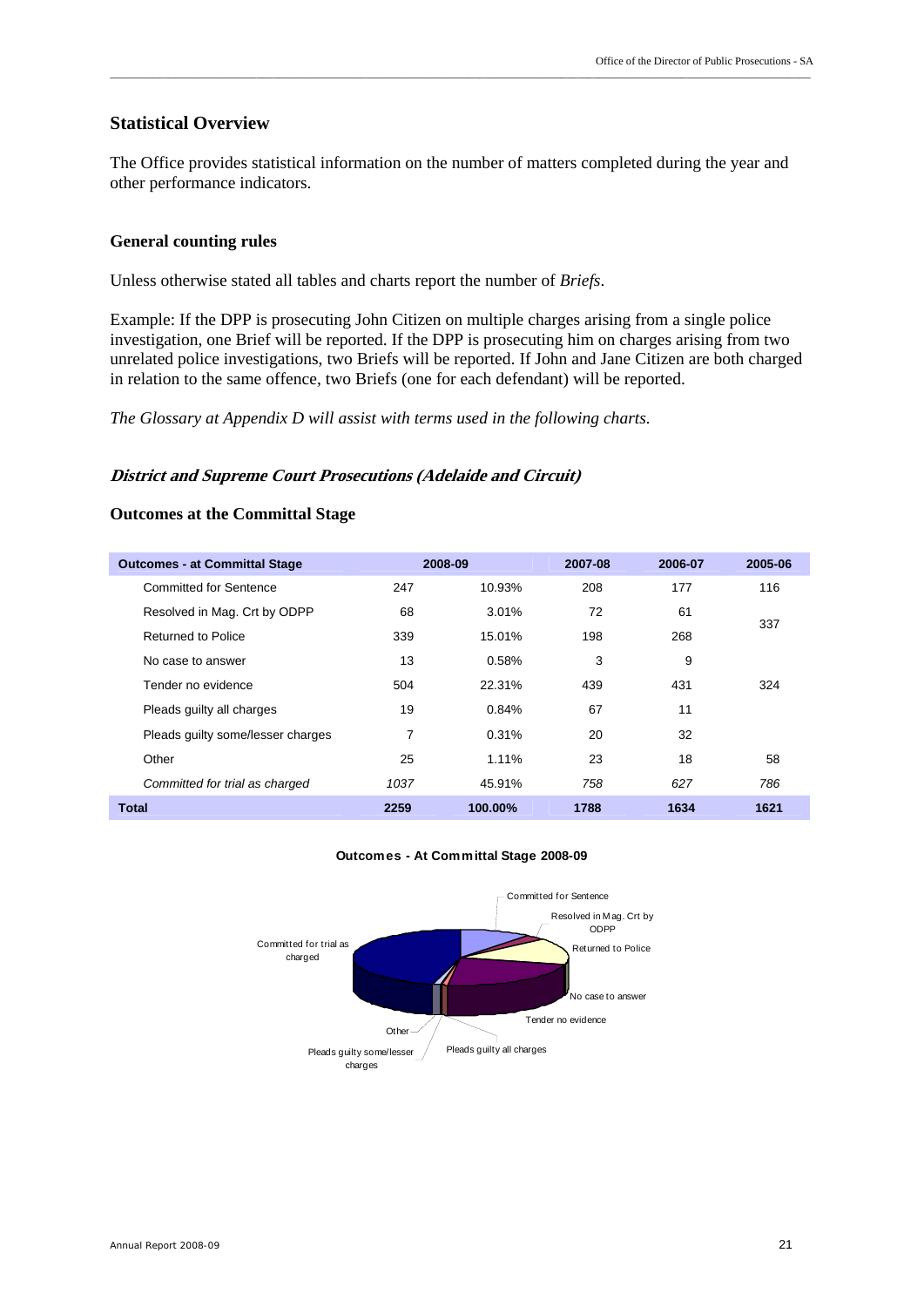#### **Supreme and District Court Briefs Finalised**

| <b>Supreme &amp; District Court Briefs</b><br>finalised |      | 2008-09 | 2007-08 | 2006-07 | 2005-06 |
|---------------------------------------------------------|------|---------|---------|---------|---------|
| Convicted                                               | 970  | 67.60%  | 1011    | 1038    | 589     |
| Nolle prosequi                                          | 234  | 16.31%  | 184     | 123     | 127     |
| Not Guilty                                              | 107  | 7.46%   | 72      | 91      | 83      |
| <b>White Paper</b>                                      | 92   | 6.41%   | 80      | 96      | 18      |
| Other                                                   | 32   | 2.23%   | 44      | 27      | 22      |
| <b>Total</b>                                            | 1435 | 100.00% | 1391    | 1375    | 839     |

\_\_\_\_\_\_\_\_\_\_\_\_\_\_\_\_\_\_\_\_\_\_\_\_\_\_\_\_\_\_\_\_\_\_\_\_\_\_\_\_\_\_\_\_\_\_\_\_\_\_\_\_\_\_\_\_\_\_\_\_\_\_\_\_\_\_\_\_\_\_\_\_\_\_\_\_\_\_\_\_\_\_\_\_\_\_\_\_\_\_\_\_\_\_\_\_\_\_\_\_\_\_\_\_\_\_\_\_\_\_\_\_\_\_\_\_\_\_\_\_\_\_\_\_\_\_\_\_\_

**Supreme and District Court Matters Finalised 2008-09 (Adelaide and Circuit)**



#### **Supreme and District Court Trials Vacated**

| <b>Reason trial vacated 2008-09</b> |         | <b>Adelaide</b> | <b>Circuit</b> |                | <b>Total</b> | $\%$   |
|-------------------------------------|---------|-----------------|----------------|----------------|--------------|--------|
|                                     | 2008-09 | 2007-08         | 2008-09        | 2007-08        |              |        |
| <b>DPP</b> Application              | 47      | 26              |                | $\overline{2}$ | 47           | 6.9%   |
| Defence Application                 | 106     | 72              | 16             | 11             | 122          | 17.8%  |
| Defendant Not Represented           | 2       |                 |                |                | 2            | 0.3%   |
| No Court Available                  | 22      | 15              | 26             | 7              | 48           | 7.0%   |
| No Judge Available                  | 93      | 103             |                |                | 93           | 13.6%  |
| Bench Warrant (on day/prior)        | 10      | 13              | 3              | 2              | 13           | 1.9%   |
| <b>Negotiations Pending</b>         | 10      | 5               | 1              | 3              | 11           | 1.6%   |
| Nolle prosequi (on day/prior)       | 91      | 74              | 11             | 8              | 102          | 14.9%  |
| Late guilty plea                    | 161     | 223             | 27             | 18             | 188          | 27.4%  |
| Witness Unavailable                 | 26      | 18              | $\overline{2}$ |                | 28           | 4.1%   |
| Other                               | 25      | 42              | $\overline{7}$ | 7              | 32           | 4.7%   |
| <b>TOTAL</b>                        | 593     | 591             | 93             | 58             | 686          | 100.0% |

**Reason Trial Vacated 2008-09 (Adelaide and Circuit)**

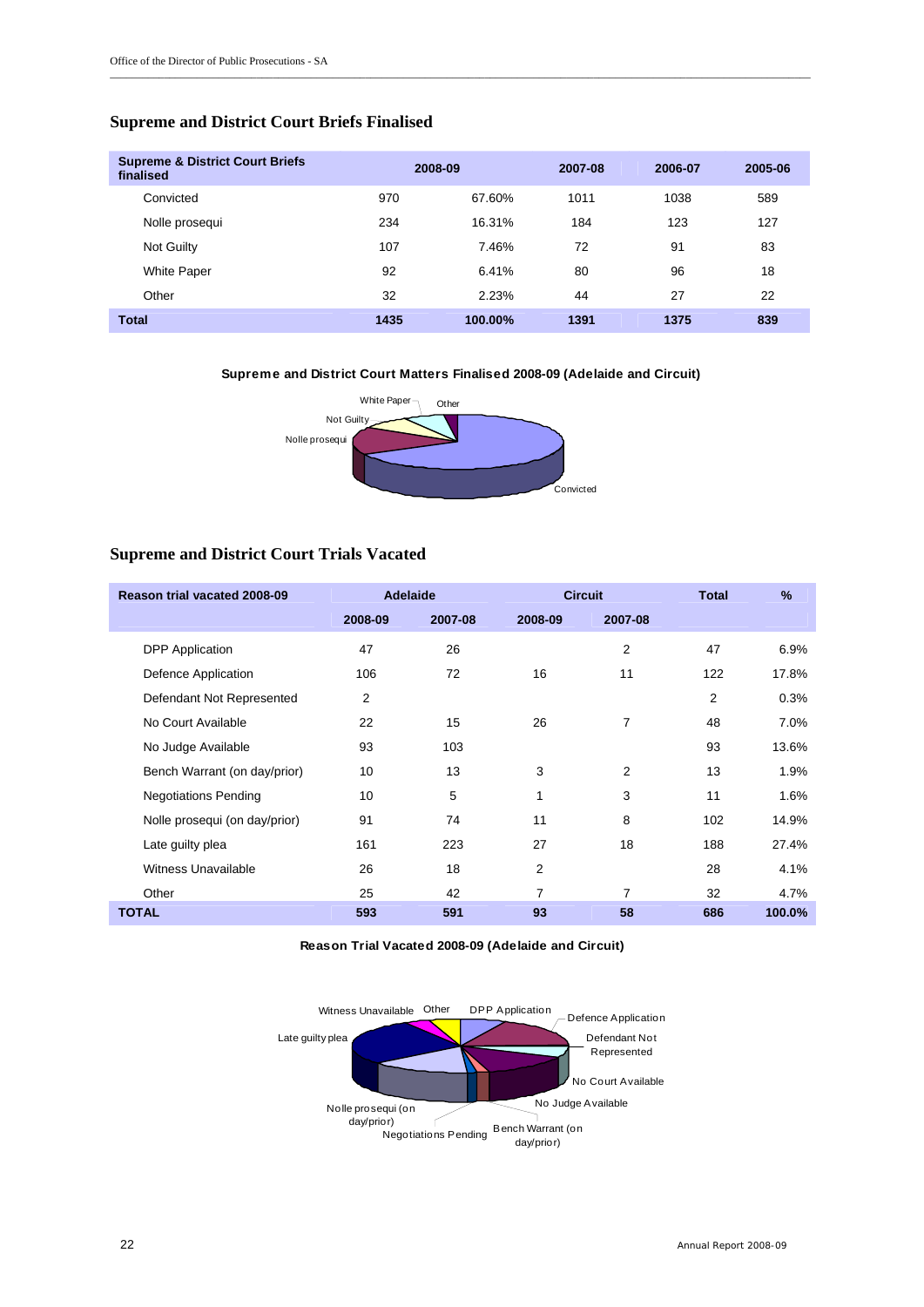#### **Adelaide District and Supreme Courts**

#### **Brief Outcomes Prior to Listing for Trial**

| <b>Outcomes - Resolved prior to trial</b> |      | 2008-09 | 2007-08 | 2006-07 |
|-------------------------------------------|------|---------|---------|---------|
| <b>Returned to Police</b>                 | 1    | 0.07%   |         | 3       |
| <b>White Paper</b>                        | 37   | 2.70%   | 33      | 32      |
| <b>Mentally Unfit</b>                     | 4    | 0.29%   |         | 9       |
| Pleads quilty all charges                 | 463  | 33.85%  | 264     | 301     |
| Pleads quilty some/lesser charges         | 60   | 4.39%   | 84      | 61      |
| Nolle all charges                         | 60   | 4.39%   | 46      | 37      |
| Other                                     | 26   | 1.90%   | 16      | 14      |
| Listed for trial                          | 717  | 52.41%  | 631     | 482     |
| <b>Total</b>                              | 1368 | 100.00% | 1074    | 939     |

\_\_\_\_\_\_\_\_\_\_\_\_\_\_\_\_\_\_\_\_\_\_\_\_\_\_\_\_\_\_\_\_\_\_\_\_\_\_\_\_\_\_\_\_\_\_\_\_\_\_\_\_\_\_\_\_\_\_\_\_\_\_\_\_\_\_\_\_\_\_\_\_\_\_\_\_\_\_\_\_\_\_\_\_\_\_\_\_\_\_\_\_\_\_\_\_\_\_\_\_\_\_\_\_\_\_\_\_\_\_\_\_\_\_\_\_\_\_\_\_\_\_\_\_\_\_\_\_\_

**Outcomes - Resolved Prior to Trial 2008-09 (Adelaide)**



#### **Briefs Listed for Trial - Adelaide**

| <b>Outcomes of Briefs listed for trial</b> | 2008-09 |         | 2007-08 | 2006-07 | 2005-06 |
|--------------------------------------------|---------|---------|---------|---------|---------|
| Pleads guilty all charges                  | 110     | 18.09%  | 195     | 96      | 149     |
| Pleads guilty some/lesser charges          | 83      | 13.65%  | 116     | 80      |         |
| <b>Mentally Unfit</b>                      | 2       | 0.33%   | 10      | 2       |         |
| Nolle all charges                          | 120     | 19.74%  | 93      | 50      | 49      |
| Other                                      | 5       | 0.82%   | 6       | 6       | 29      |
| Proceeded to trial                         | 288     | 47.37%  | 211     | 248     | 263     |
| <b>Total</b>                               | 608     | 100.00% | 631     | 482     | 650     |

**Outcomes - Briefs Listed for Trial 2008-09 (Adelaide)**

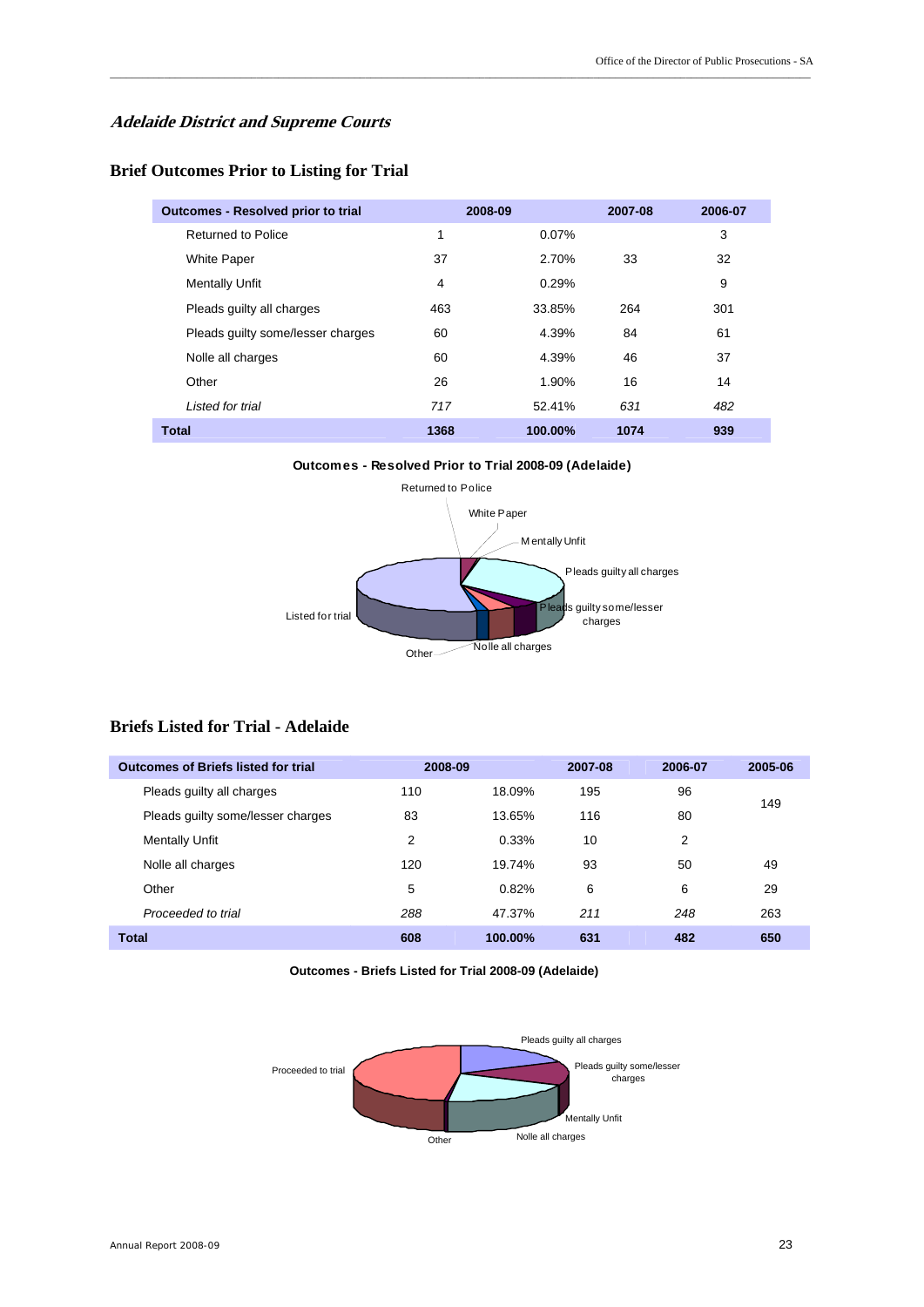#### **Trial Outcomes - Adelaide District and Supreme Courts**

| <b>Trial Outcomes - Adelaide</b> |     | 2008-09 | 2007-08 | 2006-07 | 2005-06 |
|----------------------------------|-----|---------|---------|---------|---------|
| Guilty                           | 117 | 44.66%  | 112     | 133     | 135     |
| Not Guilty                       | 74  | 28.24%  | 62      | 70      | 71      |
| Nolle Prosequi                   | 16  | 6.11%   | 10      | 14      | 14      |
| Not Guilty - Mental incompetence | 4   | 1.53%   | 1       | 8       | 5       |
| Guilty Plea at/during trial      | 13  | 4.96%   | 19      | 32      | -       |
| Hung Jury                        | 1   | 0.38%   | 7       | 6       | 8       |
| Mistrial                         | 19  | 7.25%   | 20      | 8       | 13      |
| Other                            | 18  | 6.87%   | 28      | 19      | 17      |
| <b>Total Trials Finalised</b>    | 262 | 100.00% | 259     | 290     | 263     |

\_\_\_\_\_\_\_\_\_\_\_\_\_\_\_\_\_\_\_\_\_\_\_\_\_\_\_\_\_\_\_\_\_\_\_\_\_\_\_\_\_\_\_\_\_\_\_\_\_\_\_\_\_\_\_\_\_\_\_\_\_\_\_\_\_\_\_\_\_\_\_\_\_\_\_\_\_\_\_\_\_\_\_\_\_\_\_\_\_\_\_\_\_\_\_\_\_\_\_\_\_\_\_\_\_\_\_\_\_\_\_\_\_\_\_\_\_\_\_\_\_\_\_\_\_\_\_\_\_

#### **Trial Outcomes 2008-09 - Adelaide**



#### **Reasons for Nolle Prosequi - Adelaide District and Supreme Courts (after brief has been committed through the Committal Unit)**

| <b>Nolle Prosequi - Reasons</b>               | <b>Number</b>  | Percentage |
|-----------------------------------------------|----------------|------------|
| Complainant did not want to proceed           | 39             | 25.49%     |
| Complainant/Witness not able to be located    | 8              | 5.23%      |
| Insufficient Evidence/change of circumstances | 13             | 8.50%      |
| No reasonable prospect of conviction          | 65             | 42.48%     |
| Not in Public Interest                        | $\overline{4}$ | 2.61%      |
| Other (enter reason in notes)                 | 16             | 10.46%     |
| Plea taken by co-accused in satisfaction      | 1              | 0.65%      |
| Plea to another charge(s) and nolle remainder | 1              | 0.65%      |
| Resolved in another way (i.e. in Mag Crt)     | 6              | 3.92%      |
| <b>Total</b>                                  | 153            | 100.00%    |

#### **Nolle Prosequi Reasons 2008-09**

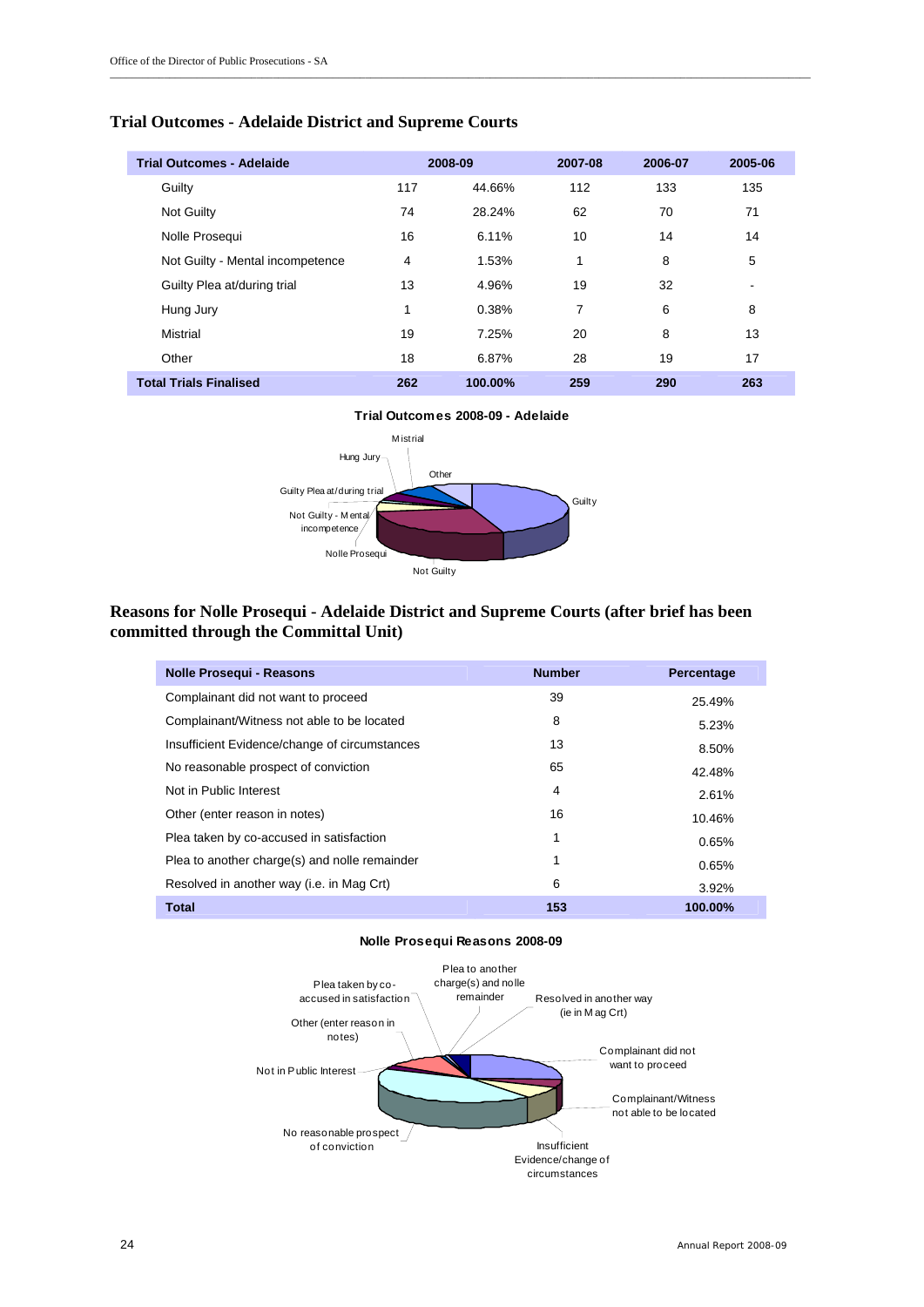#### **Circuit Courts**

| <b>Outcomes - Prior to trial</b>  |     | 2008-09 | 2007-08 | 2006-07 |
|-----------------------------------|-----|---------|---------|---------|
| <b>Returned to Police</b>         |     |         | 5       | 1       |
| <b>White Paper</b>                | 55  | 17.41%  | 47      | 64      |
| Pleads guilty all charges         | 70  | 22.15%  | 62      | 69      |
| Pleads guilty some/lesser charges | 29  | 9.18%   | 21      | 11      |
| <b>Mentally Unfit</b>             |     |         |         |         |
| Nolle all charges                 | 38  | 12.03%  | 32      | 18      |
| Other                             | 7   | 2.22%   | 10      | 7       |
| Listed for trial                  | 117 | 37.03%  | 79      | 66      |
| <b>Total</b>                      | 316 | 100.00% | 256     | 236     |

\_\_\_\_\_\_\_\_\_\_\_\_\_\_\_\_\_\_\_\_\_\_\_\_\_\_\_\_\_\_\_\_\_\_\_\_\_\_\_\_\_\_\_\_\_\_\_\_\_\_\_\_\_\_\_\_\_\_\_\_\_\_\_\_\_\_\_\_\_\_\_\_\_\_\_\_\_\_\_\_\_\_\_\_\_\_\_\_\_\_\_\_\_\_\_\_\_\_\_\_\_\_\_\_\_\_\_\_\_\_\_\_\_\_\_\_\_\_\_\_\_\_\_\_\_\_\_\_\_

#### **Brief Outcomes Prior to Listing for Trial**

**Outcomes - Prior to Trial 2008-09 (Circuit)**



### **Briefs Listed for Trial in Circuit Courts**

| <b>Outcomes - Briefs listed for trial</b> |    | 2008-09 | 2007-08 | 2006-07 | 2005-06 |
|-------------------------------------------|----|---------|---------|---------|---------|
| Pleads guilty all charges                 | 12 | 14.29%  | 12      | 16      | 20      |
| Pleads guilty some/lesser charges         | 16 | 19.05%  | 16      | 11      |         |
| Nolle all charges                         | 12 | 14.29%  | 10      | 3       | 6       |
| Other                                     |    |         | 3       |         |         |
| Proceeded to trial                        | 44 | 52.38%  | 38      | 35      | 47      |
| <b>Total</b>                              | 84 | 100.00% | 79      | 66      | 80      |

**Outcomes - Briefs Listed for Trial 2008-09 (Circuit)**

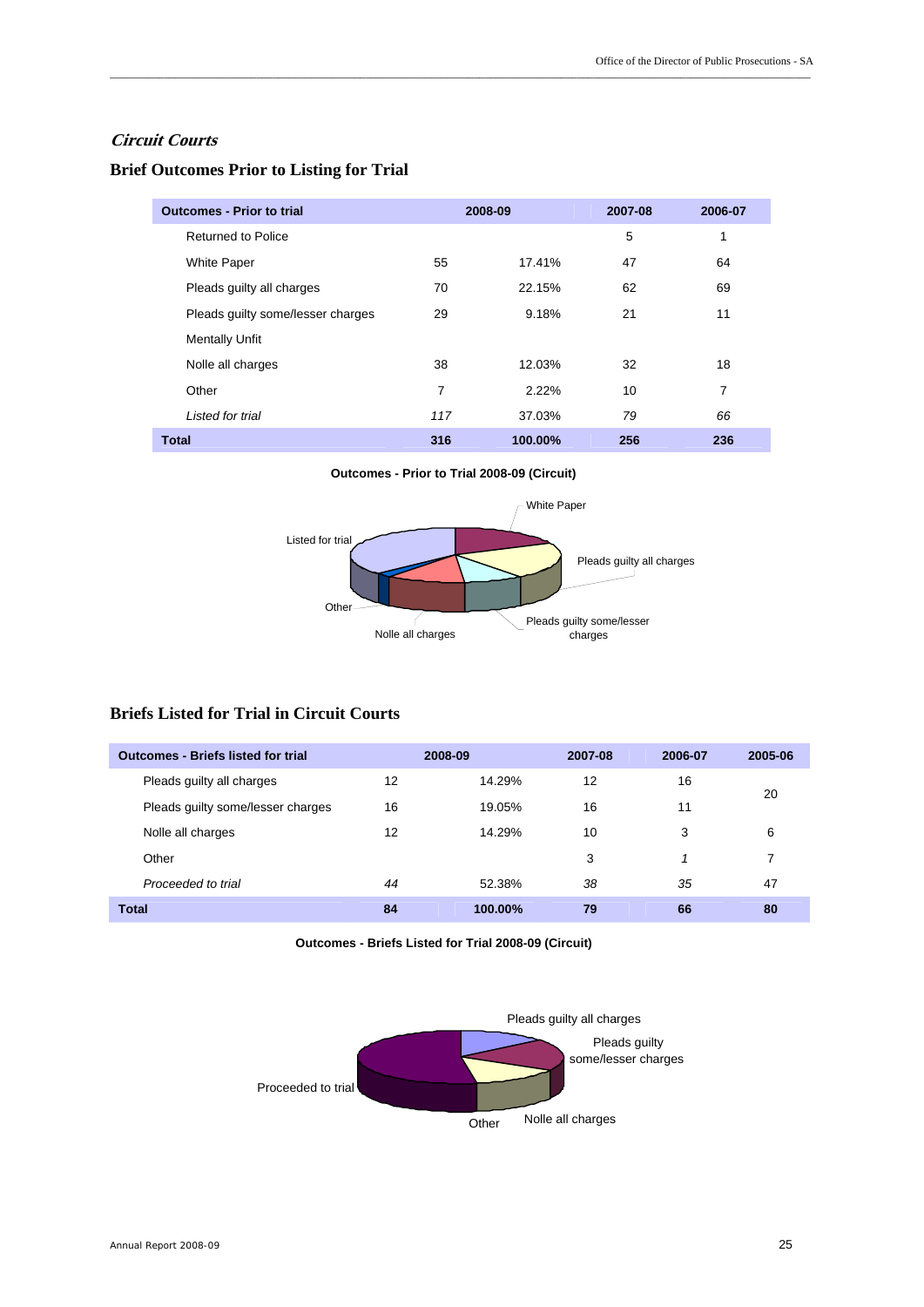### **Trial Outcomes - Circuit Courts**

| <b>Trial Outcomes - Circuit Courts</b> |    | 2008-09 | 2007-08 | 2006-07 | 2005-06 |
|----------------------------------------|----|---------|---------|---------|---------|
| Guilty                                 | 6  | 15.38%  | 11      | 16      | 25      |
| Not Guilty                             | 20 | 51.28%  | 9       | 12      | 12      |
| Nolle Prosequi                         | 3  | 7.69%   | 11      |         |         |
| Not Guilty - Mental incompetence       |    |         | 1       |         |         |
| Guilty Plea at/during trial            | 3  | 7.69%   | 4       |         |         |
| Hung Jury                              | 4  | 10.26%  |         |         | 2       |
| Mistrial                               | 2  | 5.13%   | 3       | 2       | 5       |
| Other                                  | 1  | 2.56%   | 4       | 4       | 1       |
| <b>Total Trials Finalised</b>          | 39 | 100.00% | 43      | 35      | 47      |

\_\_\_\_\_\_\_\_\_\_\_\_\_\_\_\_\_\_\_\_\_\_\_\_\_\_\_\_\_\_\_\_\_\_\_\_\_\_\_\_\_\_\_\_\_\_\_\_\_\_\_\_\_\_\_\_\_\_\_\_\_\_\_\_\_\_\_\_\_\_\_\_\_\_\_\_\_\_\_\_\_\_\_\_\_\_\_\_\_\_\_\_\_\_\_\_\_\_\_\_\_\_\_\_\_\_\_\_\_\_\_\_\_\_\_\_\_\_\_\_\_\_\_\_\_\_\_\_\_

#### **Trial Outcomes 2008-09 - Circuit**



# **Adjudications and Opinions**

| <b>Adjudication Outcomes</b>         |      | 2008-09 |      | 2006-07 | 2005-06 |
|--------------------------------------|------|---------|------|---------|---------|
| Charge major Indictable              | 2092 | 84.87%  | 1867 | 1590    | 1556    |
| Charge Minor Indictable              | 122  | 4.95%   | 135  | 180     | 80      |
| Charge Summary                       | 52   | 2.11%   | 59   | 43      | 21      |
| Do not lay charges                   | 58   | 2.35%   | 39   | 35      | 16      |
| Other                                | 141  | 5.72%   | 58   | 46      | 21      |
| <b>Total Adjudications finalised</b> | 2465 | 100.00% | 2158 | 1894    | 1694    |

| <b>Opinion Outcomes</b>         |     | 2008-09 |     | 2006-07 | 2005-06 |
|---------------------------------|-----|---------|-----|---------|---------|
| Charge major Indictable         | 82  | 36.44%  | 125 | 149     | 137     |
| Charge Minor Indictable         | 14  | 6.22%   | 38  | 45      | 32      |
| Charge Summary                  | 2   | 0.89%   | 25  | 37      | 28      |
| Do not lay charges              | 64  | 28.44%  | 93  | 102     | 90      |
| Other                           | 63  | 28.00%  | 191 | 96      | 62      |
| <b>Total Opinions finalised</b> | 225 | 100.00% | 472 | 429     | 349     |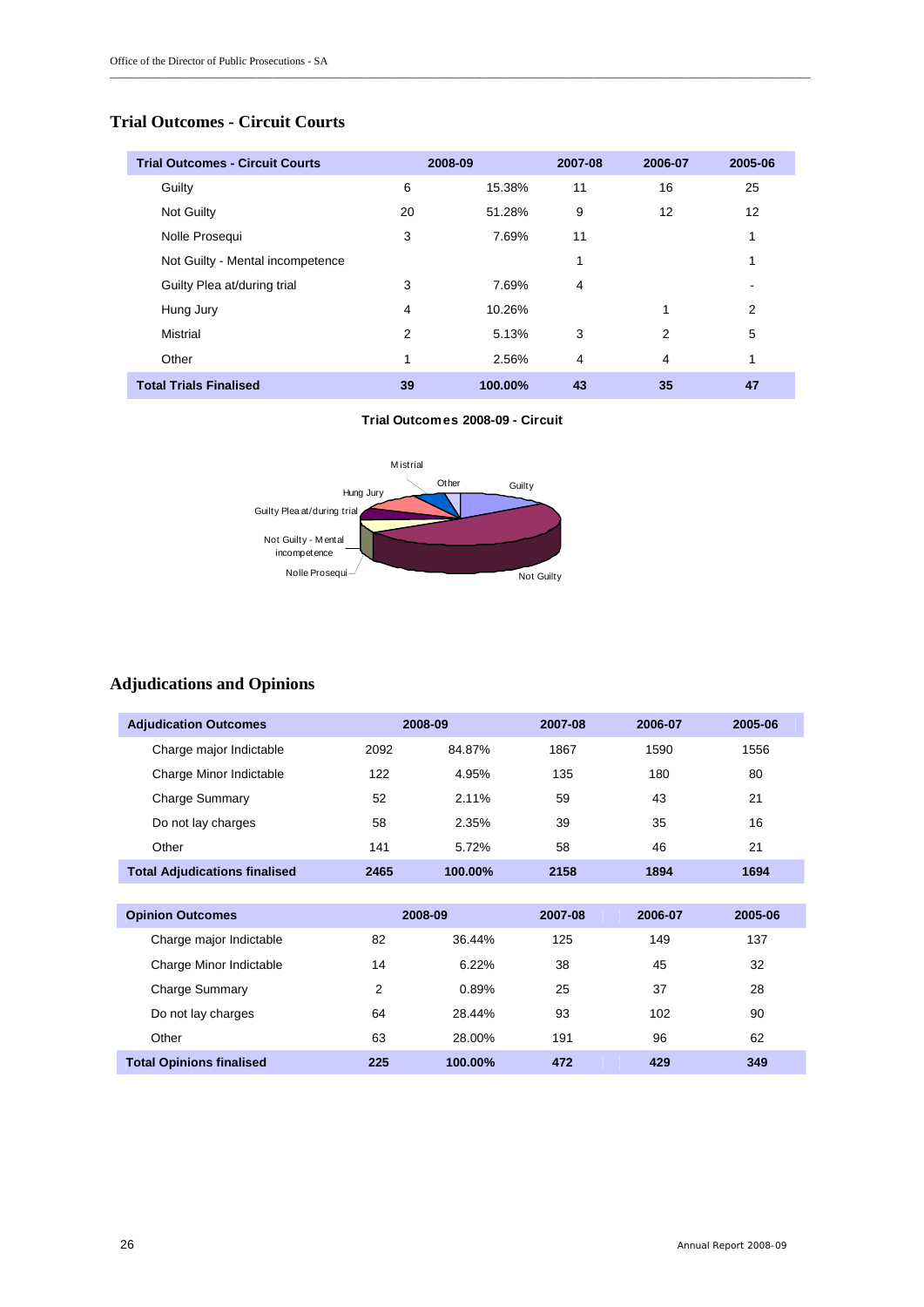#### **Criminal Court of Appeal**

| <b>Crown Appeals</b>               |         | <b>Against sentence</b> | Other grounds |         |  |
|------------------------------------|---------|-------------------------|---------------|---------|--|
|                                    | 2008-09 | 2007-08                 | 2008-09       | 2007-08 |  |
| Allowed                            | 5       | 4                       |               |         |  |
| Dismissed                          | 2       | 2                       |               |         |  |
| <b>Total Crown Appeals decided</b> |         | 6                       |               |         |  |

\_\_\_\_\_\_\_\_\_\_\_\_\_\_\_\_\_\_\_\_\_\_\_\_\_\_\_\_\_\_\_\_\_\_\_\_\_\_\_\_\_\_\_\_\_\_\_\_\_\_\_\_\_\_\_\_\_\_\_\_\_\_\_\_\_\_\_\_\_\_\_\_\_\_\_\_\_\_\_\_\_\_\_\_\_\_\_\_\_\_\_\_\_\_\_\_\_\_\_\_\_\_\_\_\_\_\_\_\_\_\_\_\_\_\_\_\_\_\_\_\_\_\_\_\_\_\_\_\_

| <b>Defence Appeals</b>                  |         | <b>Against sentence</b> |         | <b>Against conviction</b> |         | <b>Other Grounds</b> |  |
|-----------------------------------------|---------|-------------------------|---------|---------------------------|---------|----------------------|--|
|                                         | 2008-09 | 2007-08                 | 2008-09 | 2007-08                   | 2008-09 | 2007-08              |  |
| Conviction quashed                      |         |                         | 8       | 8                         |         |                      |  |
| Sentence reduced                        | 9       | 10                      |         |                           |         |                      |  |
| Appeal Dismissed                        | 16      | 19                      | 21      | 45                        | 5       |                      |  |
| Other outcome                           | 6       | 2                       | 4       | 4                         | 2       |                      |  |
| <b>Total Defence Appeals</b><br>decided | 32      | 32                      | 33      | 57                        |         |                      |  |

| <b>Leave to Appeal Applications</b> | By DPP<br>against sentence |              | <b>By Defence</b><br>against Sentence |         | <b>By Defence</b><br>against Conviction |         |
|-------------------------------------|----------------------------|--------------|---------------------------------------|---------|-----------------------------------------|---------|
|                                     | 2008-09                    | 2007-08      | 2008-09                               | 2007-08 | 2008-09                                 | 2007-08 |
| Abandoned / Withdrawn               |                            |              | 6                                     | 6       | 7                                       | 10      |
| Dismissed                           |                            |              | 13                                    | 19      | 9                                       | 13      |
| Sentence reduced                    |                            |              | 3                                     |         |                                         |         |
| To CCA                              |                            |              | 27                                    | 33      | 33                                      | 26      |
| Other                               |                            | 2            |                                       | 3       |                                         |         |
| <b>Total Applications</b>           |                            | $\mathbf{2}$ | 49                                    | 61      | 49                                      | 49      |

#### **Witness Assistance Service**

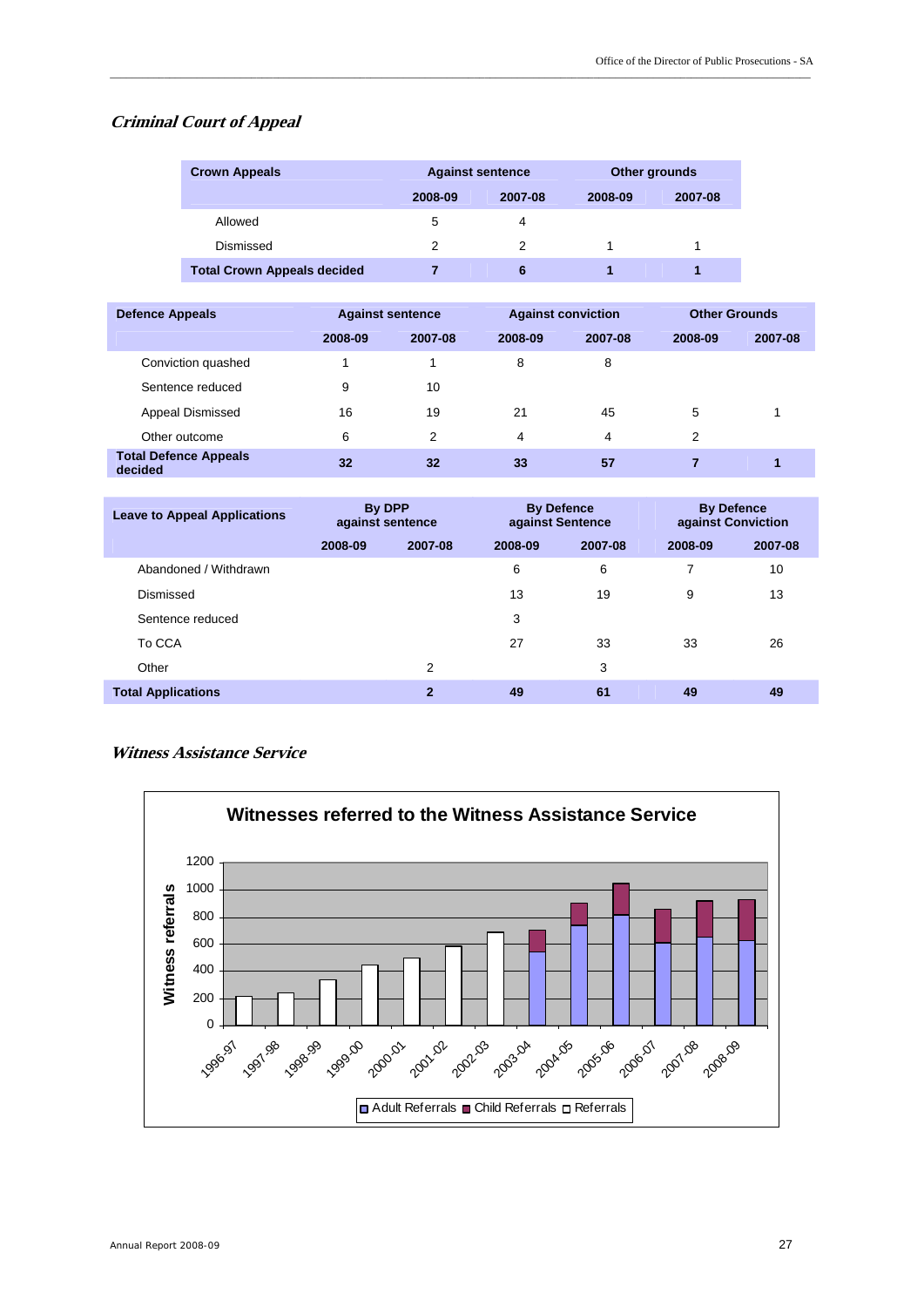### **Office of the DPP Website**

During the year the Office website received 32,628 visits. (A visit constitutes a visitor opening a page.)

## **CHANGES IN THE CRIMINAL JUSTICE SYSTEM**

During 2008-09, legislation passed by Government has led to changes in some practices for the ODPP.

New legislation requires the Courts to direct that trials involving sexual offences, where the complainant is a child, are given priority and dealt with expeditiously. In practice, the priority applies to all trials (and disputed facts hearings) involving sexual offences where the complainant was under eighteen years of age when proceedings first commenced in the Magistrates' Court.

Once committed, the Court endeavours to list a matter for a trial (or disputed facts hearing) within three months of the first directions hearing held after arraignment.

Corresponding changes in existing practice:

- a) Counsel accepting a brief are required to do so on the basis that they will be able to appear in the trial within four months of first arraignment.
- b) The ODPP has to ensure that files are ready for trial much earlier than has previously been the case.
- c) Police briefs need to be finalised as close as possible to the first directions hearing after arraignment.

Delay represents a significant problem for children in terms of giving a coherent and comprehensive account of sexual abuse. It is anticipated that this new practice of priority listing will assist children to put their version of events before a Court.

### **GENERAL MANAGER'S REPORT**

Last year I reported a good start had been made in addressing some long-standing issues in the Office. I am pleased to report that further progress has been made. Naturally, challenges remain.

#### **Staff Levels**

The Government announcement of funding for 20.7 extra staff for 2008-09 provided a welcome addition to the Office. It was anticipated that extra legal positions would enable file loads to be reduced for legal staff , which would in turn lead to more manageable loads for the legal support staff. However, a significant increase in the number of prosecution briefs coming to the office has largely offset the staff gains.

The position of Executive Support Coordinator was created during the year. The Office has 37 FTE administration staff, but, with the exception of the Administration Manager and Business Application Administrator, these exist solely to support the prosecutors—as Law Clerks, Secretaries and Rounds Clerks. While the Attorney-General's Department provides corporate services for the Office, these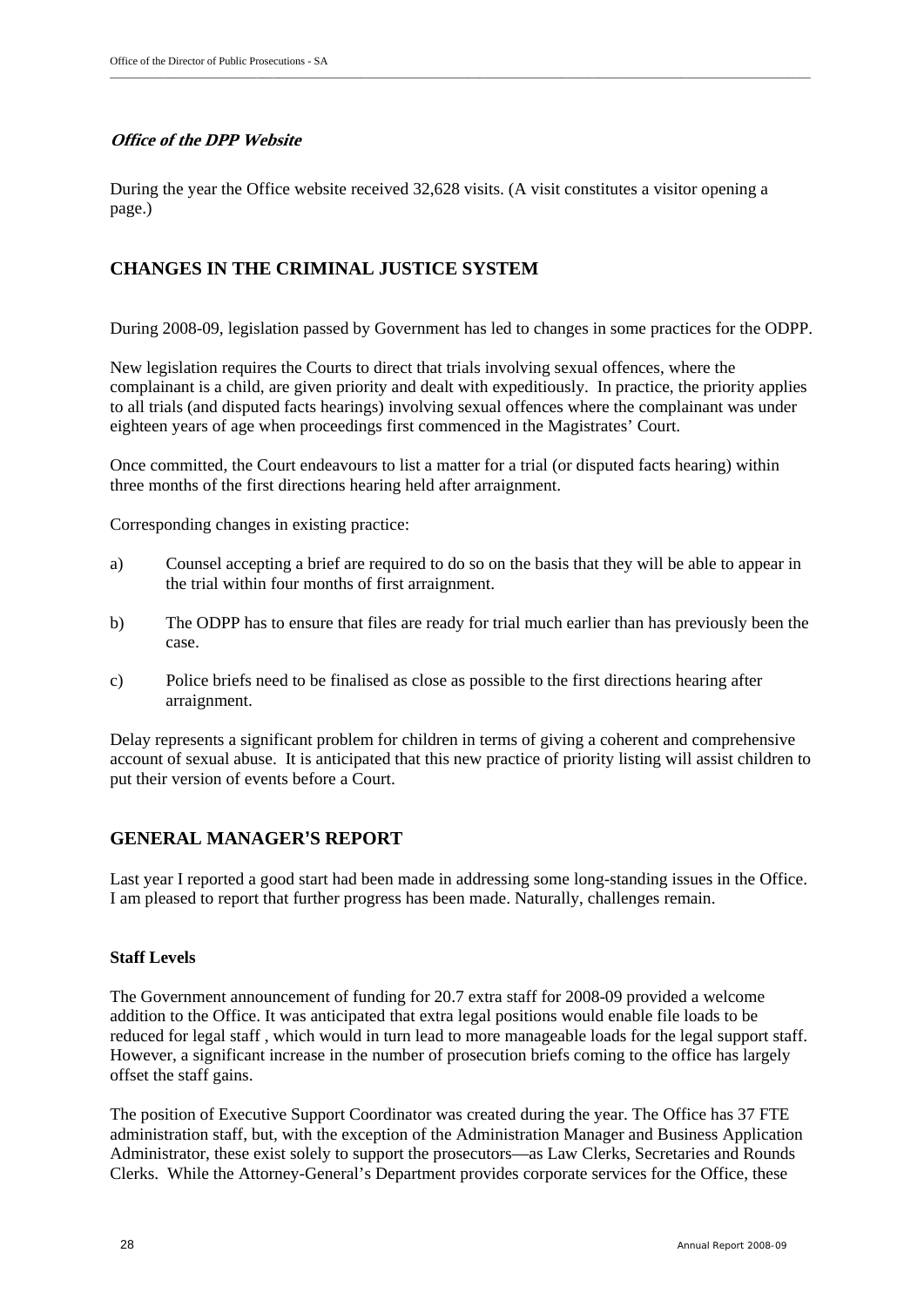require significant support from the Office for Finance, Human Resources, Risk Management, Information and Communication Technology, Accommodation and Facilities Management and OHS&W activities. In addition, the Office has its own business and strategic planning needs with just the General Manager to attend to them. The appointment of the Executive Support Coordinator will relieve the pressure of satisfying the demands of Government and AGD at the expense of the Office's business and strategic planning needs, as is currently too often the case.

#### **IJP Case Tracking**

The support of Justice Business Services in maintaining and enhancing the Case Tracking system is acknowledged and appreciated. Nevertheless, significant gaps exist in the system. As reported previously, the IJP Case Tracking system and subsequent developments were intended to deliver a comprehensive prosecution management system—with access to criminal histories, notifications and action lists, scheduling, court form automation, exhibit/declarations management, and integrated document creation and records management. None of these is available and reporting remains a laborious process. Following rejection of a budget bid to investigate the options in 2008-09, the Office has sought assistance from Justice Business Services and Justice Technology Services to address these deficiencies and awaits a positive outcome.

The Office is a participant in the on-going, across-justice project to improve the accuracy, consistency and availability of Bail information. While we look forward to implementation of the new system, the project funding will not permit Bail information to be integrated with other prosecution data and viewed from within Case Tracking.

On-going difficulties with reporting still exist despite requests for assistance to research and identify alternatives. The expectation for future reporting against national performance measures and the inability to satisfy, from Case Tracking, Court requests for reports on upcoming prosecutions (to assist Courts to give priority listing of sex crime trials with child victims) highlight areas for development within the database, and the need for improved reporting capabilities.

#### **Knowledge Management**

Development of the planned On-Line Prosecution Guide continued but progress was hampered by the lack of available resources to locate, generate and edit the content. The project was—inadvertently caught up in a freeze on content management systems. When complete, the Guide will enable the Office to capture corporate knowledge and make it readily accessible to all staff alongside essential internal and external on-line resources.

#### **Accommodation**

With significant growth in staff numbers during the year, the Office outgrew its allocated space. The Attorney-General's Department provided additional space on a separate floor of the building. The Office now occupies one whole floor and parts of four other floors. The Office began discussions with AGD about how to accommodate the further growth expected in 2009-10. AGD offered, and the Office rejected, space for the "overflow" in a Justice tenancy in Currie St. At the end of the 2008-09 year, the ODPP was still in discussion about a suitable location for staff likely to arrive in early 2009- 10.

The AGD's restack of 45 Pirie Street (Base Camp Revamp) made little progress but the Office looks forward to consolidation of its operations onto fewer—and closer—floors. Some changes in the future accommodation proposals for the Witness Assistance Service were negotiated.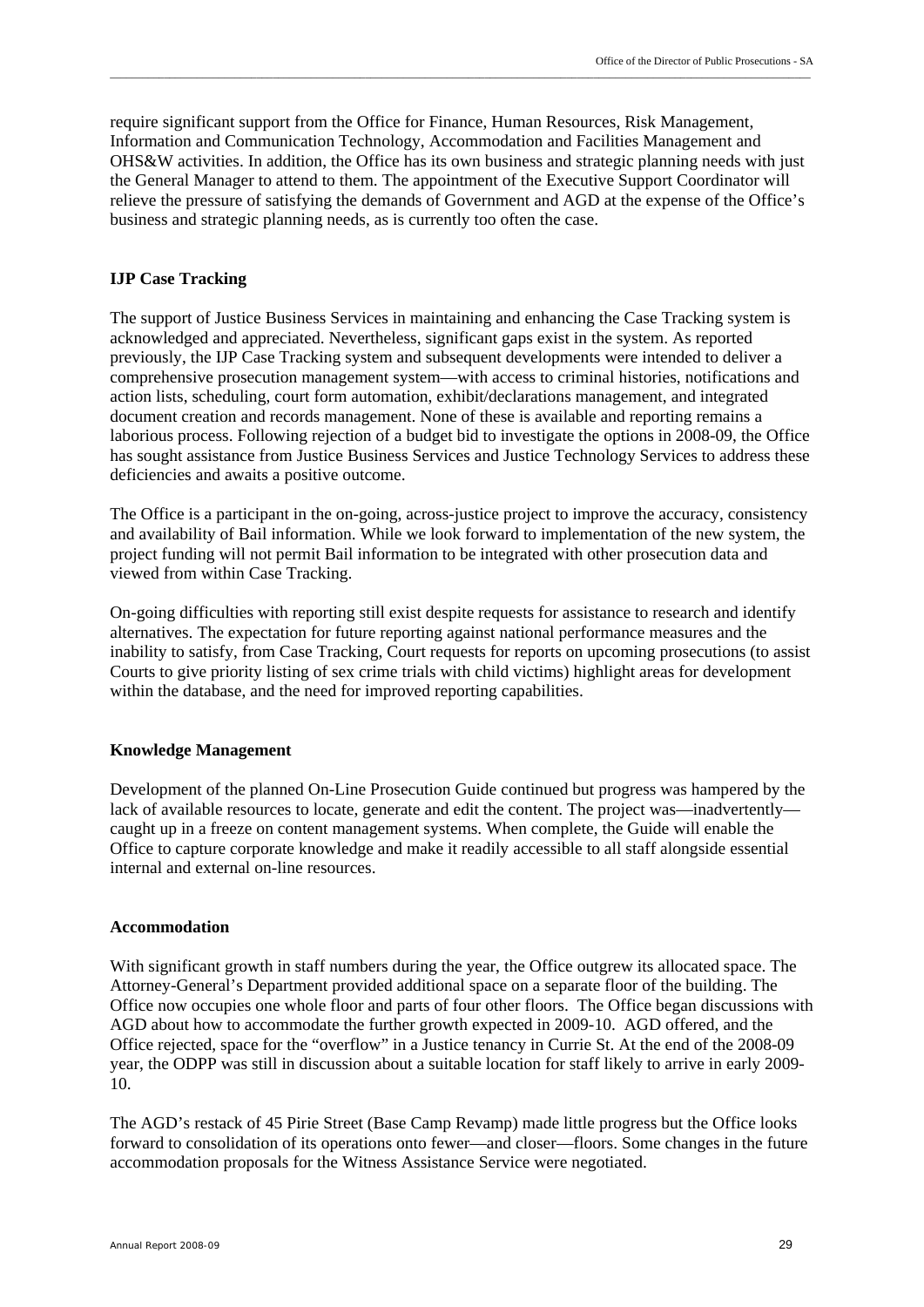#### **AGD Corporate Services**

The Office continues to rely on the AGD for all corporate services—human resources, facilities management, finance, procurement, OHS&W, ICT, corporate communications and media, and library, to name a few—and we thank the individuals and teams involved for their assistance throughout the year. We are encouraged by those who have shown a great willingness to assist; to see the issues from an ODPP perspective; and to advocate for the Office's needs. Resources to enable the Office to respond to the requirements and demands of these service units were increased with the appointment of an Executive Support Coordinator during the year.

#### **Staff Training and Development**

With a significant number of senior lawyers entering the management ranks during the year, the pressing need to further develop management and leadership capability across the Office was recognised. With the endorsement of the Chief Executive, AGD legal managers were invited to attend intensive leadership training programs. It is expected that new and established managers will come away from the four or five days shared with future corporate leaders from other professions, industries and countries with new and challenging insights into management and leadership.

#### **Contribution to Justice projects and programs**

The Office has been an active participant in a number of Justice-wide initiatives, sometimes providing significant contribution, at other times commenting on and reviewing the program. The initiatives include:

- Bail Improvement Project
- Justice Video Conferencing project
- Sturt Street Court development
- Criminal Justice Ministerial Task Force
- Victims of Crime Ministerial Advisory Committee
- Justice ICT Committee

#### **Briefing Out**

The ODPP briefs external counsel to appear in court on behalf of the DPP in both city and country (Circuit) courts. This helps reduce workloads for ODPP prosecutors and contributes to the development of criminal advocacy within the private Bar. The graph shows Briefing Out expenditure over recent years. The rapid growth in 2006-07 was driven by increases in work and an influx of relatively junior lawyers in the Office. With the



recruitment of more prosecutors during 2007-08 and 2008-09, the growing experience of our staff and the Office's vision that all lawyers can act as Counsel in their own matters, the rate of briefing out is decreasing. Expenditure in the second half of 2008-09 reversed the falling trend and can be attributed to the loss of four of the Office's most senior prosecutors, including two Queen's Counsel, during the first half.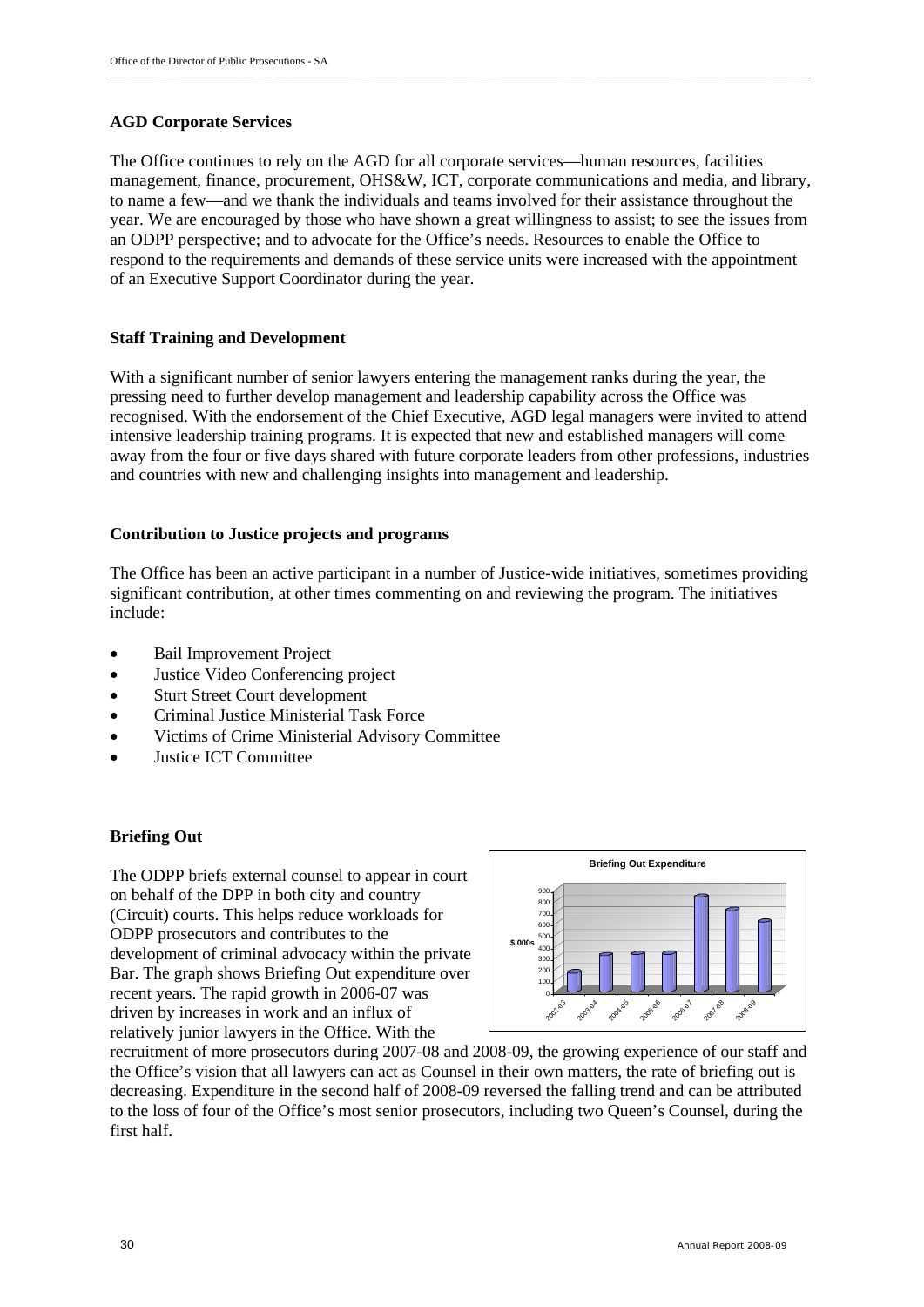### **Administrative Manager's Report**

#### **Staff**

At the end of 2008-09, the Office was staffed by the equivalent of 132 full time staff. This number included both legal and administrative staff and represented full-time, part-time and casual employees, all located at 45 Pirie Street.

Human Resources support is provided at a corporate level through the Attorney-General's Department.

#### **Voluntary Flexible Working Arrangements**

During 2008-09, the ODPP has continued to support work-life balance and has provided flexible working options including special leave with pay, special leave without pay, the ability to work parttime, options to work from home where appropriate, flexi-time and time off in lieu.

#### **Occupational Health, Safety & Injury Management**

As the ODPP is a division of the Attorney-General's Department, Occupational Health and Safety matters are largely reported in the Annual Report of the Justice Portfolio incorporating the Department of Justice and the Attorney-General's Department.

During 2008-09 the Office has continued to be pro-active in its approach to Occupational Health, Safety and Welfare for its staff.

The Office provided:

- Flu vaccinations to staff with the cost borne by the agency
- Worksite assessments by an occupational therapist
- Weather-appropriate jackets/hats for staff within the correspondence section
- OHS&W training for managers, supervisors and representatives
- First Aid training
- Fire Warden training.

#### **Training and Development**

The AGD regularly runs Training and Development courses for staff at all levels to ensure all staff have the appropriate skills for current and future business needs as well as personal development. Staff are kept informed via the AGD Intranet and internal emails. During 2008-09, a number of staff members attended workshops offered through the Attorney General's Training and Development programme.

The ODPP continues to provide in-house training for professional staff specifically tailored to their needs.

During 2008-09, AGD continued to require all new staff to attend training in Aboriginal Cultural Awareness. The Department also continued to offer a number of diversity courses including lunchtime forums.

The ODPP continued its public education role during 2008-09. Legal staff members conducted external training and public information sessions. More detail on these can be found in Appendix C. A number of legal staff continue their involvement with the Flinders University Career Link Mentoring Program.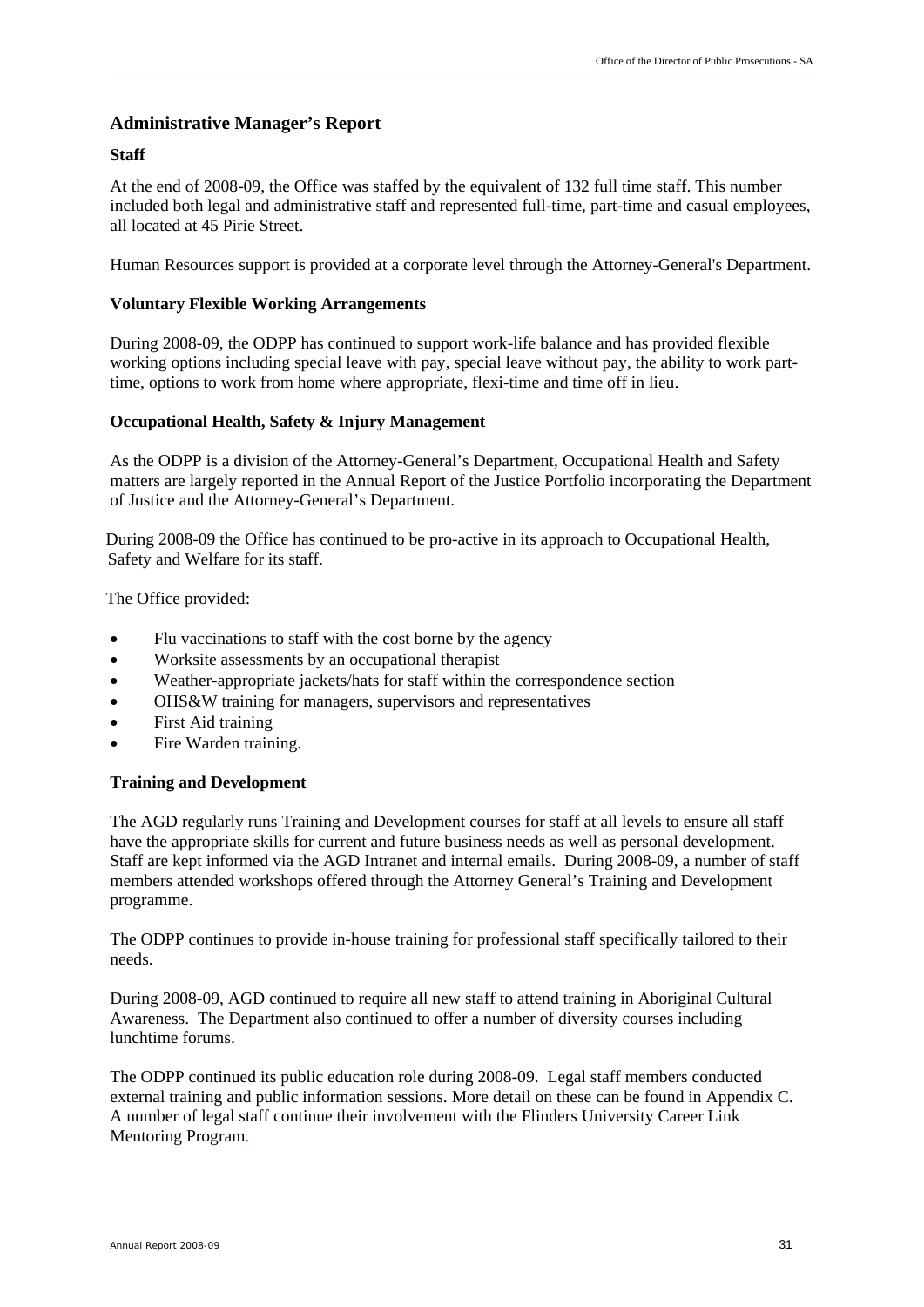#### **Witness Assistance Service Report**

In 2008-09 the Witness Assistance Service (WAS) noted an increased demand for its services support for victims of crime, prosecution and their immediate family in matters dealt with by the Office. the increasing demand was felt across the State including from regional and remote areas.

\_\_\_\_\_\_\_\_\_\_\_\_\_\_\_\_\_\_\_\_\_\_\_\_\_\_\_\_\_\_\_\_\_\_\_\_\_\_\_\_\_\_\_\_\_\_\_\_\_\_\_\_\_\_\_\_\_\_\_\_\_\_\_\_\_\_\_\_\_\_\_\_\_\_\_\_\_\_\_\_\_\_\_\_\_\_\_\_\_\_\_\_\_\_\_\_\_\_\_\_\_\_\_\_\_\_\_\_\_\_\_\_\_\_\_\_\_\_\_\_\_\_\_\_\_\_\_\_\_

The WAS Team provided support to significant numbers of victims and witnesses at increased vulnerability resulting from the nature of the legal matter involving them, and / or the nature of their personal circumstances.

#### **WAS Staffing**

Throughout 2008-09 the Service operated with a total of twelve Witness Assistance Officers (WAO) all qualified Senior Social Work professionals.

The number of WAOs remained steady throughout the year but with more staff (approximately one third of them) working part-time.

In 2008-09 the Service received funding for a part-time social worker for matters arising from the Children in State Care (Mullighan) Commission of Inquiry. A further half-time position was funded in response to increasing demands for witness and victim support. The Service now has 10.5FTE.

The Service implemented a major reassignment of staff resources in March 2009, in direct response to new legislation<sup>5</sup> prioritising child complainants (under 18 years of age) of sexual offences. Given the 'fast tracking' and increased intensity of work associated with child complainants (and their parents / guardians), the reallocation has actively sought to rebalance workloads across the team.

| <b>WAS Resource Allocation</b><br>(prior to March 2009) | <b>FTE</b> | <b>WAS Resource Allocation</b><br>(from March 2009) | <b>FTE</b> |
|---------------------------------------------------------|------------|-----------------------------------------------------|------------|
| <b>WAS Manager</b>                                      | 1.0        | <b>WAS Manager</b>                                  | 1.0        |
| Adult WAO                                               | 5.9        | Adult / Adolescent WAO                              | 4.7        |
| Child WAO                                               | 3.6        | Child /Adolescent WAO                               | 4.8        |
| <b>TOTAL</b>                                            | 10.5       | <b>TOTAL</b>                                        | 10.5       |

#### **WAS Year in Review**

The activities of the WAS continue to be influenced by the needs, requests and referral patterns of victims and witnesses.

During 2008-09, *New Referrals* to the Service grew 1.2% (927 compared to 916 the previous year). Where *New Adult Referrals* decreased by 3.8 % (629 compared to 654) the number of *New Child Referrals* increased by a sizable 13.7% (298 compared to 262).

The Service experienced an18.2% increase in the actual numbers of face-to-face services delivered to victims and witnesses. Of particular note, *Court Companion Support* more than doubled, reflecting the WAS's increased involvement with child and adolescent victims and witnesses. Such increases are not

 5 Statutes Amendment (Evidence & Procedure) Act, 2008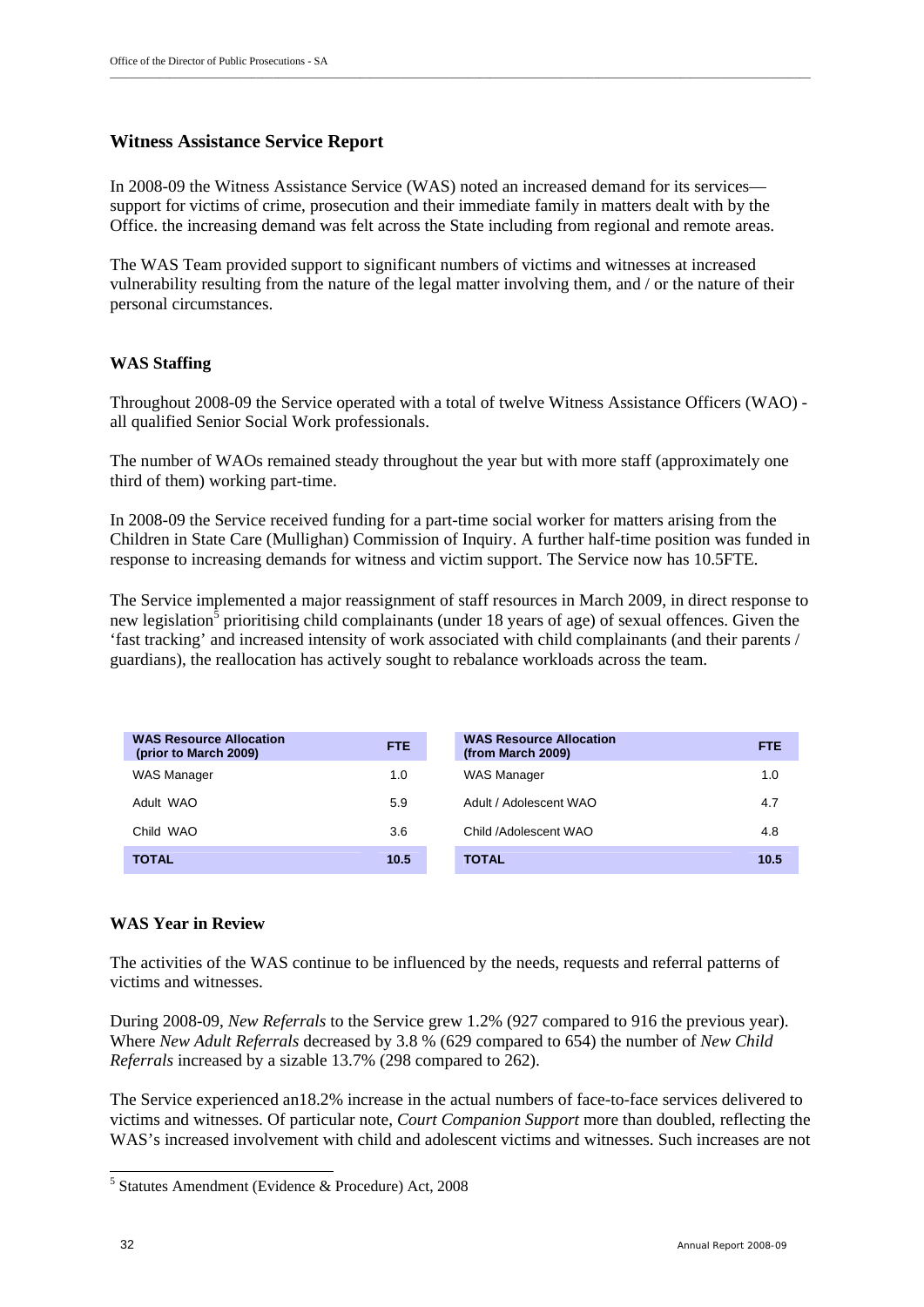| <b>Activity</b>                     | 2007-2008 | 2008-2009 | % Change  |
|-------------------------------------|-----------|-----------|-----------|
| Attendance at Proofing Meetings     | 862       | 1095      | $+27.0%$  |
| Court Attendance / Support          | 466       | 476       | $+2.1%$   |
| Court familiarisation / Preparation | 153       | 166       | $+8.5%$   |
| Assistance with VIS                 | 106       | 100       | $-5.7%$   |
| <b>Court Companion Support</b>      | 46        | $99^6$    | $+115.2%$ |
| <b>Total Face -to-face Services</b> | 1638      | 1936      | $+18.2%$  |

sustainable. *Attendance at Proofing Meetings* and *Court Familiarisation / Preparation* also increased by 27.0% and 8.5% respectively.

*Activity levels in 2008-09 compared to the previous year* 

#### **Community Education and Training**

Given the ODPP's important role in criminal law and criminal prosecutions, the Service continued to provide information and training for key stakeholders needing to understand the level of support required to assist victims, witnesses and their families.

Education and Training services provided in 2008-09 included:

- TAFE Interagency Child Abuse Investigation Training (4 sessions)
- Criminal Justice Seminars to External Organisations / Key Stakeholders (Adelaide and Elizabeth)
- SAPOL Police Prosecutor Training
- Victim Support Service Inc (New Legislation affecting Victims of Crime)
- University of SA (Criminal Law Students)
- TAFE SA Guest Lecture (Certificate IV in Youth Work & Community Services)

#### **Legal Staff Education and Training**

The Service continued to offer its experience, expertise and specialist knowledge to legal and nonlegal staff in the Office and actively participated in the recruitment, orientation and training of new and existing legal staff.

Of particular note, the Service continued to train legal staff in *"Working with Child Victims and Witnesses"* and became actively involved in the planning, promotion and delivery of the AGD's *Child Sexual Assault* and *Children as Witnesses* Training to all legal staff in the Office.

The Service continues to appreciate the need for effective partnerships, collaboration and consultation between legal and social work staff in achieving high standards of service to victims and witnesses, and in responding sensitively and effectively to their diverse needs.

#### **WAS Highlights and Achievements**

The activities of WAS continue to be guided by the need to provide timely, responsive and quality services to victims, witnesses and their families at increased vulnerability.

The Service continued to work on a number of priorities and projects identified in its *2007 - 2009 Strategic Planning Directions*, with positive achievements being noted in a number of key areas.

-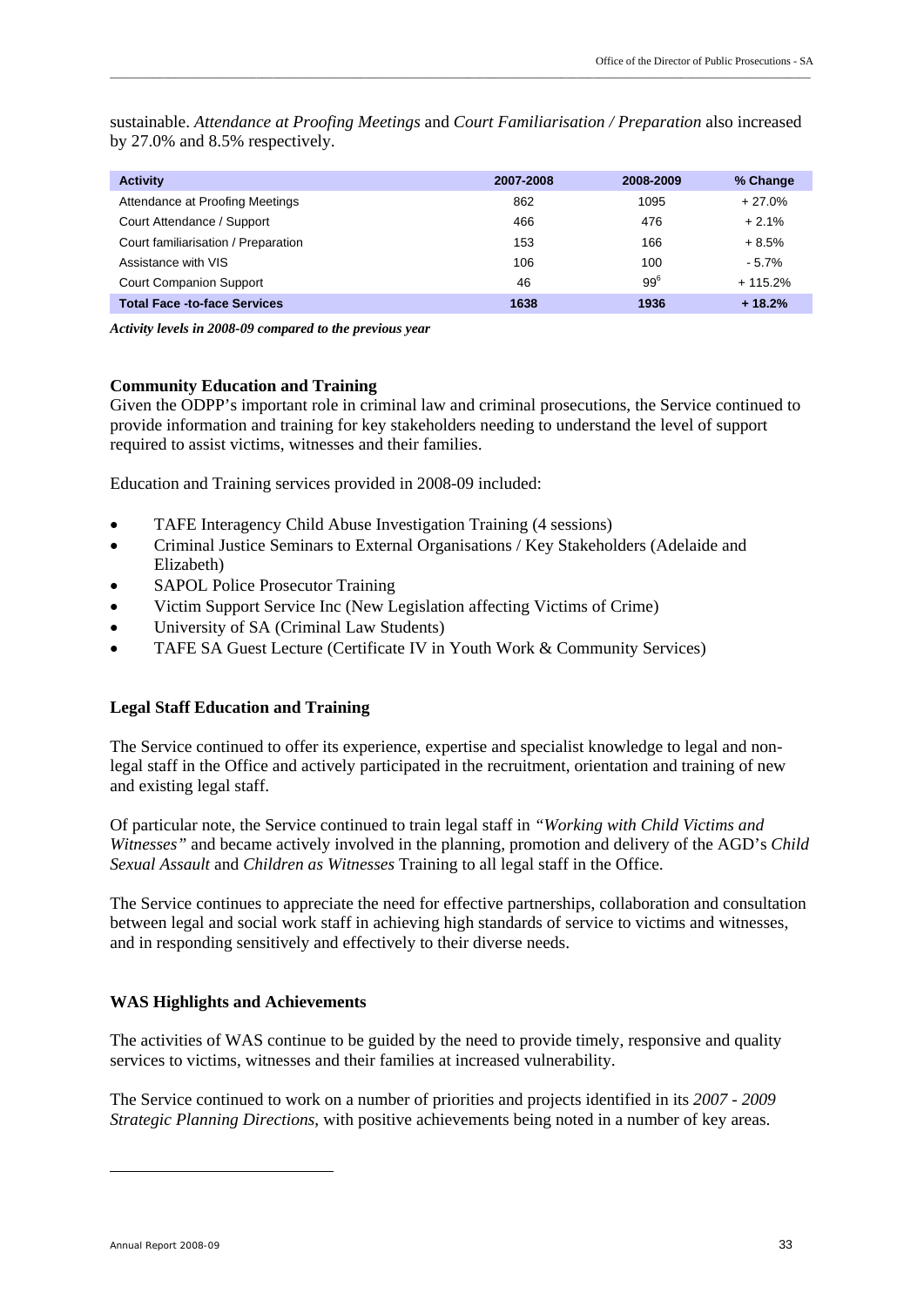Highlights in the 2008-09 financial year include:

- Improving the referral rate of child victims and witnesses;
- Improved consultation and information practices with victims of Mental Impairment proceedings;
- Training of additional WAOs in the provision of services to regional and remote Circuit Court areas;
- Successful advocacy to the *Commissioner of Victims Rights* for practical support for victims and witnesses with special needs and requirements;
- Improved collaboration and partnerships with local service providers in the *APY Lands*
- Improved interagency relationships with the *Forensic Mental Health Service (James Nash House), Courts Administration Authority, Coroner's Court, Community Corrections and Child Protection Services;*
- Development of *"Policy & Practice Guidelines for Working with Child and Adolescent Victims and Witnesses";*
- Membership on the *AGD's Restorative Justice Reference Group;*
- Presentation at the 2009 *WAS National Conference "Developments in Policy and Practices with Child Victims and Witnesses in South Australia";*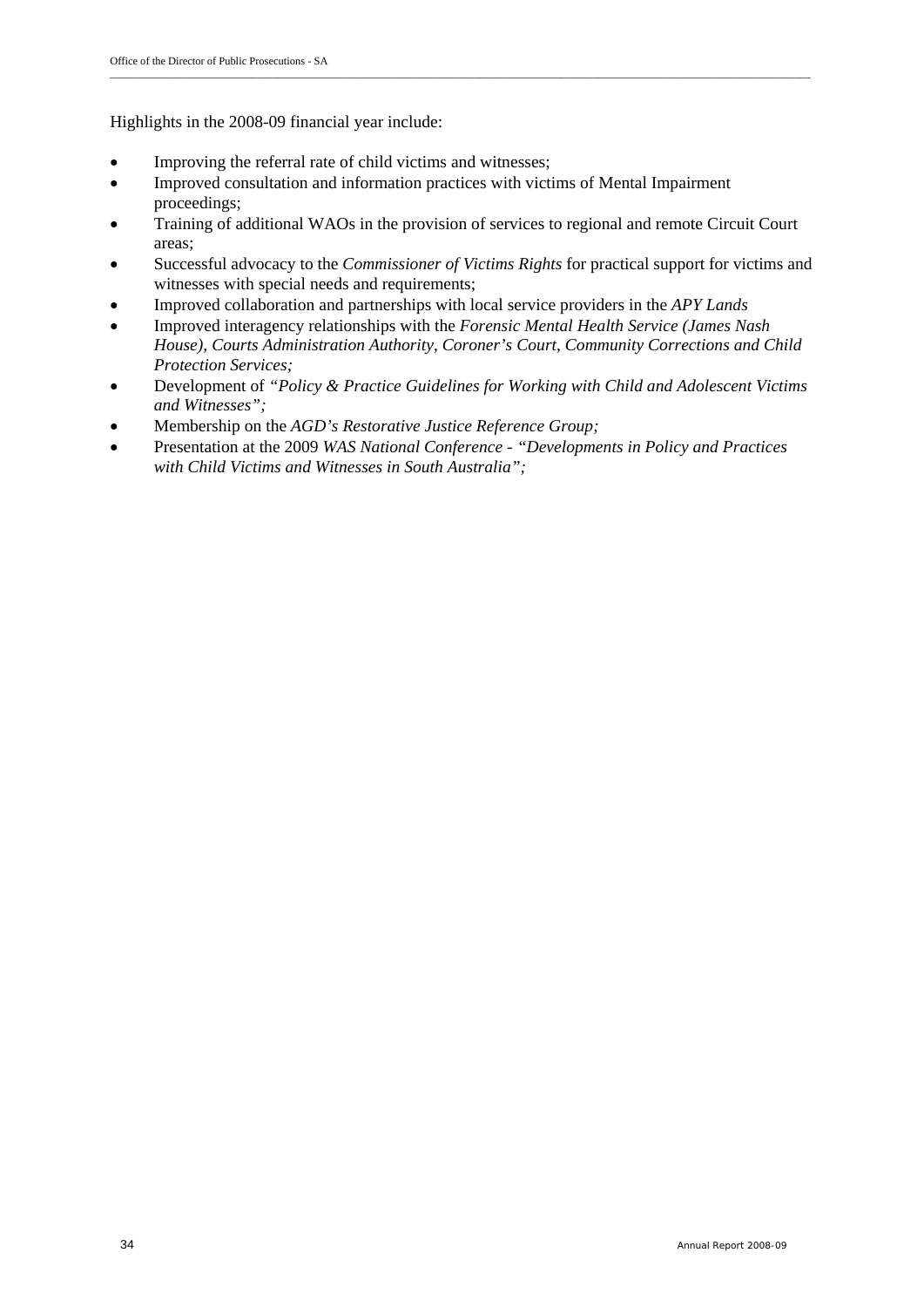#### **APPENDIX A**

#### **Publications and Information**

The Office publishes information about its services and provides information about services available to victims and witnesses from other agencies. Some publications are produced jointly by the Office and other government and non-government organisations. ODPP publications are available through the Office's internet site. This website is regularly updated and provides links and information about the criminal justice system, employment opportunities and work experience.

\_\_\_\_\_\_\_\_\_\_\_\_\_\_\_\_\_\_\_\_\_\_\_\_\_\_\_\_\_\_\_\_\_\_\_\_\_\_\_\_\_\_\_\_\_\_\_\_\_\_\_\_\_\_\_\_\_\_\_\_\_\_\_\_\_\_\_\_\_\_\_\_\_\_\_\_\_\_\_\_\_\_\_\_\_\_\_\_\_\_\_\_\_\_\_\_\_\_\_\_\_\_\_\_\_\_\_\_\_\_\_\_\_\_\_\_\_\_\_\_\_\_\_\_\_\_\_\_\_

The following publications are available on the Office of the DPP website - www.dpp.sa.gov.au.

- ODPP Annual Reports
- *Director of Public Prosecutions Act 1991* and links to relevant legislation
- *ODPP Prosecution Policy and Guidelines*
- *Witness Assistance Service Information* leaflet (Information for witnesses and victims of crime)
- *Unlocking the Homicide Maze (*Produced by the ODPP in conjunction with the Homicide Victims Support Group)
- *An Important Job Going to Court* **(**specifically written for child victims/witnesses)
- *What Choice Do I Have*? Information for people who have experienced rape or sexual assault (jointly produced by the ODPP and Yarrow Place Rape and Sexual Assault Service).

The following internet sites provide further information related to the work of the Office.

*Office of the Director of Public Prosecutions www.dpp.sa.gov.au Commissioner for Victims' Rights www.voc.sa.gov.au SA Police www.sapolice.sa.gov.au Yarrow Place Rape & Sexual Assault Service www.yarrowplace.sa.gov.au Courts Administration Authority www.courts.sa.gov.au Department for Correctional Services www.corrections.sa.gov.au*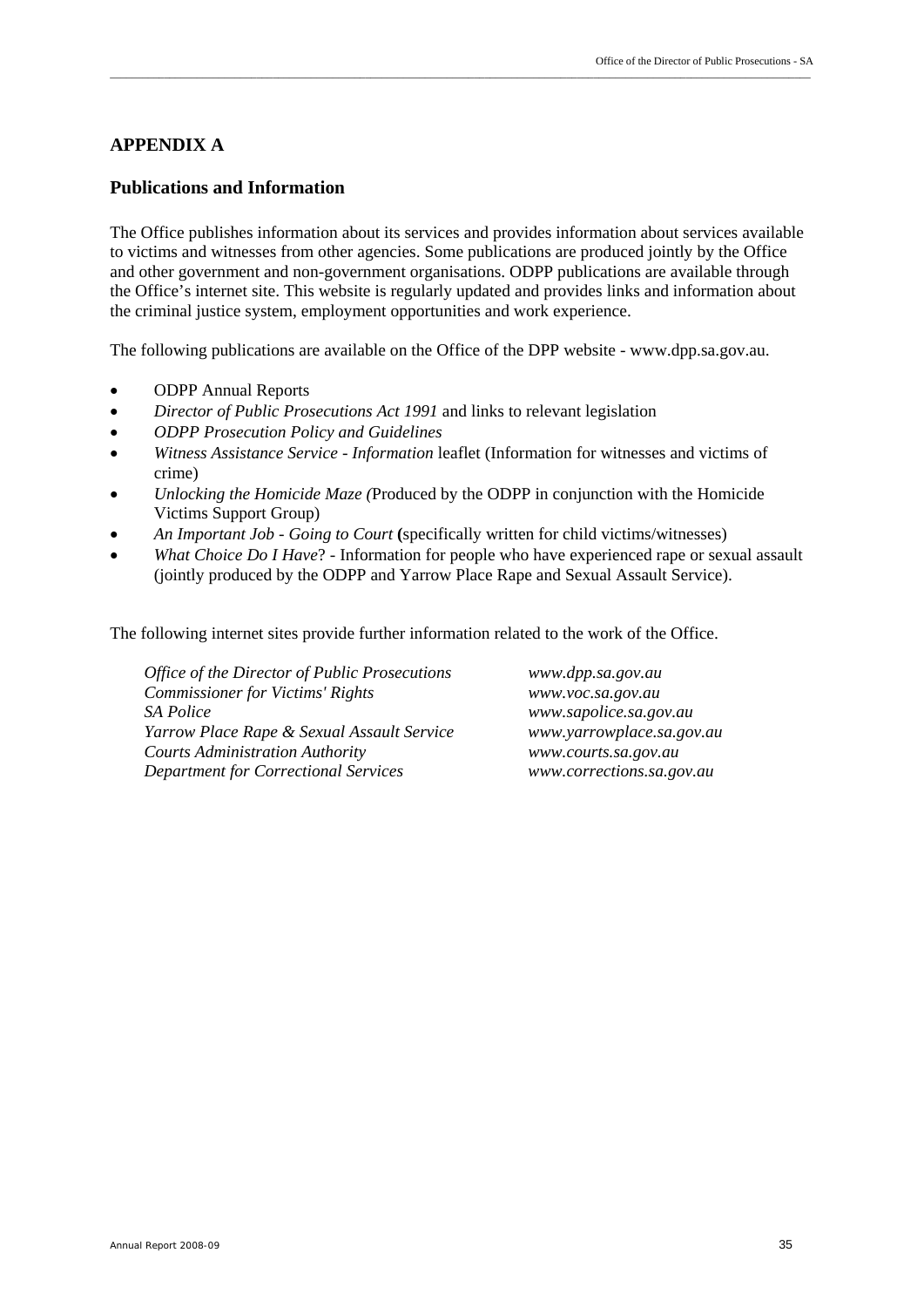# **APPENDIX B**

### **Compliance Reporting**

The following matters are incorporated within the Annual Report of the Attorney-General's Department.

- Aboriginal reconciliation Statement
- Asbestos Management
- Consultants
- Contractual arrangement
- Disability Action Plan Reporting
- Energy Efficiency Action Plan Reporting
- Equal Employment Opportunity
- Executive Employment Reporting
- Financial Reporting
- Fraud
- Greening of Government
- Human Resource Reporting
- Occupational Health, Safety & Injury Management
- Regional Impact Assessment Statements

#### **Freedom of Information**

The Office of the DPP is an 'exempt agency' for the purposes of the *Freedom of Information Act 1991.* 

#### **Overseas Travel**

The Director made the following overseas trips in 2008-09

| Destination:        | Singapore                                                            |
|---------------------|----------------------------------------------------------------------|
| Purpose:            | International Association of Prosecutors (IAP) Conference            |
| Date:               | 26 - 31 August 2008                                                  |
| Total Cost to ODPP: | \$8,135.00                                                           |
| Destination:        | Fiji                                                                 |
| Purpose:            | <b>ODPP</b> Fiji Annual Conference                                   |
| Date:               | 6 - 9 December 2008                                                  |
| Total Cost to ODPP: | \$101.00 (Accommodation, airfare and meals paid for by Fijian Govt.) |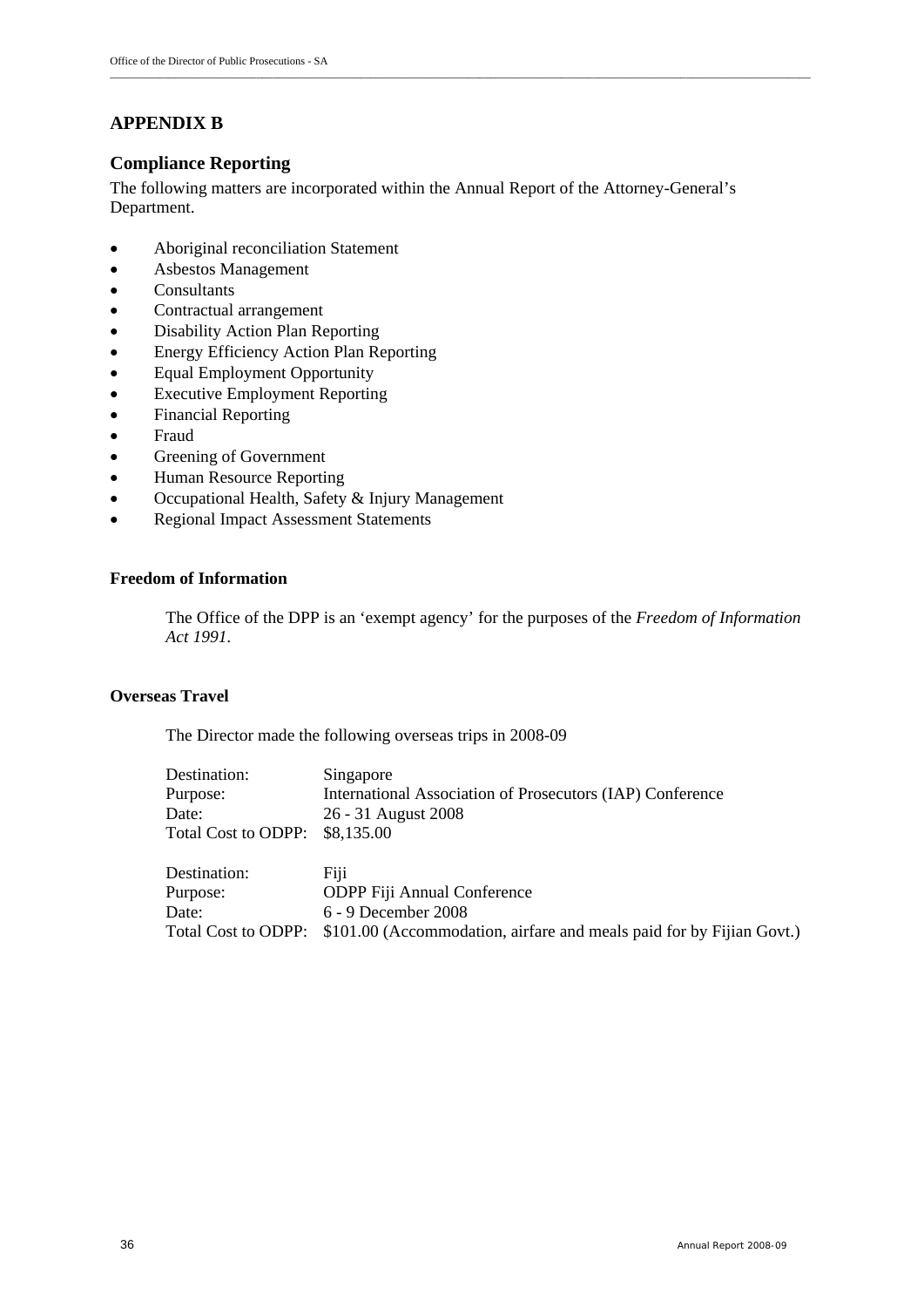# **APPENDIX C**

### **External training**

| <b>SESSION</b>                                                                                   | <b>ODPP</b><br><b>REPRESENTATIVE</b> |
|--------------------------------------------------------------------------------------------------|--------------------------------------|
| <b>OARS</b> (Public Forum)<br>Aspects Of The Criminal Justice System                             | Stephen Pallaras QC                  |
| University Of Adelaide, Law Student's Society<br><b>Careers Seminar - ODPP</b>                   | Stephen Pallaras QC                  |
| University Of SA, School Of Law<br>Challenges Of Working In ODPP                                 | Stephen Pallaras QC                  |
| Governor's Leadership Foundation - Seminar On Law, Order &<br>Justice<br>Role Of The DPP         | Stephen Pallaras QC                  |
| Society Of Auctioneers & Appraisers SA<br>Role Of The DPP                                        | Stephen Pallaras QC                  |
| <b>AGD Lunch-Time Information Sessions</b><br>Processes Of The DPP                               | Stephen Pallaras QC                  |
| Felixstow Neighbourhood Watch<br>Role & Responsibilities Of The DPP                              | Stephen Pallaras QC                  |
| <b>SA Police Forensic Services Branch Seminar</b><br>The Expert Witness                          | Stephen Pallaras QC                  |
| University Of SA, School Of Law, Human Rights Symposium<br>Human Rights & The Undecided Observer | Stephen Pallaras QC                  |
| Forensic Science SA<br>Overview Of The Function Of The ODPP                                      | Stephen Pallaras QC                  |
| Police Investigators Training<br>Topic:<br>'Cross examinations of Police Officers'               | Melissa Wilkinson                    |
| Police Investigator Training                                                                     | Emma Wildman                         |
| Police Prosecutors Conference (Echunga)<br>Topic:<br>Lecture on Prosecution Techniques           | John Wells                           |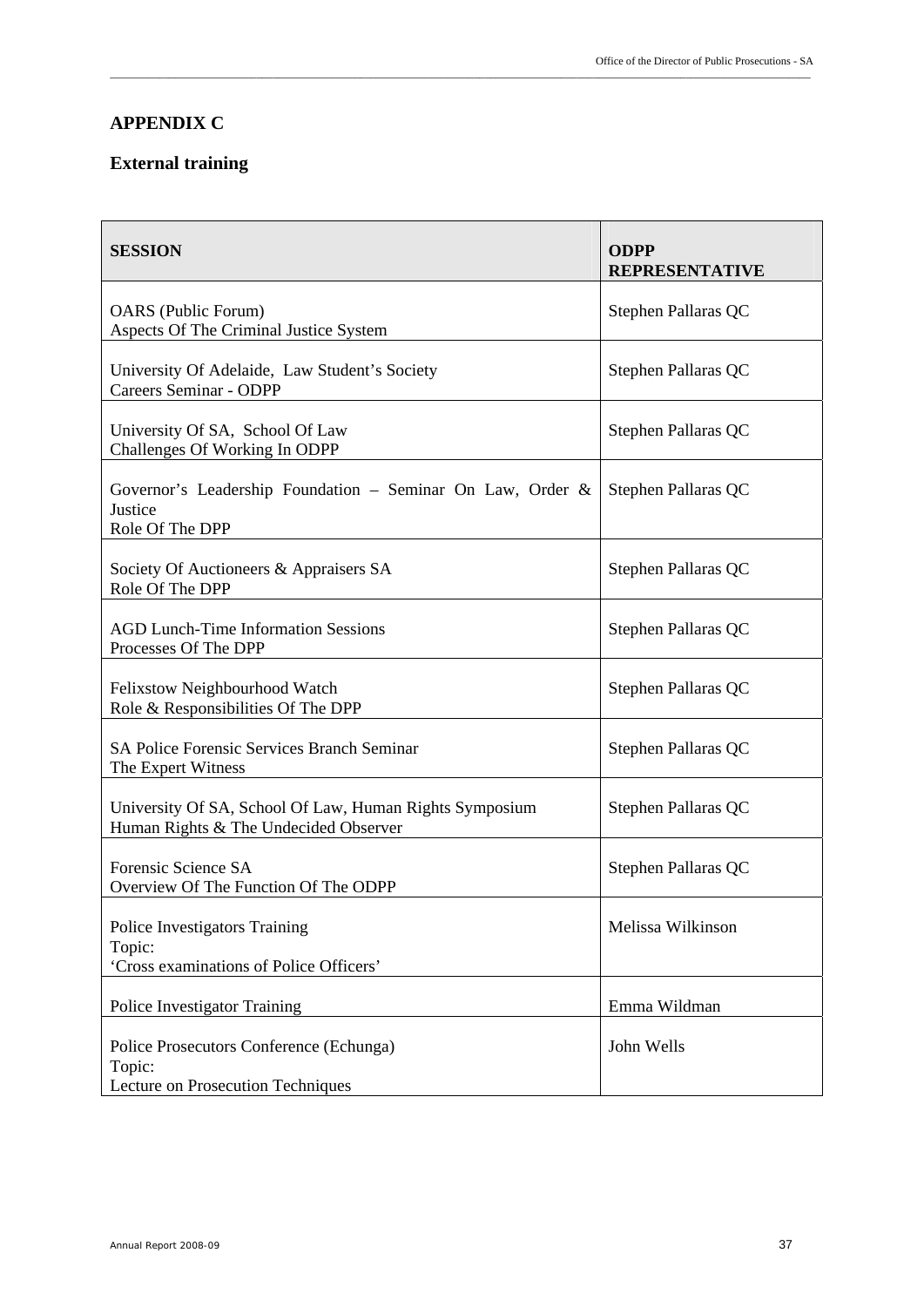| <b>SESSION</b>                                                                                                                   | <b>ODPP</b><br><b>REPRESENTATIVE</b>                                                                                                         |
|----------------------------------------------------------------------------------------------------------------------------------|----------------------------------------------------------------------------------------------------------------------------------------------|
| Drug Investigation Branch Course (Echunga)<br>Topic:<br>Witness and Informant matters                                            | John Wells                                                                                                                                   |
| Flinders University Career Link Mentoring Program                                                                                | Corinne Harrison<br>John Wells<br>Lucy Boord<br><b>Emily Telfer</b><br>Heath Barklay<br>Melissa Wilkinson<br>Carolyn Lam<br>Tiffany McArthur |
| <b>Forensic Science Centre</b><br>Topic:<br><b>Expert Witness Training Exercise</b>                                              | <b>Emily Telfer</b>                                                                                                                          |
| <b>SAPOL Investigators Course</b><br>Topic:<br>'Interviewing'                                                                    | <b>Emily Telfer</b>                                                                                                                          |
| <b>Yarrow Place</b><br>Topic:<br>"Yarrow Place Expert Witness Training" for training of General<br>Practitioners giving evidence | <b>Emily Telfer</b>                                                                                                                          |
| <b>SAPOL Police Prosecutions Training course</b><br>Topic:<br>Committal Proceedings and Rule 20 Applications                     | <b>Emily Telfer</b><br>Mark Allesandrini                                                                                                     |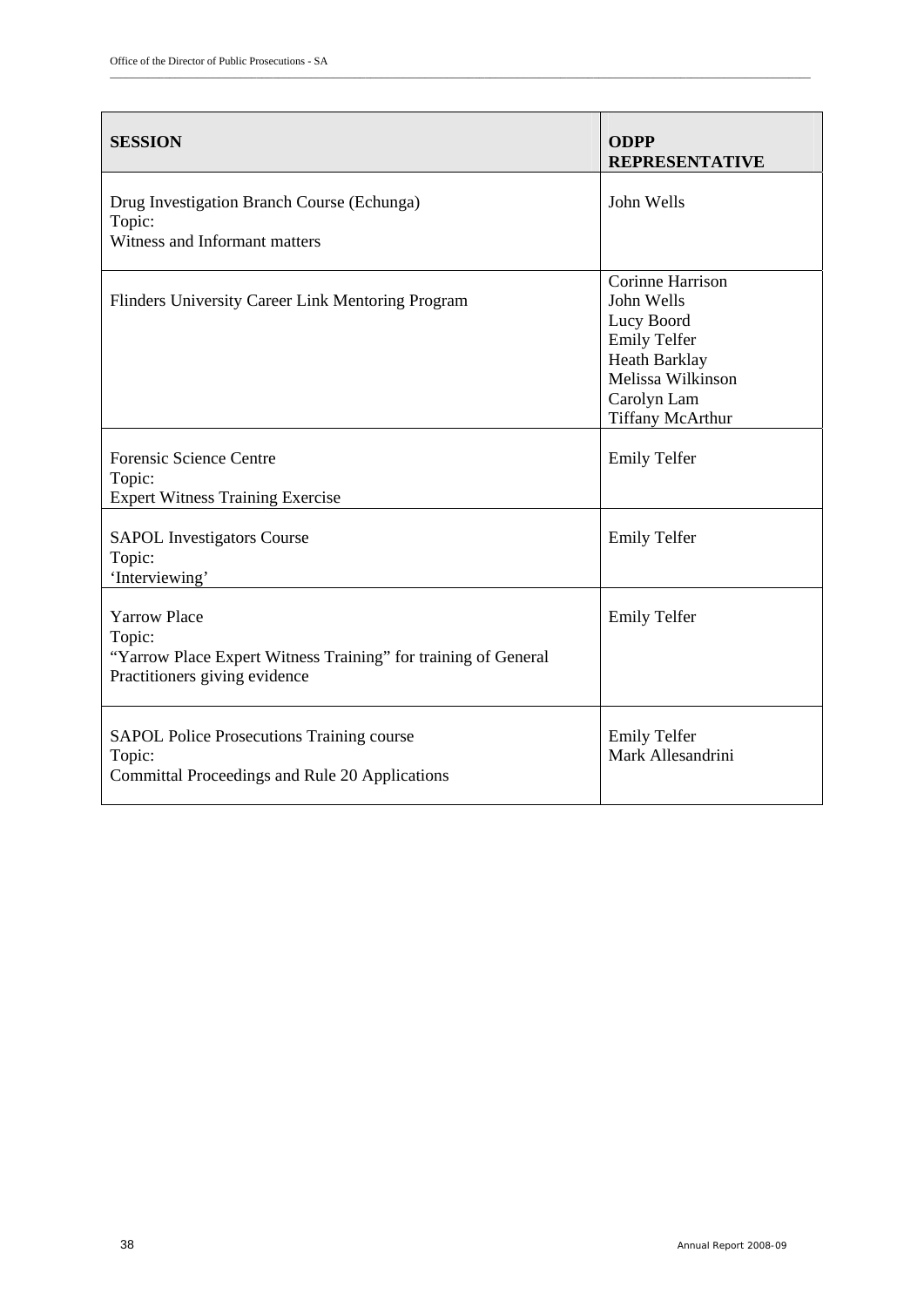## **APPENDIX D**

| <b>Glossary</b>          |                                                                                                                                                                                                                                                                                                                                                                                                                            |
|--------------------------|----------------------------------------------------------------------------------------------------------------------------------------------------------------------------------------------------------------------------------------------------------------------------------------------------------------------------------------------------------------------------------------------------------------------------|
| <b>Accused</b>           | A person who is alleged to have committed an offence.                                                                                                                                                                                                                                                                                                                                                                      |
| Acquit                   | To find an accused person not guilty at a trial.                                                                                                                                                                                                                                                                                                                                                                           |
| <b>Adjourn</b>           | To delay a court hearing, until later that day, to a future date or indefinitely.                                                                                                                                                                                                                                                                                                                                          |
| <b>Adjudication</b>      | Legal advice sought by, and given to, SA Police in the metropolitan area on the<br>appropriateness of draft charges intended to be laid on the first appearance after arrest.<br>Adjudication requests are generally turned around within two hours in time for the<br>accused's first appearance in the Magistrates Court (the morning of the day after<br>arrest if bail has been refused). See also Opinion.            |
| <b>Affidavit</b>         | A sworn or affirmed written statement which may be used as a substitute for oral<br>evidence.                                                                                                                                                                                                                                                                                                                              |
| AGD                      | Attorney-General's Department                                                                                                                                                                                                                                                                                                                                                                                              |
| <b>Antecedent Report</b> | A report that lists a person's previous criminal convictions.                                                                                                                                                                                                                                                                                                                                                              |
| Appeal                   | An application to a higher court to review a decision of a lower court regarding a<br>conviction or sentence. If the higher court agrees with the <i>appellant</i> that the lower<br>court made an error, the lower court decision is quashed or overturned. A different<br>sentence will be imposed or, in the case of appeal against conviction, a new trial may<br>be ordered or the <i>appellant</i> may be acquitted. |
|                          | If the higher affirms (agrees with) the lower court decision, the appeal is dismissed                                                                                                                                                                                                                                                                                                                                      |
|                          | The DPP can appeal against sentence only (not against an acquittal). The defendant<br>can appeal against both a sentence and conviction.                                                                                                                                                                                                                                                                                   |
| <b>Appellant</b>         | When a party (prosecution or accused) appeals against a court decision, he/she is<br>referred to as the appellant throughout the appeal process. See also Respondent.                                                                                                                                                                                                                                                      |
| <b>Arraignment</b>       | After a defendant is committed to stand trial in the District or Supreme Court he/she<br>must formally plead to the charges. This first appearance in the District or Supreme<br>Court is the arraignment.                                                                                                                                                                                                                 |
| <b>Arrest</b>            | To apprehend or take into custody a person suspected of having committed a crime.                                                                                                                                                                                                                                                                                                                                          |
| Bail                     | Once a person has been arrested and charged with an offence, that person must remain<br>in gaol unless that person has legal authority to remain out of gaol. When a person<br>receives such authority that person is said to have been granted bail. Bail may be on<br>the accused's own undertaking to appear or with sureties (promises made by others)<br>and subject to conditions.                                   |
| <b>Brief</b>             | The DPP file relating to the prosecution of one defendant on one charge or multiple<br>related charges. Co-accused will have separate Briefs. Unrelated charges stemming<br>from a separate criminal activity will have a separate Brief. Co-accused will have a<br>Brief each for the criminal activity being prosecuted.                                                                                                 |
| <b>Burden of Proof</b>   | The onus of proving disputed facts. In criminal trials the onus is almost always on the<br>prosecution to prove the facts, including the charge. Defence does not have to prove<br>innocence. See also Standard of Proof.                                                                                                                                                                                                  |
| <b>CLCA</b>              | Criminal Law Consolidation Act 1935                                                                                                                                                                                                                                                                                                                                                                                        |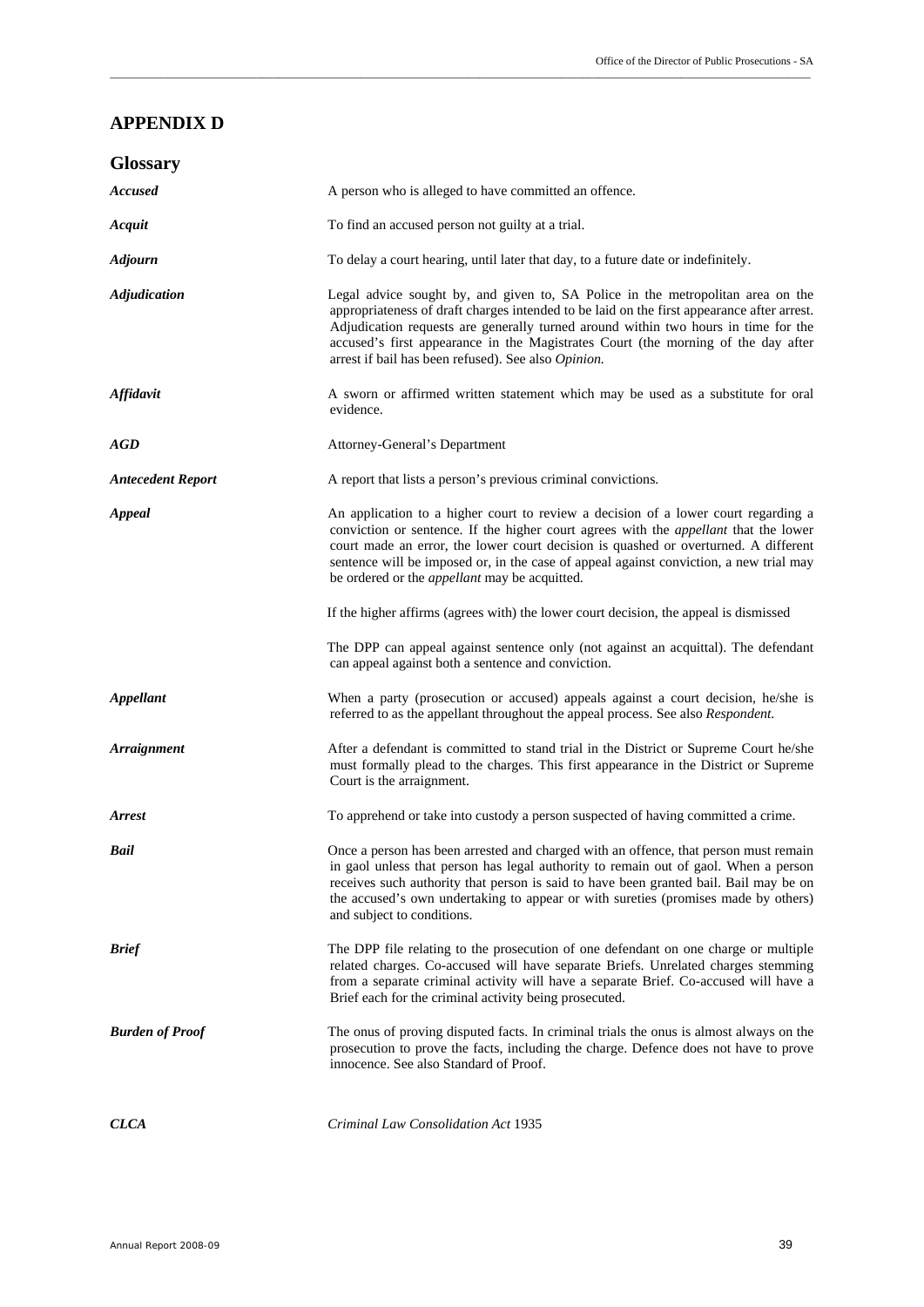| <b>Committal Proceedings</b>    | After a person is charged with an indictable offence they appear before a magistrate<br>who determines if there is sufficient evidence upon which to order that they stand trial<br>before a judge and jury in the District or Supreme Court.                                      |
|---------------------------------|------------------------------------------------------------------------------------------------------------------------------------------------------------------------------------------------------------------------------------------------------------------------------------|
| <b>Committed for Sentence</b>   | If, at the committal proceedings, the accused pleads guilty, the magistrate will order<br>the accused person to appear before a District or Supreme Court to be sentenced<br>according to law.                                                                                     |
| Convicted                       | Found guilty of the crime charged or of a lesser charge.                                                                                                                                                                                                                           |
| Crown                           | The Crown means the State.                                                                                                                                                                                                                                                         |
| <b>Declarations</b>             | A written witness statement given to police, signed by the person giving the statement.                                                                                                                                                                                            |
| Defendant                       | In the Magistrates Court the accused may be referred to as the defendant.                                                                                                                                                                                                          |
| <b>Directions Hearing</b>       | A pre-trial administrative hearing to ensure that all parties are ready for trial and to set<br>a trial date.                                                                                                                                                                      |
| Exhibit                         | A document or physical item tendered as evidence in a court hearing or referred to in<br>an affidavit.                                                                                                                                                                             |
| <b>Forensic science</b>         | The use of science or technology to investigate and establish facts or evidence in a<br>court of law. Forensic scientists search for and examine physical evidence to establish<br>or disprove links between material or a person and the scene of the crime or another<br>person. |
| <b>Forfeiture Orders</b>        | Orders granted under the Criminal Assets Confiscation Act, 2005 for the confiscation<br>of property of a person convicted of a criminal offence.                                                                                                                                   |
| Form 7                          | An application to the Full Bench of the Supreme Court for leave to appeal following<br>rejection of an application to appeal by a single judge.                                                                                                                                    |
| <b>Indictable Offence</b>       | An offence, either Major Indictable or Minor Indictable, for which the accused has an<br>initial right to be tried by a judge and jury.                                                                                                                                            |
| <b>Information</b>              | An Information is the document that formally initiates the prosecution process when<br>lodged with the court prior to Arraignment. It names the accused, details of the charge<br>or charges and the names of witnesses.                                                           |
| <b>Major Indictable Offence</b> | Those indictable offences where the maximum term of imprisonment exceeds five<br>years. All major indictable offences are heard and determined in the District and<br>Supreme Courts.                                                                                              |
| <b>Matter</b>                   | The prosecution of one or more defendants charged in relation to a crime. Where two<br>or more defendants are charged (irrespective of the number of charges laid) the Office<br>will have a Brief for each defendant                                                              |
| <b>Major Indictable Offence</b> | Those indictable offences where the maximum term of imprisonment exceeds five<br>years. All major indictable offences are heard and determined in the District and<br>Supreme Courts.                                                                                              |
| <b>Mentally Incompetent</b>     | Where an accused is found not guilty on grounds of mental competence at the<br>(1)<br>time the offence was committed (CLCA Part 8A) and declared liable to<br>supervision.                                                                                                         |
|                                 | Where a person is found by a court to be mentally unfit to stand trial because<br>(2)<br>they can not satisfactorily assist in their own defence.                                                                                                                                  |
| <b>Minor Indictable Offence</b> | Those indictable offences where the maximum term of imprisonment exceeds two<br>years but is less than five years. Minor indictable offences are heard and determined<br>in the District Court.                                                                                    |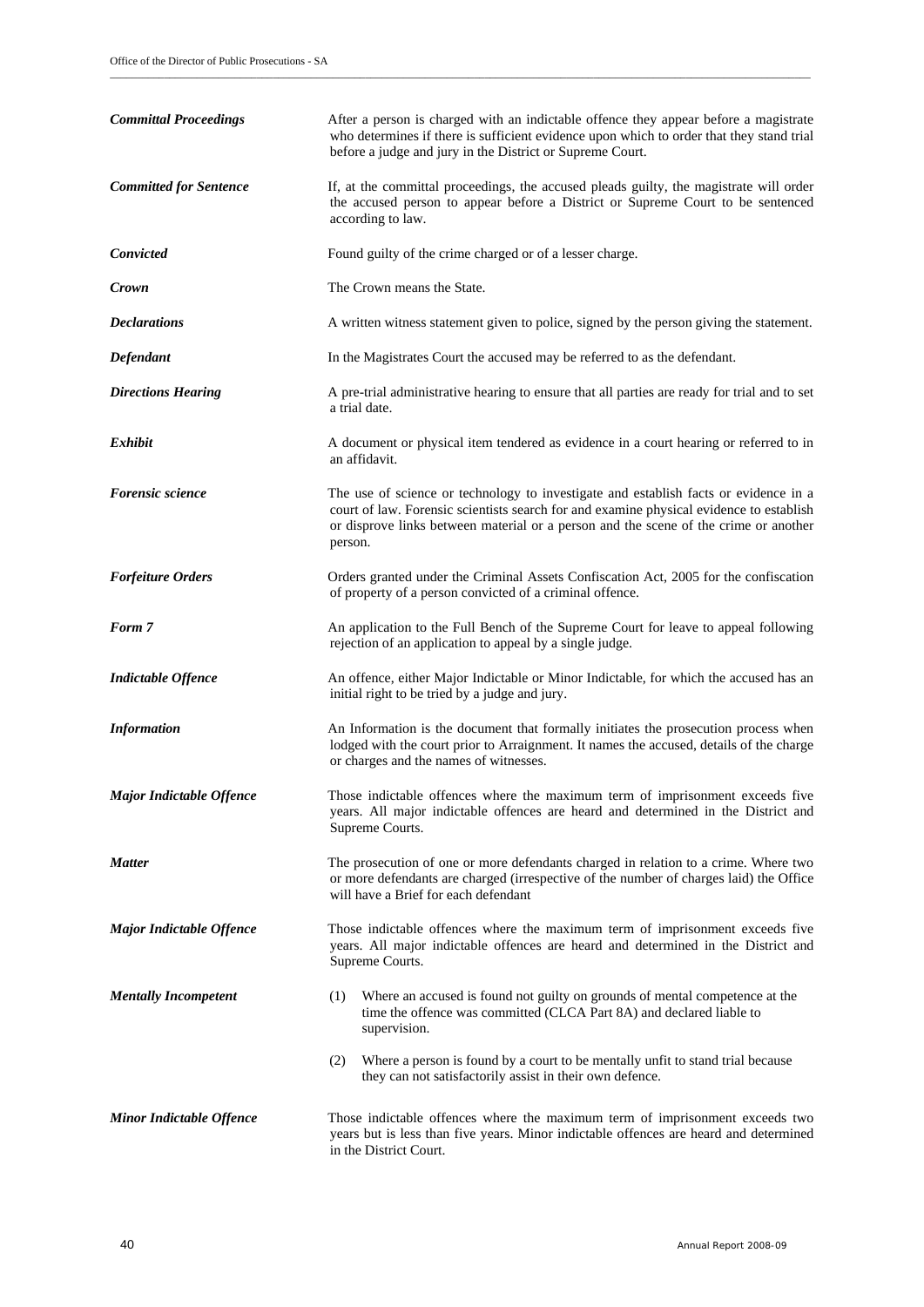| <b>Nolle Prosequi</b>          | A decision by the DPP not to proceed with the prosecution. The formal recording of<br>that decision by the court. This decision is taken when it is indicated as appropriate by<br>the Statement of Prosecution Policy and Guidelines (available on the ODPP website -<br>http://www.dpp.sa.gov.au.)                                                                                                                                                                                                                                                                                                                                    |
|--------------------------------|-----------------------------------------------------------------------------------------------------------------------------------------------------------------------------------------------------------------------------------------------------------------------------------------------------------------------------------------------------------------------------------------------------------------------------------------------------------------------------------------------------------------------------------------------------------------------------------------------------------------------------------------|
| <b>Non-Parole Period</b>       | The period a prisoner must serve without any eligibility for parole. When a judge<br>imposes a sentence of imprisonment, a non-parole period will generally also be<br>imposed. This is the minimum period the prisoner will serve before he/she is eligible<br>for release. If this period is greater than five years, the release of the prisoner is<br>dependant upon the Parole Board.                                                                                                                                                                                                                                              |
| <b>Not Guilty</b>              | A plea by an accused that he/she did not commit the crime charged.<br>(1)                                                                                                                                                                                                                                                                                                                                                                                                                                                                                                                                                               |
|                                | (2)<br>The finding of a court that the accused is acquitted of the charges.                                                                                                                                                                                                                                                                                                                                                                                                                                                                                                                                                             |
| Objective elements             | The elements of a crime other than the mental state of an alleged offender. If an<br>accused is found unfit to stand trial due to a mental impairment, the court will decide<br>whether the criminal act occurred as alleged without turning its mind to the guilt of an<br>alleged offender.                                                                                                                                                                                                                                                                                                                                           |
| <i><b>Opinion</b></i>          | Advice requested by SA Police from the ODPP in accordance with SAPOL guidelines<br>which permit discretion to request an Opinion in some situations but mandates<br>specified categories of offence be referred to the ODPP for an Opinion. Following a<br>detailed examination of the charges, the available evidence and a review of all<br>statements and the account of interview of the alleged offender, the ODPP may<br>confirm charges should proceed as laid, advise a change of charges or recommend<br>further investigation. It may also confirm an arrest or report is justified on the basis of<br>the material provided. |
| <b>Pecuniary Penalty Order</b> | An order by a court that the defendant pay to the Crown a sum of money based on the<br>value of the benefits derived by the defendant from the commission of the offence or<br>the value of the instrument of the offence.                                                                                                                                                                                                                                                                                                                                                                                                              |
| <b>Police prosecutors</b>      | Members of SA Police who prosecute offences in the Magistrates Court.                                                                                                                                                                                                                                                                                                                                                                                                                                                                                                                                                                   |
| Plea                           | A plea is the formal response of an accused at trial or arraignment. At the accused's<br>trial the charge is read out to the accused (i.e., the accused is arraigned) and the<br>accused then formally responds by saying he or she is <i>guilty</i> or <i>not guilty</i> .                                                                                                                                                                                                                                                                                                                                                             |
| <b>Precedent</b>               | A judicial decision on a point of law which is binding on all courts lower in the<br>hierarchy.                                                                                                                                                                                                                                                                                                                                                                                                                                                                                                                                         |
| <b>Resolved Summarily</b>      | Matters where <i>major indictable</i> charges have been reduced to <i>minor indictable</i> or<br>summary charges and finalised by guilty plea or trial in the Magistrates Court.                                                                                                                                                                                                                                                                                                                                                                                                                                                        |
| <b>Respondent</b>              | The party (prosecution or the accused) called to respond in a higher court to an appeal<br>by the other party against a decision of a lower court.                                                                                                                                                                                                                                                                                                                                                                                                                                                                                      |
| <b>Restraining Orders</b>      | Restraints placed by a court to prevent a person from acting in a particular manner-<br>for example, to prevent the accused from contacting or approaching victims or<br>witnesses.                                                                                                                                                                                                                                                                                                                                                                                                                                                     |
|                                | Restraining orders made by a court under section 15 Criminal Assets Confiscation Act<br>2005 prevent person(s) disposing of or otherwise dealing with specified property until<br>criminal offences and confiscations proceedings are resolved.                                                                                                                                                                                                                                                                                                                                                                                         |
|                                | Domestic violence restraining orders prevent a defendant from contact with specific<br>people or visiting specific addresses.                                                                                                                                                                                                                                                                                                                                                                                                                                                                                                           |
|                                | Paedophile restraining orders prevent a defendant from loitering near children or in<br>the vicinity of specified locations, for example, schools, malls, playgrounds and<br>public toilets.                                                                                                                                                                                                                                                                                                                                                                                                                                            |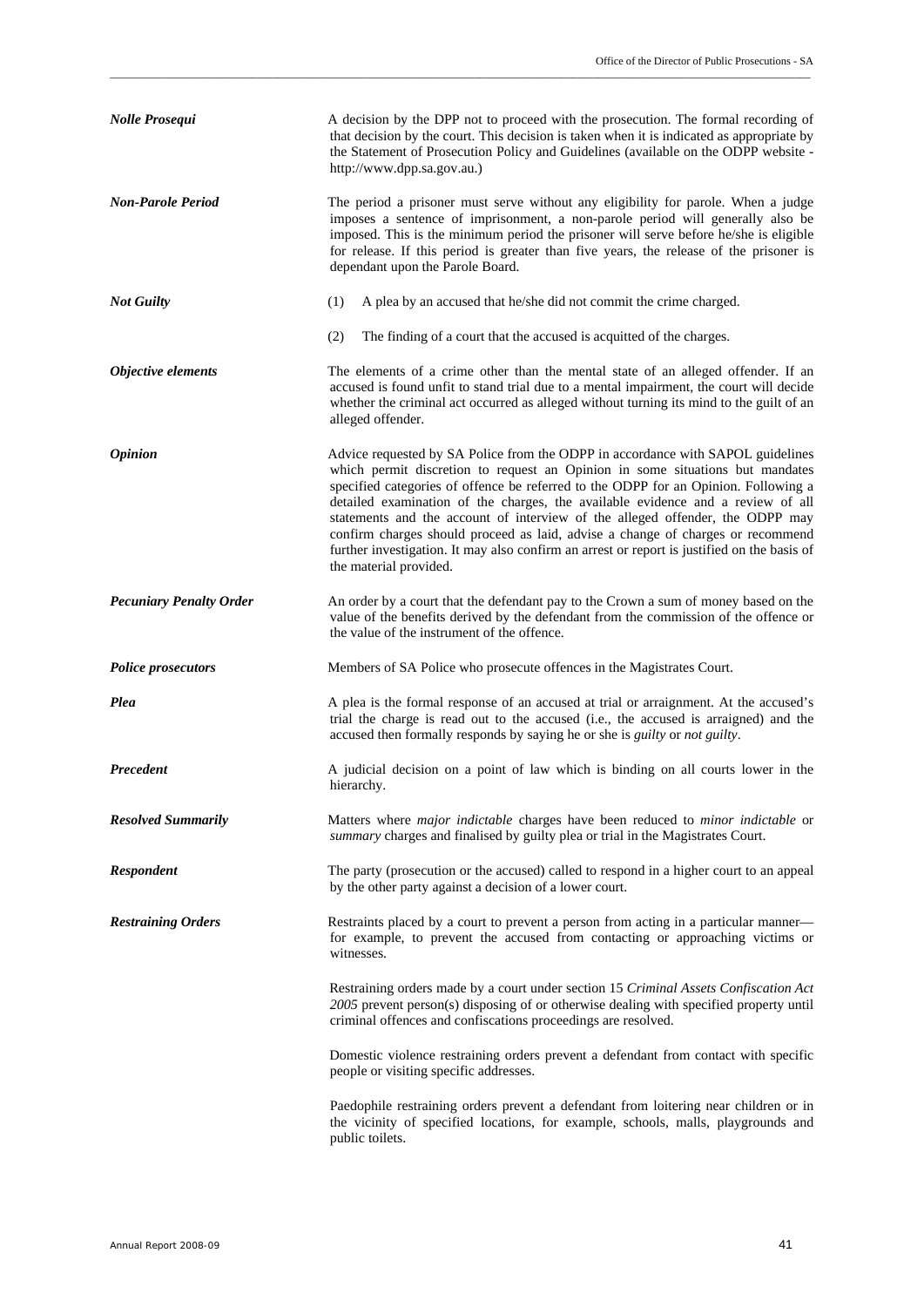| <i>Sentence</i>                | The penalty imposed on the accused if he/she pleads, or is found guilty of an offence.<br>For murder there is a mandatory head sentence of life imprisonment. The judge will<br>usual set a non-parole period.                                          |
|--------------------------------|---------------------------------------------------------------------------------------------------------------------------------------------------------------------------------------------------------------------------------------------------------|
| <b>Subpoena</b>                | A legal document requiring attendance in court to give evidence and/or the production<br>of a document or exhibit.                                                                                                                                      |
| <b>Standard of proof</b>       | The degree of certainty which must be established to prove a charge. In criminal<br>proceedings facts must be proven 'beyond reasonable doubt'. In civil proceedings the<br>contested facts are proven 'on the balance of probabilities'.               |
| <b>Summary Offence</b>         | An offence with a maximum possible prison sentence less than two years. Summary<br>offences are tried in the Magistrates Court and not sent for trial before a judge and<br>jury. Police prosecutors (not the DPP) normally prosecute summary offences. |
| <b>Suspended Sentence</b>      | A judge giving a sentence of imprisonment may suspend the sentence on condition<br>that the defendant enters into a bond to be of good behaviour and to comply with any<br>other conditions of the bond.                                                |
| <b>VIS</b>                     | See Victim Impact Statement                                                                                                                                                                                                                             |
| <b>Victim Impact Statement</b> | A written statement prepared by a victim and read or presented in Court to inform the<br>Court of the impact of a crime on a victim.                                                                                                                    |
| <b>Voir Dire</b>               | Legal argument before the judge in court but without the jury present.                                                                                                                                                                                  |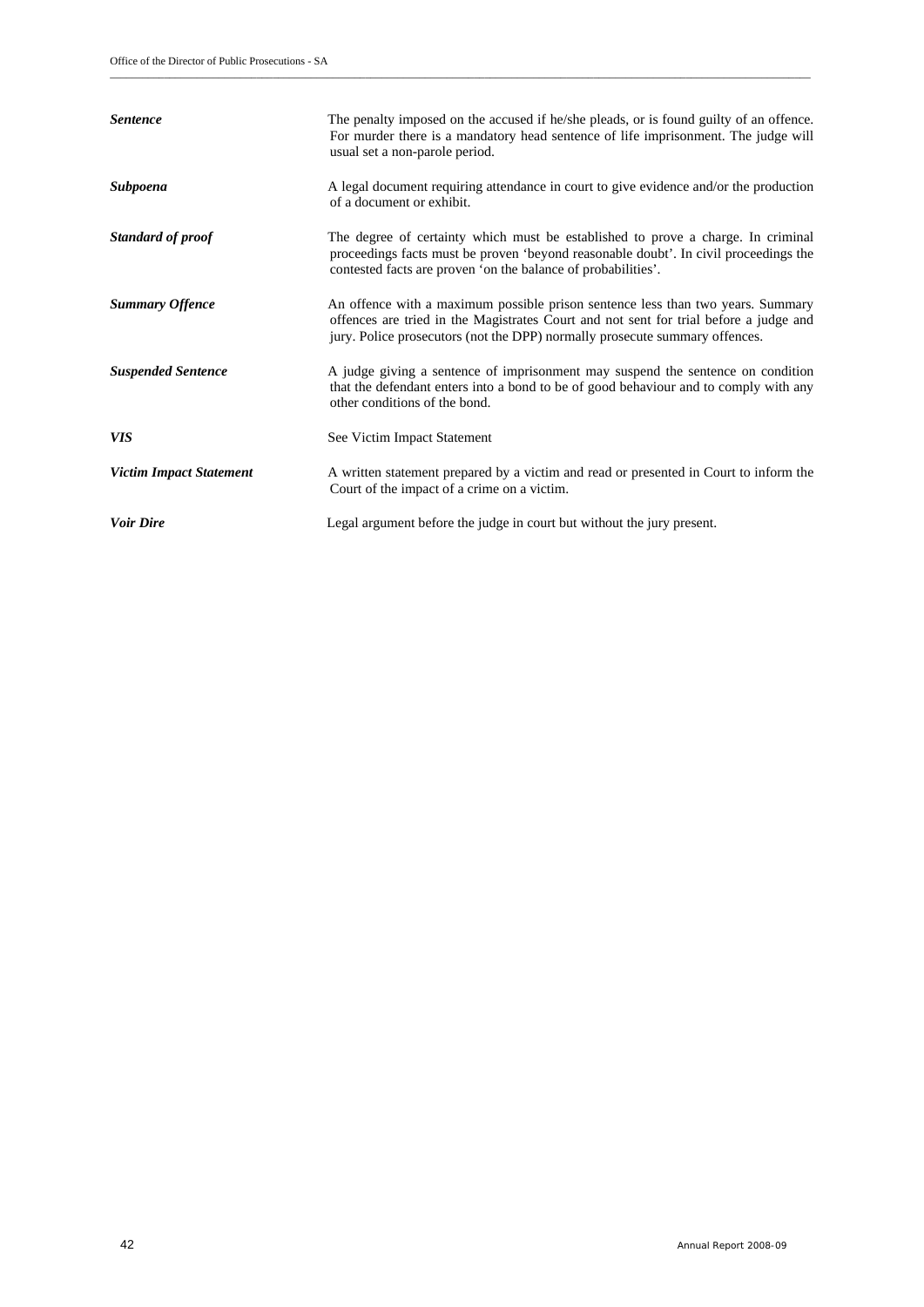# **INDEX**

# $\overline{A}$

# $\overline{B}$

| - 11 L |
|--------|
|        |

# $\overline{C}$

# $\overline{D}$

| Directions given |  |
|------------------|--|
|                  |  |
|                  |  |
| Director         |  |
|                  |  |
|                  |  |
|                  |  |
|                  |  |

# $\overline{E}$

# $\overline{F}$

| T.<br><b>Finances</b>   |  |
|-------------------------|--|
| Freedom of Information. |  |

# $\overline{G}$

| Governance |  |
|------------|--|
|            |  |
|            |  |
|            |  |
| l          |  |
|            |  |
|            |  |

| <b>IJP</b> Case Tracking |
|--------------------------|
|--------------------------|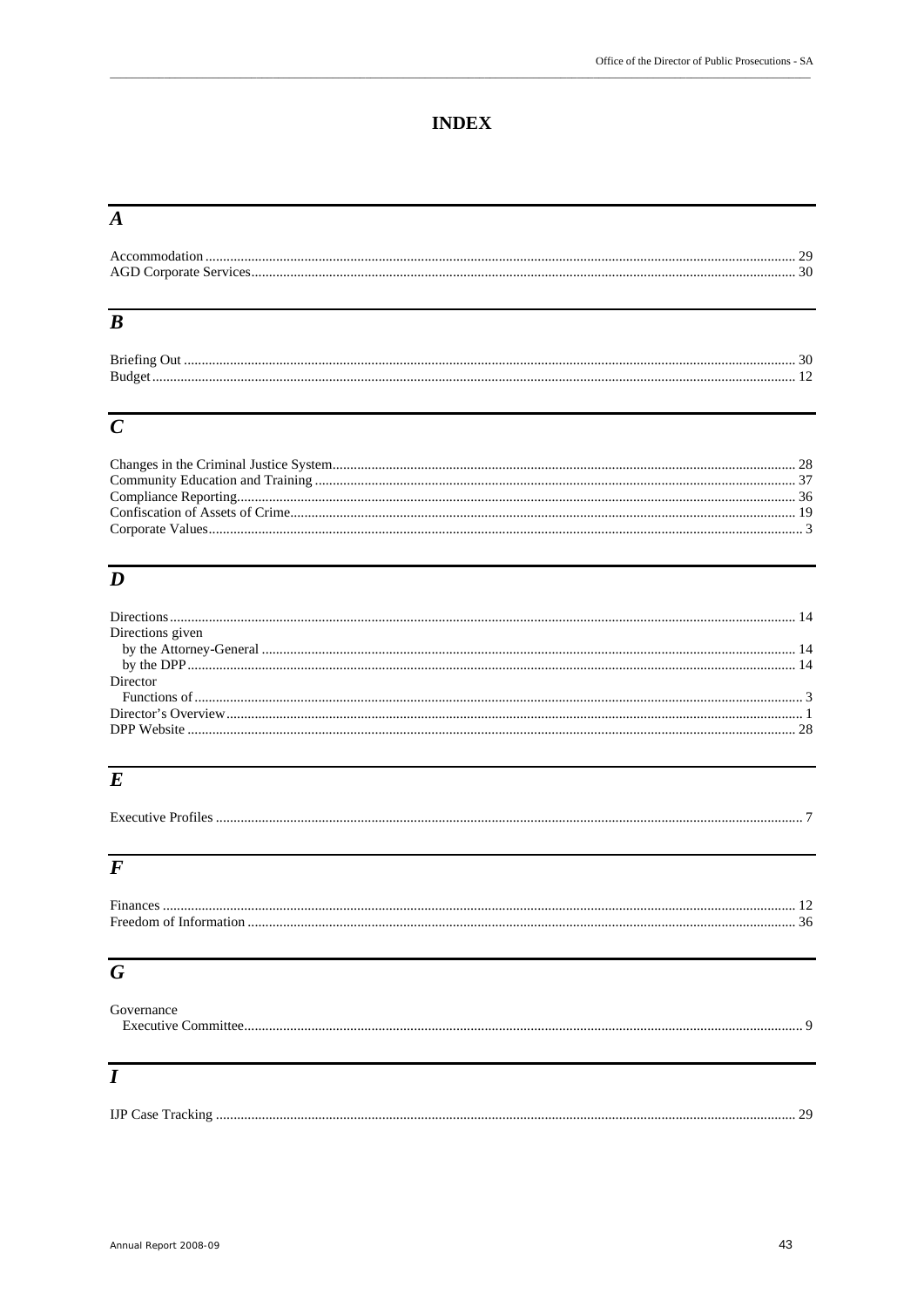# $\overline{\overline{J}}$

| Justice Projects and Programs |  |
|-------------------------------|--|
|                               |  |
|                               |  |

# $\overline{K}$

# $\overline{L}$

|--|

# $\overline{M}$

# 

# $\overline{o}$

| Organisation |  |
|--------------|--|
|              |  |
|              |  |
|              |  |
|              |  |

# $\overline{P}$

| Prosecution highlights |  |
|------------------------|--|
|                        |  |
|                        |  |
|                        |  |
|                        |  |

# $\overline{R}$

|--|--|

# $\overline{s}$

# $\overline{T}$

| Training and Development. |  |
|---------------------------|--|
|                           |  |